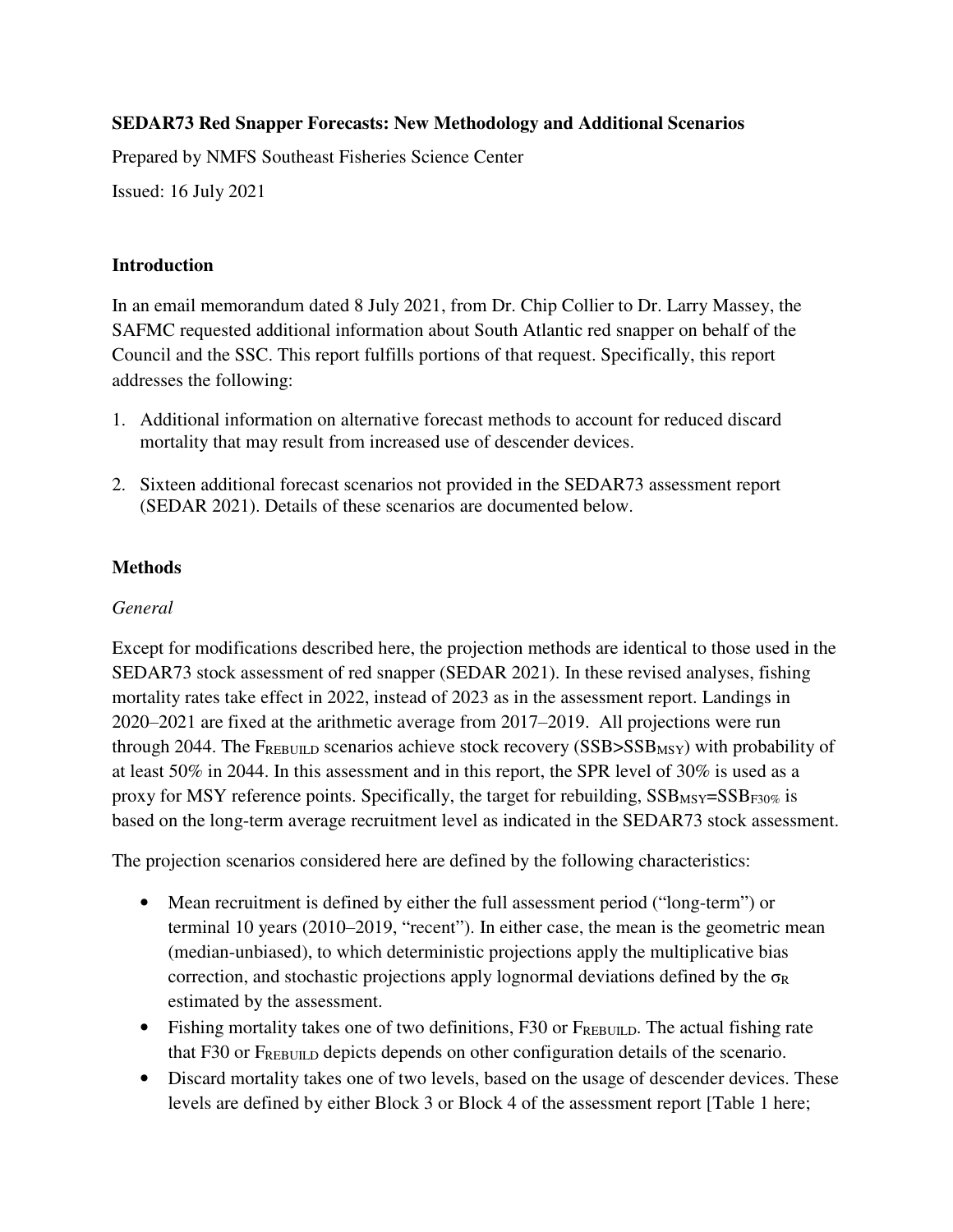Table 6 of the assessment report (SEDAR 2021)], for which Block 3 assumed 25% usage of descender devices and Block 4 assumed 75% usage. For projections, these blocks are applied in one of the following ways.

- o Apply Block 3 levels. This approach utilizes the benchmarks computed for the assessment period [Table 27 of the assessment report (SEDAR 2021)].
- o Apply Block 4 levels. This approach was used for projections in the SEDAR73 assessment report, and benchmarks computed for the assessment period were recomputed for consistency with the reduced, Block 4 levels [Table 29 in the assessment report (SEDAR 2021)].
- o Apply a combination of Blocks 3 and 4 ("mixed approach"). The details of this approach depend on whether the fishing rate is defined by F30 or FREBUILD.
	- In the case of F30, the combination approach applies the Block  $3 F30$ benchmark (assessment period) as the projected fishing rate, but decrements that rate applied to discards based on the Block 4 reductions starting in 2021. The projected F applied to landings is either held at F30 or else is increased, depending on the scenario. In scenarios with increased F toward landings, that reallocation is assumed to start in 2022.
	- In the case of FREBUILD, the combination approach requires two steps, in which the first step applies Block 3 discard mortality rates to compute FREBUILD and the second step applies Block 4 discard mortality. In the second step, the projection  $F(F_{REBUID})$  applied to discards is reduced starting in 2021, and the projection F applied to landings is either held constant at FREBUILD or else is increased starting in 2022, depending on the scenario. This "two-step" approach is documented in more detail below.

Note that some combinations of characteristics could result in overfishing. For example, if recruitment assumed the recent average, it was possible for  $F_{REBULL}$  to exceed F30. This was possible because the recent average recruitment is higher than the long-term average on which benchmarks were based. To avoid this possibility,  $F_{REBULD}$  was capped at the limit reference point of F30.

#### *Mixed Approach to Discard Mortality*

In all cases of the mixed approach to discard mortality (combined Blocks 3 and 4), benchmarks were those associated with Block 3, i.e., the benchmarks from the assessment period [Table 27 of the assessment report (SEDAR 2021)], based on average recruitment from the whole time series. Technical details of the mixed approach depended on whether the fishing rate was defined by F30 or Frebuild.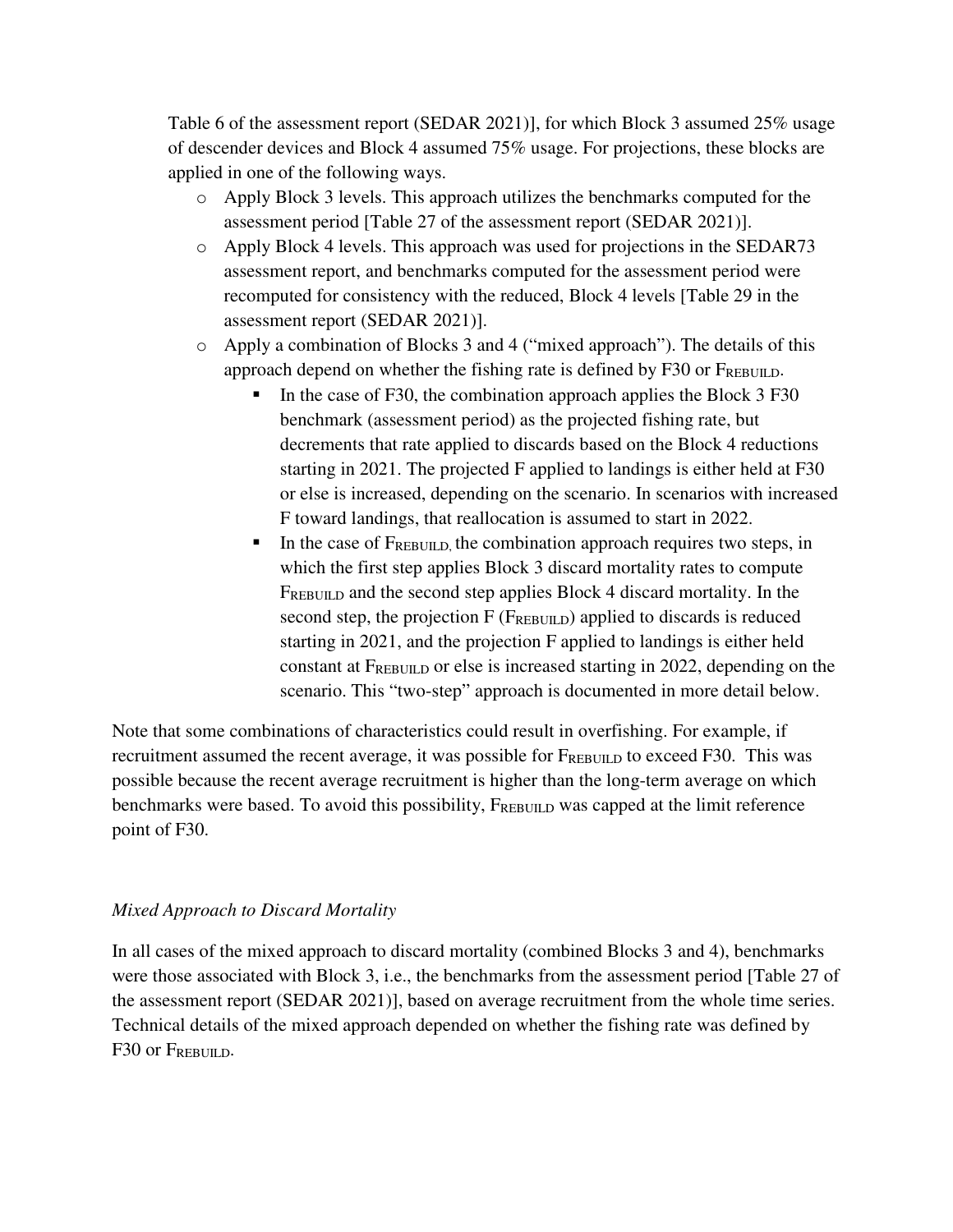For the mixed approach with F30, the projection  $F(F_{PROJ})$  is based on F30, but that fishing rate is decreased by a multiplier  $(M_D<1)$  for computing discards. Here, the F applied to discards is  $F_D=M_DF_{PROJ}$ . Computation of  $M_D$  is based on the relative decrease in discard mortality proportion when shifting from Block 3 to Block 4 (more details below). Similarly, the F applied to landings ( $F_L$ ) is adjusted by a multiplier ( $M_L$ ;  $F_L=M_LF_{PROJ}$ ). In scenarios with no reallocation of F toward landings,  $M<sub>L</sub>=1$ . In scenarios with reallocation toward landings, a two-step approach is required. First, the projection is run with  $F_{PROJ}=F30$  (i.e.,  $M_D=M_L=1$ ) to compute the probability of  $SSB_{2044} \geq SSB_{F30}$ . Second, the projection is re-run with  $M_D$  decremented as described above, and ML increased iteratively until achieving the same probability of  $SSB<sub>2044</sub> \geq SSB<sub>F30</sub>$  as in step one.

For the mixed approach with  $F_{REBULD}$ , a similar two-step approach is applied. Here, in the first step, FREBUILD is computed as the F that provides a 50% chance of stock recovery in the year 2044 ( $SSB_{2044} \geq SSB_{F30}$ ). Then, in step two,  $F_{PROJ}$ =  $F_{REBULD}$  and the F applied to discards is decremented by  $M_D$ , such that  $F_D=M_DF_{PROJ}$ . In scenarios with no reallocation of F toward landings,  $M_L$ =1. In scenarios with reallocation toward landings,  $M_L$  is increased iteratively until achieving the desired 50% chance of rebuilding in 2044.

The value of  $M_D$  varies across iterations of the Monte Carlo Bootstrap Ensemble (MCBE). For each iteration (i), the reduction in discard mortality rate was computed as the F-weighted average discard mortality proportion from Block 4  $(D_{4,i})$  divided by the F-weighted average from Block 3  $(D_{3,i})$ :

$$
M_{D,i}=D_{4,i}/D_{3,i}
$$

To compute  $D_{3,i}$  and  $D_{4,i}$ , the fleet-specific discard mortality proportions from the commercial (D.CH3,i and D.CH4,i), headboat (D.HB3,i and D.HB4,i), and general recreational (D.GR3,i and D.GR4,i) fleets (Table 1), were averaged after being weighted by their fleet-specific discard Fs. These F values ( $F_{D,CH}$ ,  $F_{D,HB}$ , and  $F_{D,GR}$ ) were computed as geometric means from the terminal three assessment years. Thus, the F-weighted average discard mortality rates for each MCBE iteration and for each discard block were computed as,

$$
D_{3,i} = (F_{D,CH}D, CH_{3,i} + F_{D,HB}D, HB_{3,i} + F_{D,GR}D, GR_{3,i})/(F_{D,CH} + F_{D,HB} + F_{D,GR})
$$
  

$$
D_{4,i} = (F_{D,CH}D, CH_{4,i} + F_{D,HB}D, HB_{4,i} + F_{D,GR}D, GR_{4,i})/(F_{D,CH} + F_{D,HB} + F_{D,GR})
$$

Using the base run as an example, point estimates of discard mortality rates from Block 3 and Block 4 are shown in Table 1, and the terminal mean fishing rates are  $F_{D,CH}$ =0.005,  $F_{D,HB}$ =0.007, and F<sub>D.GR</sub>=0.406, with  $F_{D,CH} + F_{D,HB} + F_{D,GR} = 0.418$ . Given these values,

$$
D_{3,base} = (0.005 \times 0.36 + 0.007 \times 0.25 + 0.406 \times 0.26) / (0.418) = 0.261
$$
  

$$
D_{4,base} = (0.005 \times 0.32 + 0.007 \times 0.22 + 0.406 \times 0.23) / (0.418) = 0.231
$$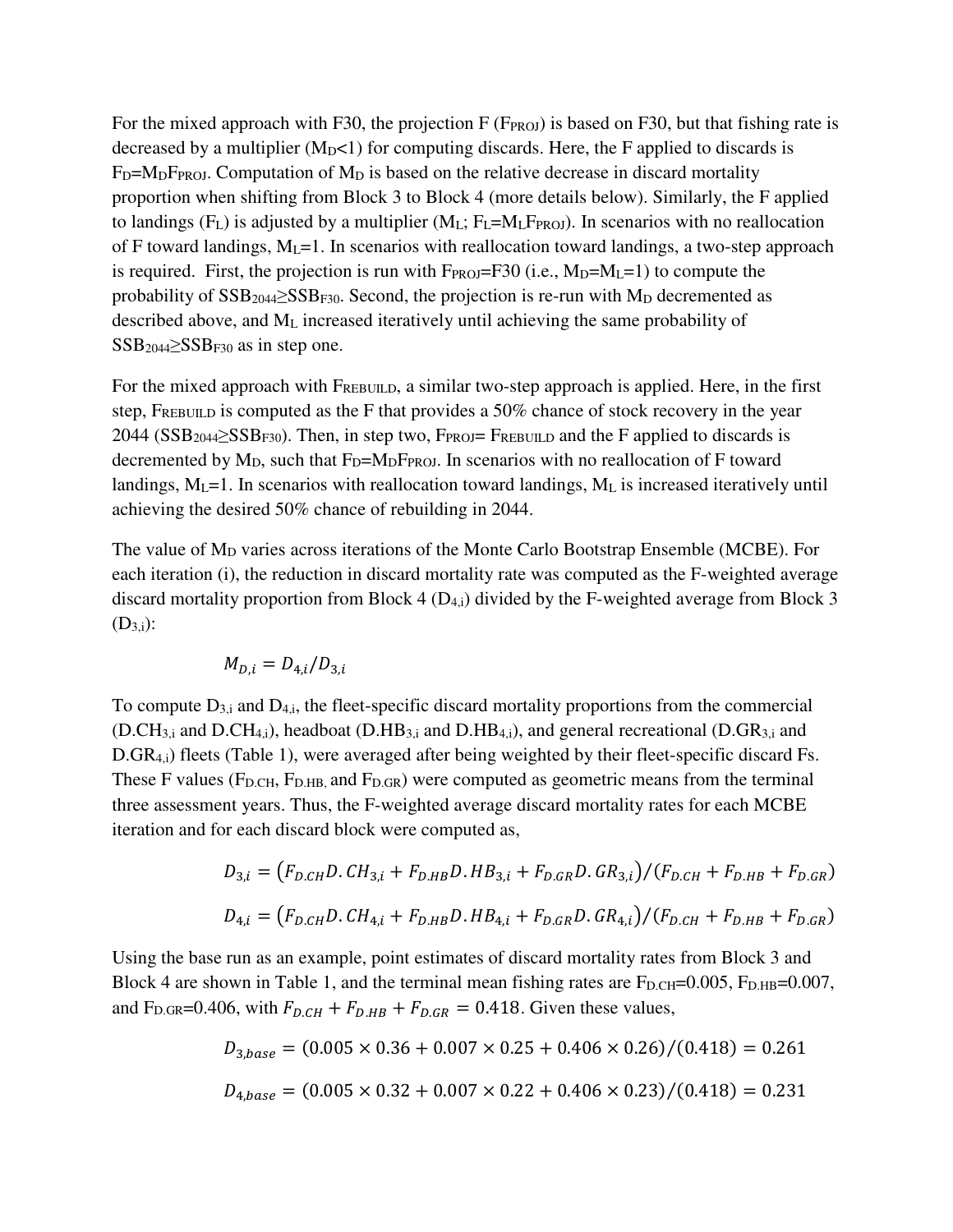Thus, in the base case, the proportional reduction in discard mortality rate would be  $M_{D,base}$  = 0.231  $\frac{0.251}{0.261}$  = 0.885. Across MCBE iterations, M<sub>D</sub> ranged from 0.504 to 0.999, with a mean of 0.857, median of 0.872, and standard deviation of 0.096. Using this method, the resultant reduction in discard mortality rate is approximate, because  $M<sub>D</sub>$  is computed from weighted proportions but applied as a reduction in the instantaneous discard mortality rate.

# *Projection Scenarios*

The various scenarios of this report are defined in Table 2 and are listed below. "Mixed" refers to the use of Block 3 benchmarks and Block 4 discard mortality.

- Scenario 1: Long-term mean recruitment, Block 3, F30
- Scenario 2: Long-term mean recruitment, Block 3, FREBUILD
- Scenario 3: Long-term mean recruitment, Block 4, F30
- Scenario 4: Long-term mean recruitment, Block 4, FREBUILD
- Scenario 5: Long-term mean recruitment, Mixed, F30, No reallocation of F toward landings
- Scenario 6: Long-term mean recruitment, Mixed, F30, Reallocation of F toward landings to provide same probability of rebuilding as in Scenario 1
- Scenario 7: Long-term mean recruitment, Mixed,  $F_{REBUND}$  from Scenario 2, No reallocation of F toward landings
- Scenario 8: Long-term mean recruitment, Mixed, FREBUILD from Scenario 2, Reallocation of F toward landings to provide 50% chance of rebuilding
- Scenario 9: Last 10-yr mean recruitment, Block 3, F30
- Scenario 10: Last 10-yr mean recruitment, Block 3, FREBUILD
- Scenario 11: Last 10-yr mean recruitment, Block 4, F30
- Scenario 12: Last 10-yr mean recruitment, Block 4, FREBUILD
- Scenario 13: Last 10-yr mean recruitment, Mixed, F30, No reallocation of F toward landings
- Scenario 14: Last 10-yr mean recruitment, Mixed, F30, Reallocation of F toward landings to provide same probability of rebuilding as in Scenario 9
- Scenario 15: Last 10-yr mean recruitment, Mixed, FREBUILD from Scenario 10, No reallocation of F toward landings
- Scenario 16: Last 10-yr mean recruitment, Mixed,  $F_{REBULD}$  from Scenario 10, Reallocation of F toward landings to provide 50% chance of rebuilding

#### **Results**

Results of scenarios using long-term mean recruitment (Scenarios 1‒8) are shown in Tables 3–10 and Figures 1–8. Results of scenarios using recent mean recruitment (Scenarios 9–16) are shown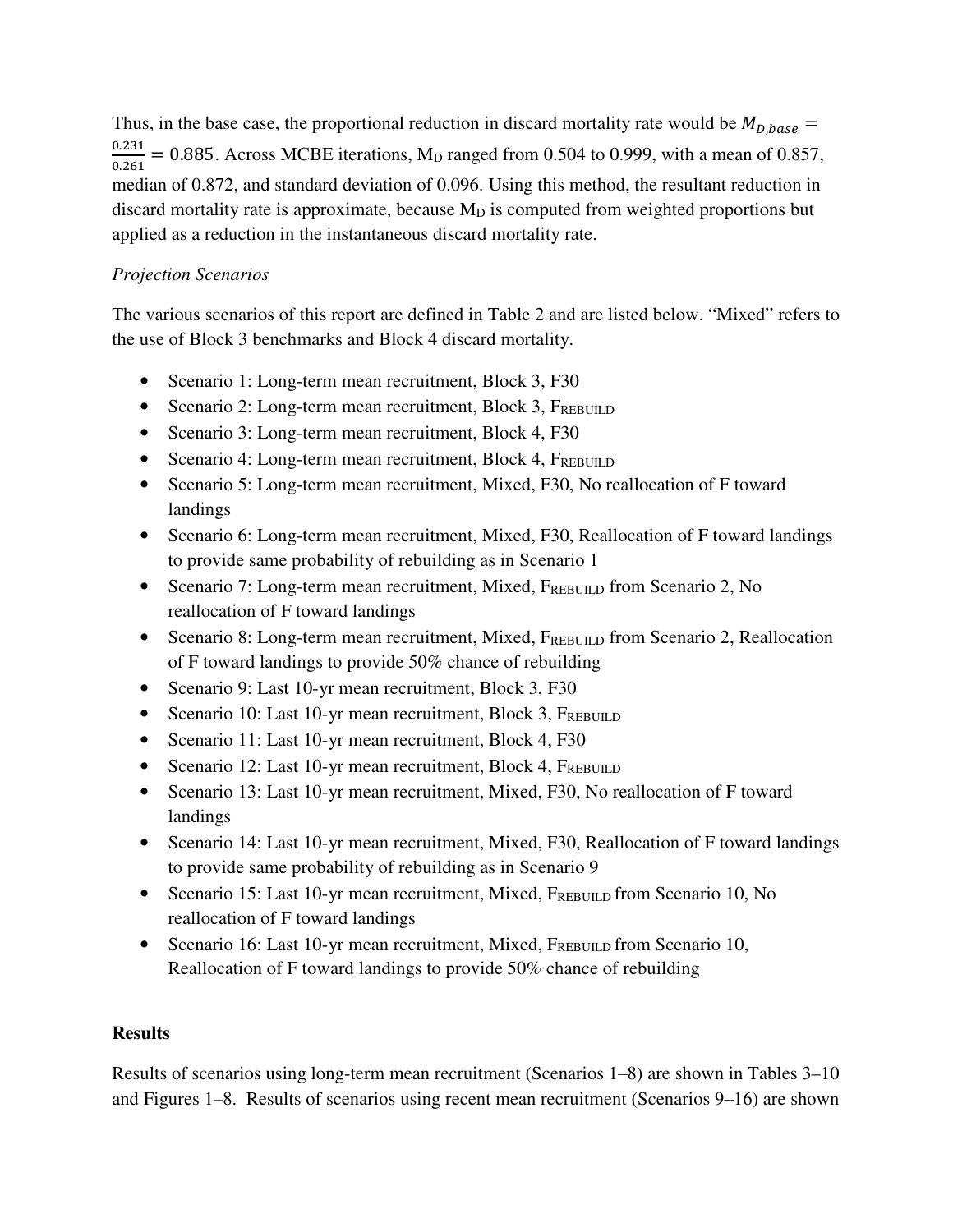in Tables 11–18 and Figures 9–16. In all cases with recent mean recruitment, the stock could recover when fishing at F30. This occurred because the recent mean recruitment was higher than the long-term average on which benchmarks were based. Thus, in these cases,  $F_{REBUM,D}$  was capped at its analogous F30, such that Scenario 10 was identical to Scenario 9, Scenario 12 was identical to Scenario 11, Scenario 15 was identical to Scenario 13, and Scenario 16 was identical to Scenario 14.

#### **Discussion**

The forecasts of this report are accompanied by the typical list of caveats when forecasting fishery population dynamics (see SEDAR 2021). A key uncertainty here and when forecasting any fish stock lies in the level of future recruitment. If future recruitment remains higher than the long-term average, the South Atlantic stock of red snapper could recover before 2030. Currently there is no science or data analysis to support which future recruitment scenario is more likely for red snapper. Each scenario comes with a set of risks that could be realized if future recruitment does not occur as modeled. Further research and analysis might improve our ability to forecast red snapper recruitment, but for now it remains an influential source of uncertainty.

In the terminal three years of the assessment  $(2017–2019)$ , estimates of total discard mortality (number fish) from the base assessment model were 409,472, 816,571, and 507,334, respectively, with an arithmetic mean near 578,000 fish. Over these three years, the proportion of these annual dead discards that were due to the general recreational fleet ranged from 96% to 98%. Relative to the current estimate of dead discards exceeding half a million fish, all of the forecast scenarios in this report require substantial reductions in discard mortality (Tables 3–18). For example, Scenario 1 allows for approximately 141,000 dead discards (base case), which is about 24% of the current average. Increased use of descender devices provided reductions in discard mortality (e.g., Scenarios  $5-8$  compared to Scenarios  $1-4$ ), however this reduction is nowhere near the scale of reduction required to meet the discard mortality levels in these rebuilding forecasts. To do so, additional management techniques will be required to reduce the number of red snapper being discarded. The SEDAR73 assessment, along with these projections, point toward one primary management implication: the need for a moderate to large overall reduction in red snapper discards, especially by the general recreational fleet.

#### **Literature**

SEDAR. 2021. SEDAR 73 South Atlantic Red Snapper Stock Assessment Report. SEDAR, North Charleston SC. 194 pp. available online at: http://sedarweb.org/sedar-73.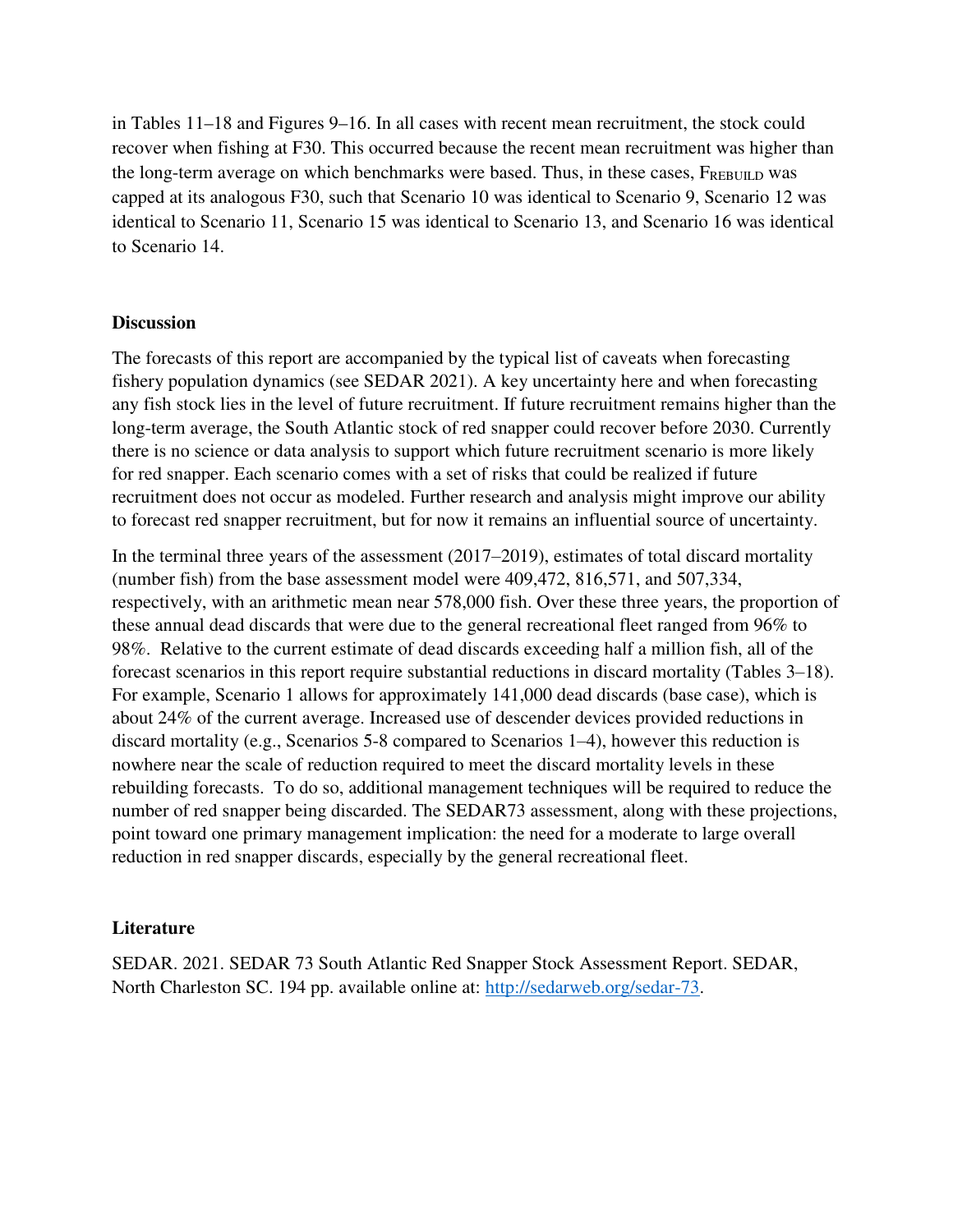Table 1. Discard mortality for commercial handlines (cH), headboat (HB), and general recreational (GR). For cH, Block 1 ends in 2006, and Block 2 is 2007–2016. For HB and GR, Block 1 ends in 2010, and Block 2 is 2011–2017. For all fleets, Blcok 3 is 2017– 2020, and Block 4 is post-2020. Shown in parentheses are the ranges used in uncertainty analyses. Note, this table is Table 6 of the SEDAR73 assessment report (SEDAR 2021), reproduced here for ease of reference.

| Fleet | Block 1             | Block 2             | Block 3           | Block 4             |
|-------|---------------------|---------------------|-------------------|---------------------|
| cН    | $0.48(0.38 - 0.58)$ | $0.38(0.28 - 0.48)$ | $0.36(0.26-0.46)$ | $0.32(0.22 - 0.42)$ |
| HВ    | $0.37(0.27 - 0.45)$ | $0.26(0.18-0.34)$   | $0.25(0.17-0.33)$ | $0.22(0.14-0.30)$   |
| GR    | $0.37(0.27 - 0.45)$ | $0.28(0.20 - 0.36)$ | $0.26(0.18-0.34)$ | $0.23(0.15-0.31)$   |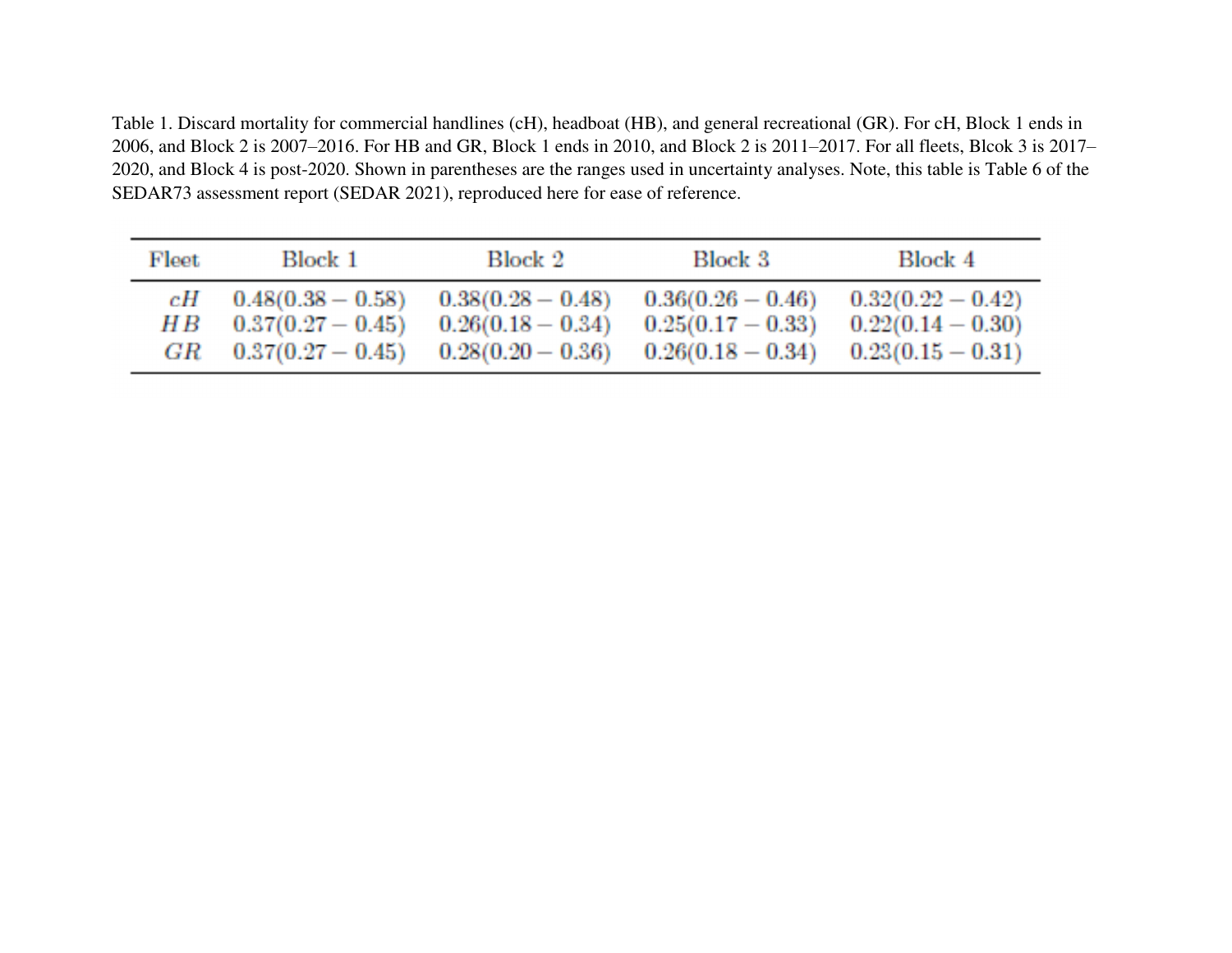Table 2. Characteristics of projection scenarios in this report. Discard mortality utilizes estimates from Block 3 or Block 4, or otherwise a mix of those estimates (Table 1). In scenarios using Block 3 only or Mixed approaches to discard mortality, the reference points (benchmarks) are from Block 3, the same benchmarks used in the assessment to gauge stock and fishery status from the assessment time period. In scenarios with only Block 4 discard mortality, the benchmarks were recomputed as described in the SEDAR73 assessment report (SEDAR73 2021).

| Scenario       | Recruitment     | Discard mortality | F definition | Reallocate to L |
|----------------|-----------------|-------------------|--------------|-----------------|
| 1              | Long-term mean  | Block 3           | F30          | NA              |
| $\overline{2}$ | Long-term mean  | Block 3           | Frebuild     | <b>NA</b>       |
| 3              | Long-term mean  | Block 4           | F30          | <b>NA</b>       |
| 4              | Long-term mean  | Block 4           | Frebuild     | NА              |
| 5              | Long-term mean  | Mixed             | F30          | No              |
| 6              | Long-term mean  | Mixed             | F30          | Yes             |
| 7              | Long-term mean  | Mixed             | Frebuild     | No              |
| 8              | Long-term mean  | Mixed             | Frebuild     | Yes             |
| 9              | Last 10-yr mean | Block 3           | F30          | <b>NA</b>       |
| 10             | Last 10-yr mean | Block 3           | Frebuild     | NА              |
| 11             | Last 10-yr mean | Block 4           | F30          | <b>NA</b>       |
| 12             | Last 10-yr mean | Block 4           | Frebuild     | NA              |
| 13             | Last 10-yr mean | Mixed             | F30          | No              |
| 14             | Last 10-yr mean | Mixed             | F30          | Yes             |
| 15             | Last 10-yr mean | Mixed             | Frebuild     | No              |
| 16             | Last 10-yr mean | Mixed             | Frebuild     | Yes             |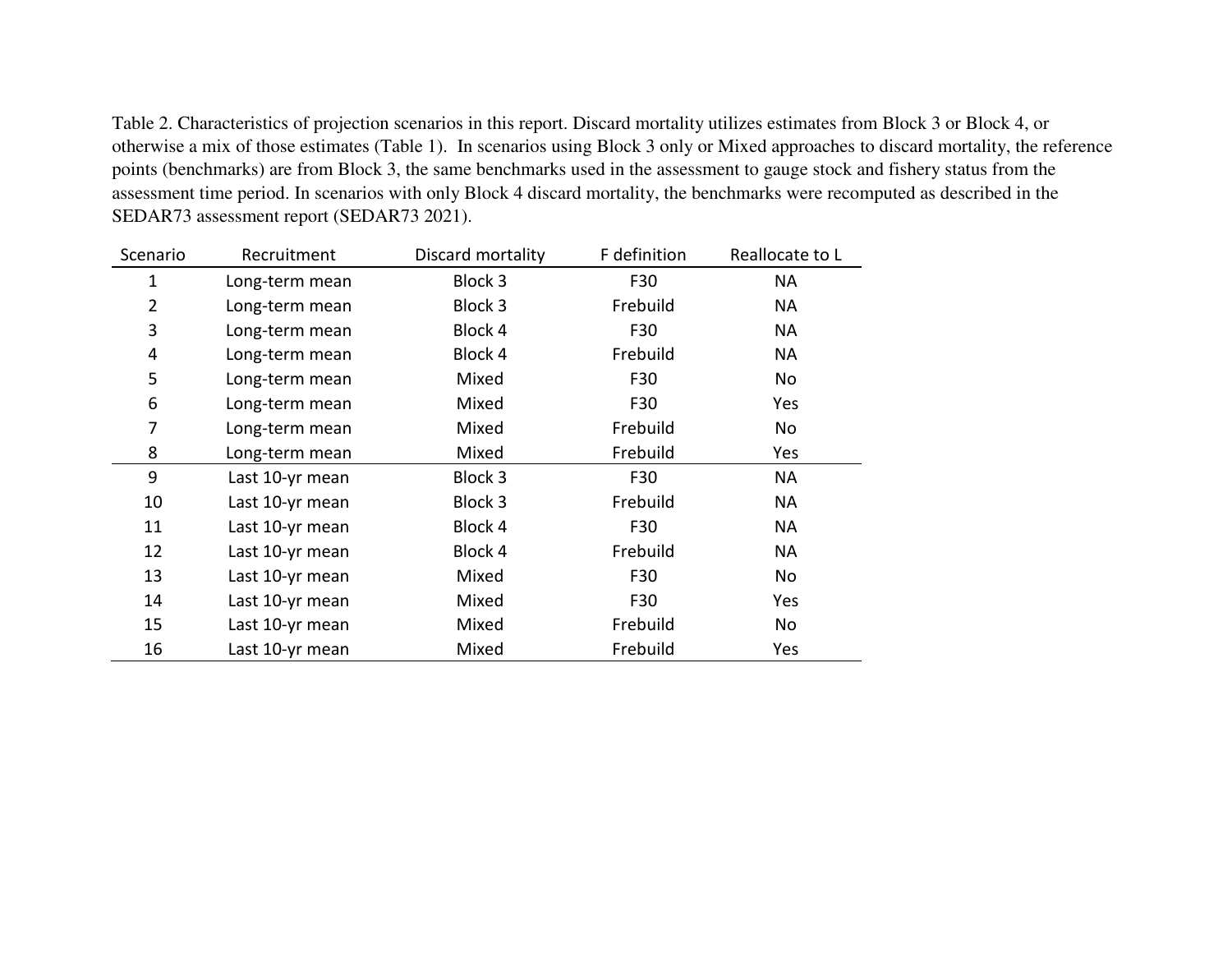Table 3. Scenario 1 projection results with F=F30 starting in 2022 and long-term average recruitment. Benchmarks and discard mortality are based on Block 3.  $R =$  number of age-1 recruits (in 1000s),  $F =$  fishing mortality rate (per year),  $S =$  spawning stock (1e8 eggs),  $L =$  landings expressed in numbers (n, in 1000s) or whole weight (w, in 1000 lb),  $D =$  dead discards expressed in numbers (n, in 1000s) or whole weight (w, in 1000 lb), and pr.reb = proportion of stochastic projection replicates with  $SSB \geq SSB_{F30}$ . The extension "b" indicates expected values (deterministic) from the base run; the extension "m" indicates median values from the stochastic projections.

| year | R.b | R.m | F.b  | F.m  | S.b    | S.m    | L.b(n) | L.m(n) | L.b(w) | L.m(w) | D.b(n) | D.m(n) | D.b(w) | D.m(w) | pr.reb |
|------|-----|-----|------|------|--------|--------|--------|--------|--------|--------|--------|--------|--------|--------|--------|
| 2020 | 437 | 380 | 0.39 | 0.34 | 306993 | 324501 | 40     | 39     | 416    | 409    | 408    | 378    | 1980   | 1874   | 0.052  |
| 2021 | 437 | 380 | 0.35 | 0.31 | 338742 | 362750 | 38     | 37     | 416    | 409    | 303    | 278    | 1671   | 1581   | 0.102  |
| 2022 | 437 | 381 | 0.21 | 0.21 | 374249 | 400208 | 22     | 25     | 266    | 297    | 153    | 156    | 874    | 932    | 0.153  |
| 2023 | 437 | 380 | 0.21 | 0.21 | 411269 | 433572 | 23     | 25     | 287    | 318    | 145    | 143    | 813    | 837    | 0.194  |
| 2024 | 437 | 381 | 0.21 | 0.21 | 443883 | 461733 | 23     | 25     | 302    | 331    | 142    | 138    | 773    | 770    | 0.227  |
| 2025 | 437 | 381 | 0.21 | 0.21 | 472381 | 485420 | 23     | 25     | 316    | 343    | 141    | 135    | 756    | 740    | 0.258  |
| 2026 | 437 | 377 | 0.21 | 0.21 | 496643 | 504784 | 24     | 25     | 329    | 352    | 141    | 135    | 751    | 727    | 0.281  |
| 2027 | 437 | 382 | 0.21 | 0.21 | 517862 | 520009 | 24     | 25     | 340    | 359    | 141    | 135    | 750    | 724    | 0.299  |
| 2028 | 437 | 381 | 0.21 | 0.21 | 535363 | 531677 | 24     | 25     | 349    | 366    | 141    | 135    | 751    | 724    | 0.315  |
| 2029 | 437 | 380 | 0.21 | 0.21 | 550214 | 541827 | 24     | 25     | 357    | 371    | 141    | 135    | 753    | 725    | 0.327  |
| 2030 | 437 | 378 | 0.21 | 0.21 | 562764 | 549243 | 25     | 25     | 364    | 375    | 141    | 135    | 754    | 727    | 0.336  |
| 2031 | 437 | 378 | 0.21 | 0.21 | 573277 | 555505 | 25     | 25     | 370    | 379    | 141    | 135    | 755    | 729    | 0.343  |
| 2032 | 437 | 380 | 0.21 | 0.21 | 582420 | 561037 | 25     | 25     | 375    | 382    | 141    | 135    | 756    | 729    | 0.352  |
| 2033 | 437 | 380 | 0.21 | 0.21 | 590058 | 565785 | 25     | 26     | 379    | 385    | 141    | 135    | 756    | 731    | 0.359  |
| 2034 | 437 | 381 | 0.21 | 0.21 | 596479 | 569695 | 25     | 26     | 383    | 388    | 141    | 135    | 757    | 731    | 0.365  |
| 2035 | 437 | 380 | 0.21 | 0.21 | 602101 | 573675 | 25     | 26     | 386    | 390    | 141    | 135    | 757    | 732    | 0.373  |
| 2036 | 437 | 379 | 0.21 | 0.21 | 606882 | 576363 | 26     | 26     | 389    | 391    | 141    | 135    | 757    | 732    | 0.379  |
| 2037 | 437 | 380 | 0.21 | 0.21 | 610837 | 578759 | 26     | 26     | 391    | 393    | 141    | 136    | 758    | 734    | 0.388  |
| 2038 | 437 | 381 | 0.21 | 0.21 | 614247 | 580997 | 26     | 26     | 393    | 394    | 141    | 136    | 758    | 735    | 0.395  |
| 2039 | 437 | 379 | 0.21 | 0.21 | 617142 | 582883 | 26     | 26     | 394    | 396    | 141    | 135    | 758    | 737    | 0.403  |
| 2040 | 437 | 381 | 0.21 | 0.21 | 619652 | 584419 | 26     | 26     | 396    | 397    | 141    | 135    | 758    | 736    | 0.409  |
| 2041 | 437 | 385 | 0.21 | 0.21 | 621821 | 585520 | 26     | 26     | 397    | 398    | 141    | 136    | 758    | 734    | 0.417  |
| 2042 | 437 | 381 | 0.21 | 0.21 | 623691 | 586753 | 26     | 26     | 398    | 399    | 141    | 135    | 758    | 736    | 0.424  |
| 2043 | 437 | 382 | 0.21 | 0.21 | 625305 | 588433 | 26     | 26     | 399    | 400    | 141    | 135    | 759    | 734    | 0.428  |
| 2044 | 437 | 380 | 0.21 | 0.21 | 626696 | 588621 | 26     | 26     | 400    | 400    | 141    | 135    | 759    | 735    | 0.435  |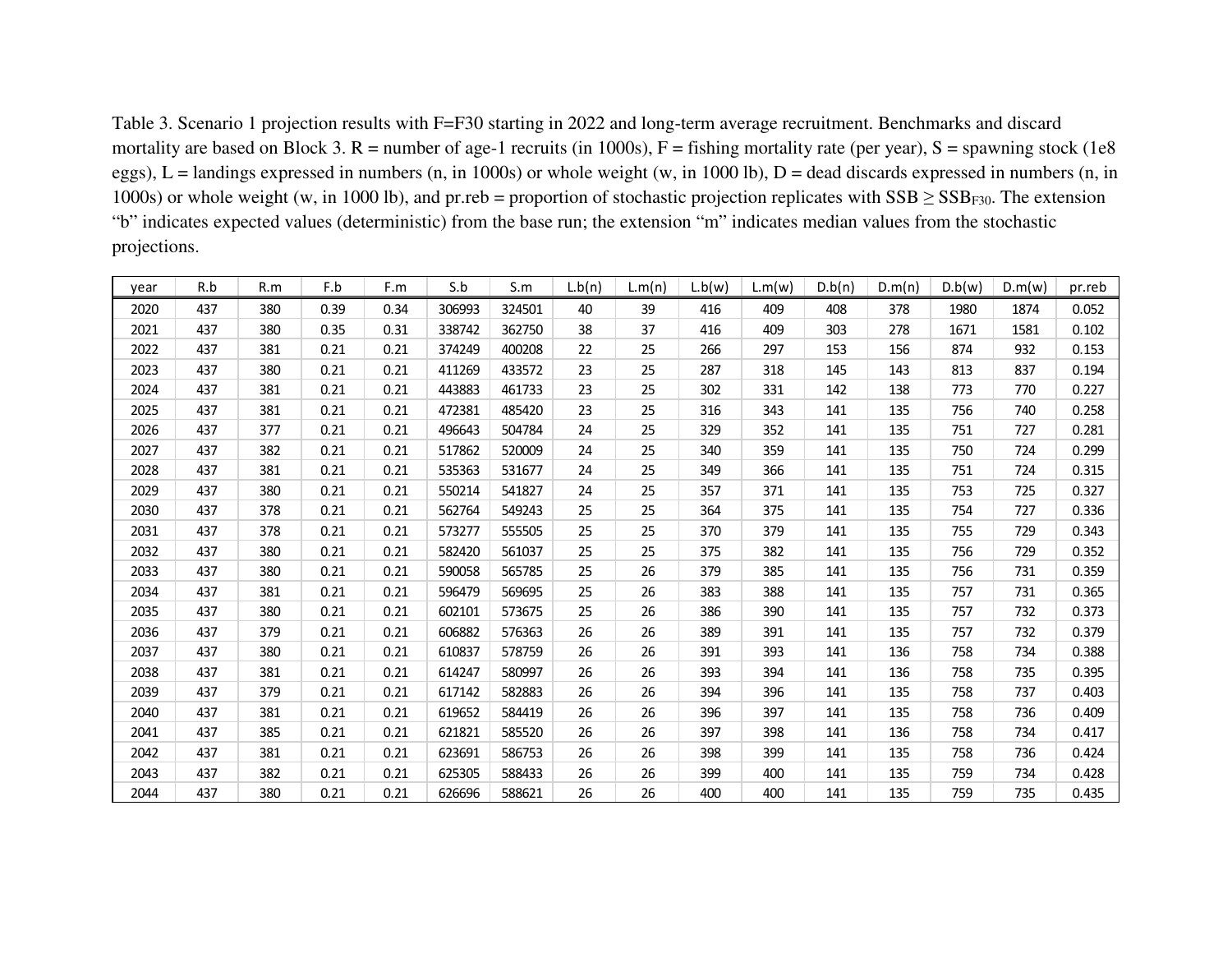Table 4. Scenario 2 projection results with F= FREBUILD starting in 2022 and long-term average recruitment. Benchmarks and discard mortality are based on Block 3.  $R =$  number of age-1 recruits (in 1000s),  $F =$  fishing mortality rate (per year),  $S =$  spawning stock (1e8 eggs),  $L =$  landings expressed in numbers (n, in 1000s) or whole weight (w, in 1000 lb),  $D =$  dead discards expressed in numbers (n, in 1000s) or whole weight (w, in 1000 lb), and pr.reb = proportion of stochastic projection replicates with  $SSB \geq SSB_{F30}$ . The extension "b" indicates expected values (deterministic) from the base run; the extension "m" indicates median values from the stochastic projections.

| year | R.b | R.m | F.b  | F.m  | S.b    | S.m    | L.b(n) | L.m(n) | L.b(w) | L.m(w) | D.b(n) | D.m(n) | D.b(w) | D.m(w) | pr.reb |
|------|-----|-----|------|------|--------|--------|--------|--------|--------|--------|--------|--------|--------|--------|--------|
| 2020 | 437 | 380 | 0.39 | 0.34 | 306993 | 324501 | 40     | 39     | 416    | 409    | 408    | 378    | 1980   | 1874   | 0.052  |
| 2021 | 437 | 380 | 0.35 | 0.31 | 338742 | 362750 | 38     | 37     | 416    | 409    | 303    | 278    | 1671   | 1581   | 0.102  |
| 2022 | 437 | 381 | 0.2  | 0.2  | 374773 | 400826 | 22     | 24     | 261    | 291    | 150    | 153    | 858    | 915    | 0.154  |
| 2023 | 437 | 380 | 0.2  | 0.2  | 412734 | 435225 | 22     | 24     | 282    | 313    | 143    | 141    | 801    | 824    | 0.197  |
| 2024 | 437 | 381 | 0.2  | 0.2  | 446371 | 464289 | 22     | 24     | 298    | 327    | 140    | 136    | 763    | 760    | 0.232  |
| 2025 | 437 | 381 | 0.2  | 0.2  | 475915 | 488924 | 23     | 24     | 312    | 339    | 139    | 133    | 747    | 731    | 0.266  |
| 2026 | 437 | 377 | 0.2  | 0.2  | 501212 | 509399 | 23     | 24     | 325    | 348    | 139    | 133    | 742    | 719    | 0.293  |
| 2027 | 437 | 382 | 0.2  | 0.2  | 523441 | 525511 | 24     | 25     | 337    | 356    | 139    | 133    | 742    | 717    | 0.316  |
| 2028 | 437 | 381 | 0.2  | 0.2  | 541895 | 538067 | 24     | 25     | 347    | 363    | 139    | 133    | 743    | 716    | 0.335  |
| 2029 | 437 | 380 | 0.2  | 0.2  | 557640 | 549137 | 24     | 25     | 355    | 369    | 139    | 133    | 745    | 718    | 0.35   |
| 2030 | 437 | 378 | 0.2  | 0.2  | 571011 | 557469 | 25     | 25     | 362    | 373    | 139    | 133    | 746    | 719    | 0.365  |
| 2031 | 437 | 378 | 0.2  | 0.2  | 582267 | 564212 | 25     | 25     | 368    | 377    | 139    | 133    | 747    | 721    | 0.377  |
| 2032 | 437 | 380 | 0.2  | 0.2  | 592085 | 570344 | 25     | 25     | 374    | 381    | 139    | 133    | 748    | 722    | 0.389  |
| 2033 | 437 | 380 | 0.2  | 0.2  | 600322 | 575400 | 25     | 25     | 378    | 384    | 139    | 133    | 748    | 724    | 0.398  |
| 2034 | 437 | 381 | 0.2  | 0.2  | 607274 | 579864 | 25     | 25     | 382    | 386    | 139    | 133    | 749    | 724    | 0.41   |
| 2035 | 437 | 380 | 0.2  | 0.2  | 613368 | 584258 | 25     | 26     | 385    | 389    | 139    | 133    | 749    | 724    | 0.42   |
| 2036 | 437 | 379 | 0.2  | 0.2  | 618565 | 587259 | 25     | 26     | 388    | 390    | 139    | 134    | 750    | 725    | 0.431  |
| 2037 | 437 | 380 | 0.2  | 0.2  | 622882 | 589963 | 26     | 26     | 390    | 392    | 140    | 134    | 750    | 727    | 0.438  |
| 2038 | 437 | 381 | 0.2  | 0.2  | 626610 | 592629 | 26     | 26     | 392    | 394    | 140    | 134    | 750    | 728    | 0.449  |
| 2039 | 437 | 379 | 0.2  | 0.2  | 629781 | 594756 | 26     | 26     | 394    | 396    | 140    | 133    | 750    | 729    | 0.461  |
| 2040 | 437 | 381 | 0.2  | 0.2  | 632533 | 596423 | 26     | 26     | 396    | 397    | 140    | 133    | 751    | 728    | 0.468  |
| 2041 | 437 | 385 | 0.2  | 0.2  | 634912 | 597728 | 26     | 26     | 397    | 398    | 140    | 134    | 751    | 727    | 0.476  |
| 2042 | 437 | 381 | 0.2  | 0.2  | 636966 | 599091 | 26     | 26     | 398    | 399    | 140    | 134    | 751    | 728    | 0.484  |
| 2043 | 437 | 382 | 0.2  | 0.2  | 638739 | 600958 | 26     | 26     | 399    | 400    | 140    | 133    | 751    | 727    | 0.496  |
| 2044 | 437 | 380 | 0.2  | 0.2  | 640270 | 601435 | 26     | 26     | 400    | 400    | 140    | 134    | 751    | 728    | 0.503  |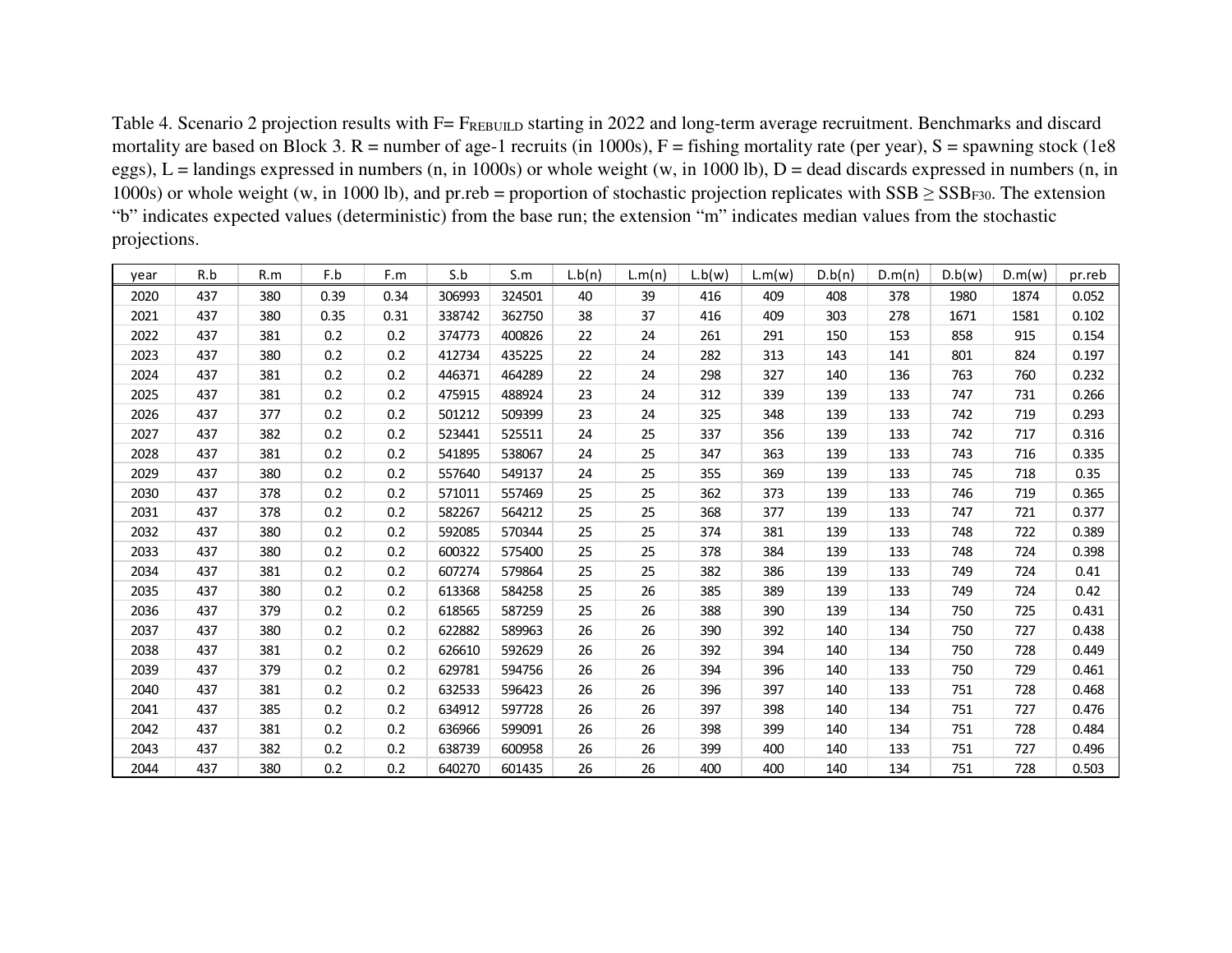Table 5. Scenario 3 projection results with F=F30 starting in 2022 and long-term average recruitment. Benchmarks and discard mortality are based on Block 4.  $R =$  number of age-1 recruits (in 1000s),  $F =$  fishing mortality rate (per year),  $S =$  spawning stock (1e8 eggs),  $L =$  landings expressed in numbers (n, in 1000s) or whole weight (w, in 1000 lb),  $D =$  dead discards expressed in numbers (n, in 1000s) or whole weight (w, in 1000 lb), and pr.reb = proportion of stochastic projection replicates with  $SSB \geq SSB_{F30}$ . The extension "b" indicates expected values (deterministic) from the base run; the extension "m" indicates median values from the stochastic projections.

| year | R.b | R.m | F.b  | F.m  | S.b    | S.m    | L.b(n) | L.m(n) | L.b(w) | L.m(w) | D.b(n) | D.m(n) | D.b(w) | D.m(w) | pr.reb |
|------|-----|-----|------|------|--------|--------|--------|--------|--------|--------|--------|--------|--------|--------|--------|
| 2020 | 437 | 380 | 0.39 | 0.34 | 306993 | 324501 | 40     | 39     | 416    | 409    | 408    | 378    | 1980   | 1874   | 0.052  |
| 2021 | 437 | 380 | 0.35 | 0.31 | 342360 | 367864 | 38     | 37     | 420    | 413    | 272    | 240    | 1499   | 1369   | 0.107  |
| 2022 | 437 | 381 | 0.22 | 0.23 | 381156 | 408572 | 25     | 29     | 295    | 341    | 151    | 153    | 868    | 917    | 0.166  |
| 2023 | 437 | 380 | 0.22 | 0.23 | 419337 | 443294 | 25     | 29     | 319    | 363    | 143    | 140    | 805    | 823    | 0.21   |
| 2024 | 437 | 381 | 0.22 | 0.23 | 452549 | 471021 | 25     | 28     | 336    | 378    | 139    | 134    | 761    | 753    | 0.245  |
| 2025 | 437 | 381 | 0.22 | 0.23 | 481211 | 495016 | 26     | 28     | 352    | 390    | 138    | 131    | 741    | 720    | 0.278  |
| 2026 | 437 | 377 | 0.22 | 0.23 | 505342 | 513966 | 26     | 28     | 365    | 400    | 137    | 130    | 734    | 705    | 0.301  |
| 2027 | 437 | 382 | 0.22 | 0.23 | 526244 | 528758 | 26     | 28     | 377    | 409    | 137    | 129    | 733    | 701    | 0.32   |
| 2028 | 437 | 381 | 0.22 | 0.23 | 543277 | 540162 | 27     | 28     | 386    | 415    | 137    | 129    | 733    | 699    | 0.335  |
| 2029 | 437 | 380 | 0.22 | 0.23 | 557585 | 549314 | 27     | 28     | 395    | 421    | 137    | 130    | 735    | 701    | 0.346  |
| 2030 | 437 | 378 | 0.22 | 0.23 | 569540 | 556258 | 27     | 29     | 402    | 425    | 137    | 130    | 736    | 702    | 0.355  |
| 2031 | 437 | 378 | 0.22 | 0.23 | 579445 | 561595 | 27     | 29     | 408    | 429    | 137    | 130    | 736    | 704    | 0.362  |
| 2032 | 437 | 380 | 0.22 | 0.23 | 588003 | 566958 | 28     | 29     | 413    | 432    | 137    | 130    | 737    | 706    | 0.37   |
| 2033 | 437 | 380 | 0.22 | 0.23 | 595080 | 570276 | 28     | 29     | 417    | 435    | 137    | 130    | 737    | 707    | 0.374  |
| 2034 | 437 | 381 | 0.22 | 0.23 | 600978 | 573689 | 28     | 29     | 421    | 438    | 137    | 130    | 738    | 707    | 0.38   |
| 2035 | 437 | 380 | 0.22 | 0.23 | 606122 | 577088 | 28     | 29     | 424    | 440    | 137    | 130    | 738    | 707    | 0.386  |
| 2036 | 437 | 379 | 0.22 | 0.23 | 610469 | 579839 | 28     | 29     | 426    | 441    | 137    | 130    | 739    | 707    | 0.392  |
| 2037 | 437 | 380 | 0.22 | 0.23 | 614032 | 581782 | 28     | 29     | 429    | 443    | 137    | 130    | 739    | 709    | 0.4    |
| 2038 | 437 | 381 | 0.22 | 0.23 | 617088 | 583909 | 28     | 29     | 430    | 445    | 137    | 131    | 739    | 710    | 0.407  |
| 2039 | 437 | 379 | 0.22 | 0.23 | 619664 | 585201 | 28     | 29     | 432    | 446    | 137    | 130    | 739    | 712    | 0.413  |
| 2040 | 437 | 381 | 0.22 | 0.23 | 621892 | 586109 | 28     | 29     | 433    | 447    | 137    | 130    | 739    | 711    | 0.418  |
| 2041 | 437 | 385 | 0.22 | 0.23 | 623810 | 587230 | 28     | 29     | 435    | 448    | 138    | 130    | 739    | 710    | 0.425  |
| 2042 | 437 | 381 | 0.22 | 0.23 | 625459 | 588360 | 28     | 30     | 436    | 448    | 138    | 130    | 740    | 710    | 0.432  |
| 2043 | 437 | 382 | 0.22 | 0.23 | 626877 | 589534 | 29     | 30     | 436    | 450    | 138    | 130    | 740    | 709    | 0.436  |
| 2044 | 437 | 380 | 0.22 | 0.23 | 628097 | 589834 | 29     | 30     | 437    | 450    | 138    | 130    | 740    | 709    | 0.442  |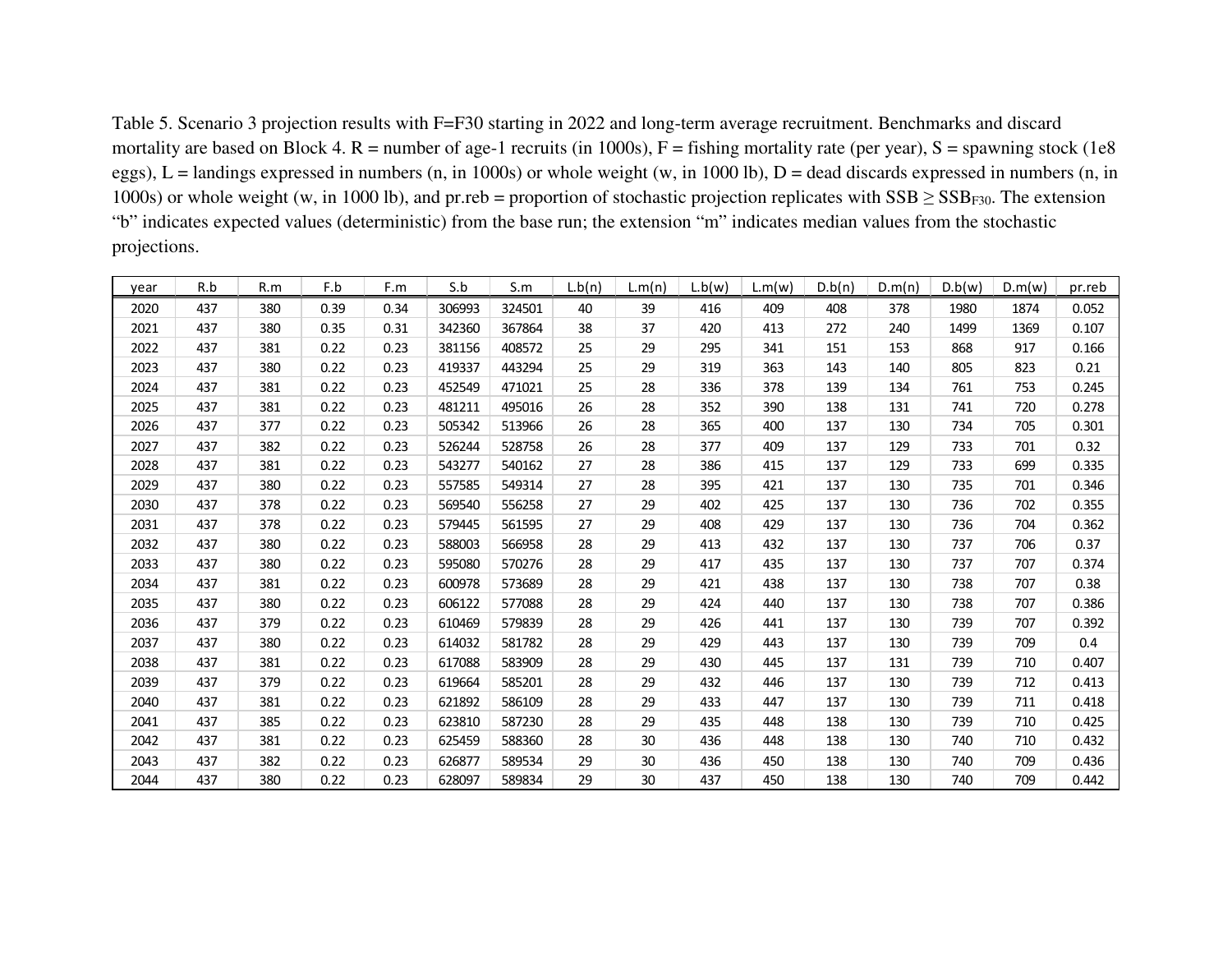| Table 6. Scenario 4 projection results with F= FREBUILD starting in 2022 and long-term average recruitment. Benchmarks and discard            |
|-----------------------------------------------------------------------------------------------------------------------------------------------|
| mortality are based on Block 4. R = number of age-1 recruits (in 1000s), F = fishing mortality rate (per year), S = spawning stock (1e8       |
| eggs), L = landings expressed in numbers (n, in 1000s) or whole weight (w, in 1000 lb), D = dead discards expressed in numbers (n, in         |
| 1000s) or whole weight (w, in 1000 lb), and pr.reb = proportion of stochastic projection replicates with $SSB \geq SSB_{F30}$ . The extension |
| "b" indicates expected values (deterministic) from the base run; the extension "m" indicates median values from the stochastic                |
| projections.                                                                                                                                  |

| year | R.b | R.m | F.b  | F.m  | S.b    | S.m    | L.b(n) | L.m(n) | L.b(w) | L.m(w) | D.b(n) | D.m(n) | D.b(w) | D.m(w) | pr.reb |
|------|-----|-----|------|------|--------|--------|--------|--------|--------|--------|--------|--------|--------|--------|--------|
| 2020 | 437 | 380 | 0.39 | 0.34 | 306993 | 324501 | 40     | 39     | 416    | 409    | 408    | 378    | 1980   | 1874   | 0.052  |
| 2021 | 437 | 380 | 0.35 | 0.31 | 342360 | 367864 | 38     | 37     | 420    | 413    | 272    | 240    | 1499   | 1369   | 0.107  |
| 2022 | 437 | 381 | 0.22 | 0.22 | 381642 | 409105 | 25     | 28     | 290    | 335    | 148    | 150    | 853    | 902    | 0.167  |
| 2023 | 437 | 380 | 0.22 | 0.22 | 420695 | 444619 | 25     | 28     | 314    | 358    | 141    | 137    | 794    | 811    | 0.213  |
| 2024 | 437 | 381 | 0.22 | 0.22 | 454851 | 473467 | 25     | 28     | 332    | 373    | 137    | 132    | 752    | 743    | 0.251  |
| 2025 | 437 | 381 | 0.22 | 0.22 | 484473 | 498384 | 25     | 28     | 348    | 386    | 136    | 129    | 733    | 712    | 0.286  |
| 2026 | 437 | 377 | 0.22 | 0.22 | 509550 | 518168 | 26     | 28     | 362    | 397    | 136    | 128    | 726    | 698    | 0.312  |
| 2027 | 437 | 382 | 0.22 | 0.22 | 531369 | 533915 | 26     | 28     | 373    | 405    | 136    | 128    | 726    | 694    | 0.334  |
| 2028 | 437 | 381 | 0.22 | 0.22 | 549262 | 546114 | 27     | 28     | 384    | 412    | 136    | 128    | 726    | 692    | 0.354  |
| 2029 | 437 | 380 | 0.22 | 0.22 | 564372 | 556015 | 27     | 28     | 392    | 418    | 136    | 128    | 728    | 694    | 0.369  |
| 2030 | 437 | 378 | 0.22 | 0.22 | 577061 | 563607 | 27     | 28     | 400    | 423    | 136    | 128    | 729    | 695    | 0.382  |
| 2031 | 437 | 378 | 0.22 | 0.22 | 587630 | 569398 | 27     | 29     | 406    | 427    | 136    | 128    | 729    | 697    | 0.394  |
| 2032 | 437 | 380 | 0.22 | 0.22 | 596785 | 575433 | 28     | 29     | 411    | 430    | 136    | 129    | 730    | 699    | 0.404  |
| 2033 | 437 | 380 | 0.22 | 0.22 | 604391 | 579203 | 28     | 29     | 416    | 434    | 136    | 128    | 731    | 701    | 0.412  |
| 2034 | 437 | 381 | 0.22 | 0.22 | 610756 | 582941 | 28     | 29     | 420    | 437    | 136    | 128    | 731    | 700    | 0.419  |
| 2035 | 437 | 380 | 0.22 | 0.22 | 616314 | 586861 | 28     | 29     | 423    | 439    | 136    | 129    | 731    | 700    | 0.43   |
| 2036 | 437 | 379 | 0.22 | 0.22 | 621024 | 589855 | 28     | 29     | 426    | 440    | 136    | 129    | 732    | 701    | 0.44   |
| 2037 | 437 | 380 | 0.22 | 0.22 | 624902 | 591970 | 28     | 29     | 428    | 442    | 136    | 129    | 732    | 702    | 0.447  |
| 2038 | 437 | 381 | 0.22 | 0.22 | 628233 | 594277 | 28     | 29     | 430    | 444    | 136    | 129    | 732    | 703    | 0.455  |
| 2039 | 437 | 379 | 0.22 | 0.22 | 631049 | 595847 | 28     | 29     | 432    | 446    | 136    | 129    | 732    | 706    | 0.465  |
| 2040 | 437 | 381 | 0.22 | 0.22 | 633484 | 596890 | 28     | 29     | 433    | 447    | 136    | 129    | 732    | 705    | 0.472  |
| 2041 | 437 | 385 | 0.22 | 0.22 | 635583 | 598339 | 28     | 29     | 434    | 448    | 136    | 129    | 733    | 704    | 0.478  |
| 2042 | 437 | 381 | 0.22 | 0.22 | 637389 | 599469 | 28     | 29     | 436    | 448    | 136    | 129    | 733    | 704    | 0.487  |
| 2043 | 437 | 382 | 0.22 | 0.22 | 638943 | 600620 | 28     | 30     | 436    | 450    | 136    | 128    | 733    | 703    | 0.496  |
| 2044 | 437 | 380 | 0.22 | 0.22 | 640281 | 601199 | 28     | 30     | 437    | 450    | 136    | 129    | 733    | 703    | 0.502  |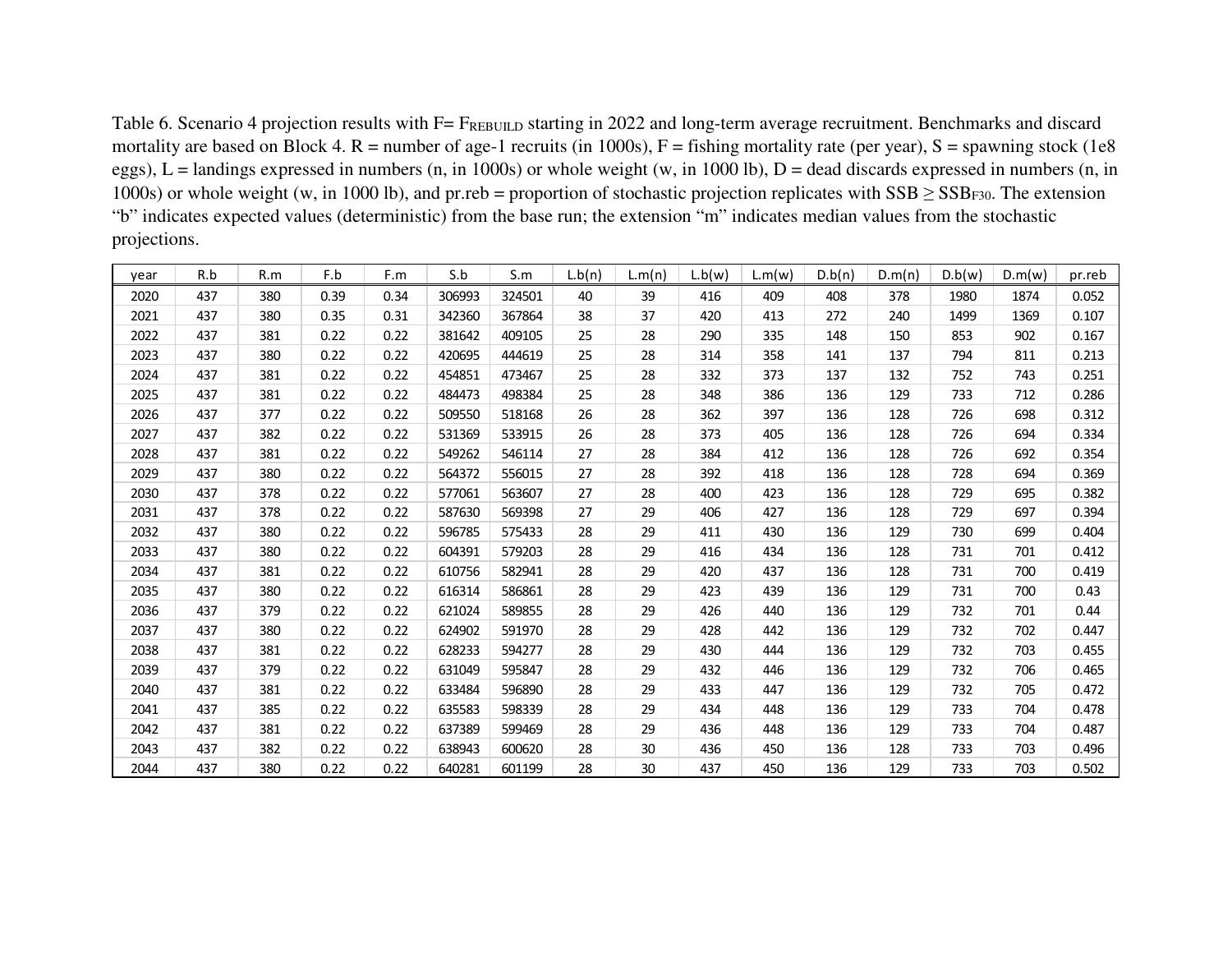Table 7. Scenario 5 projection results with F= F30 starting in 2022 and long-term average recruitment. Benchmarks are based on Block 3 and discard mortality on Block 4 with no reallocation of F toward landings.  $R =$  number of age-1 recruits (in 1000s),  $F =$ fishing mortality rate (per year),  $S =$  spawning stock (1e8 eggs),  $L =$  landings expressed in numbers (n, in 1000s) or whole weight (w, in 1000 lb),  $D =$  dead discards expressed in numbers (n, in 1000s) or whole weight (w, in 1000 lb), and pr.reb = proportion of stochastic projection replicates with  $SSB \geq SSB_{F30}$ . The extension "b" indicates expected values (deterministic) from the base run; the extension "m" indicates median values from the stochastic projections.

| year | R.b | R.m | F.b  | F.m  | S.b    | S.m    | L.b(n) | L.m(n) | L.b(w) | L.m(w) | D.b(n) | D.m(n) | D.b(w) | D.m(w) | pr.reb |
|------|-----|-----|------|------|--------|--------|--------|--------|--------|--------|--------|--------|--------|--------|--------|
| 2020 | 437 | 380 | 0.39 | 0.34 | 306993 | 324501 | 40     | 39     | 416    | 409    | 408    | 378    | 1980   | 1874   | 0.052  |
| 2021 | 437 | 380 | 0.35 | 0.31 | 342360 | 367864 | 38     | 37     | 420    | 413    | 272    | 240    | 1499   | 1369   | 0.107  |
| 2022 | 437 | 381 | 0.21 | 0.21 | 383368 | 411610 | 23     | 26     | 272    | 306    | 139    | 138    | 802    | 828    | 0.172  |
| 2023 | 437 | 380 | 0.21 | 0.21 | 425543 | 451782 | 24     | 26     | 297    | 332    | 133    | 127    | 753    | 754    | 0.228  |
| 2024 | 437 | 381 | 0.21 | 0.21 | 463111 | 485158 | 24     | 26     | 316    | 349    | 130    | 123    | 718    | 698    | 0.278  |
| 2025 | 437 | 381 | 0.21 | 0.21 | 496234 | 514040 | 24     | 26     | 333    | 364    | 129    | 120    | 703    | 672    | 0.326  |
| 2026 | 437 | 377 | 0.21 | 0.21 | 524777 | 537790 | 25     | 27     | 348    | 376    | 129    | 120    | 699    | 660    | 0.367  |
| 2027 | 437 | 382 | 0.21 | 0.21 | 549973 | 558120 | 25     | 27     | 362    | 387    | 129    | 120    | 699    | 658    | 0.407  |
| 2028 | 437 | 381 | 0.21 | 0.21 | 571053 | 574740 | 26     | 27     | 373    | 396    | 129    | 120    | 700    | 656    | 0.442  |
| 2029 | 437 | 380 | 0.21 | 0.21 | 589145 | 588635 | 26     | 27     | 383    | 403    | 129    | 120    | 701    | 659    | 0.475  |
| 2030 | 437 | 378 | 0.21 | 0.21 | 604572 | 600270 | 26     | 27     | 391    | 409    | 129    | 120    | 703    | 660    | 0.505  |
| 2031 | 437 | 378 | 0.21 | 0.21 | 617621 | 609684 | 27     | 28     | 399    | 415    | 129    | 120    | 703    | 663    | 0.532  |
| 2032 | 437 | 380 | 0.21 | 0.21 | 629021 | 616987 | 27     | 28     | 405    | 420    | 129    | 120    | 704    | 663    | 0.555  |
| 2033 | 437 | 380 | 0.21 | 0.21 | 638622 | 623669 | 27     | 28     | 410    | 424    | 129    | 120    | 705    | 664    | 0.579  |
| 2034 | 437 | 381 | 0.21 | 0.21 | 646751 | 628410 | 27     | 28     | 415    | 428    | 129    | 120    | 705    | 665    | 0.602  |
| 2035 | 437 | 380 | 0.21 | 0.21 | 653879 | 633676 | 27     | 28     | 419    | 431    | 129    | 120    | 706    | 666    | 0.619  |
| 2036 | 437 | 379 | 0.21 | 0.21 | 659968 | 637613 | 28     | 28     | 422    | 434    | 129    | 120    | 706    | 666    | 0.636  |
| 2037 | 437 | 380 | 0.21 | 0.21 | 665049 | 641425 | 28     | 28     | 425    | 437    | 129    | 120    | 706    | 667    | 0.649  |
| 2038 | 437 | 381 | 0.21 | 0.21 | 669434 | 644985 | 28     | 29     | 427    | 439    | 130    | 121    | 707    | 669    | 0.664  |
| 2039 | 437 | 379 | 0.21 | 0.21 | 673167 | 647829 | 28     | 29     | 430    | 441    | 130    | 121    | 707    | 671    | 0.678  |
| 2040 | 437 | 381 | 0.21 | 0.21 | 676404 | 650366 | 28     | 29     | 431    | 442    | 130    | 120    | 707    | 670    | 0.69   |
| 2041 | 437 | 385 | 0.21 | 0.21 | 679200 | 653062 | 28     | 29     | 433    | 443    | 130    | 121    | 707    | 669    | 0.702  |
| 2042 | 437 | 381 | 0.21 | 0.21 | 681614 | 654532 | 28     | 29     | 434    | 445    | 130    | 120    | 707    | 670    | 0.71   |
| 2043 | 437 | 382 | 0.21 | 0.21 | 683697 | 656977 | 28     | 29     | 435    | 446    | 130    | 121    | 708    | 669    | 0.721  |
| 2044 | 437 | 380 | 0.21 | 0.21 | 685495 | 657844 | 28     | 29     | 436    | 447    | 130    | 121    | 708    | 670    | 0.729  |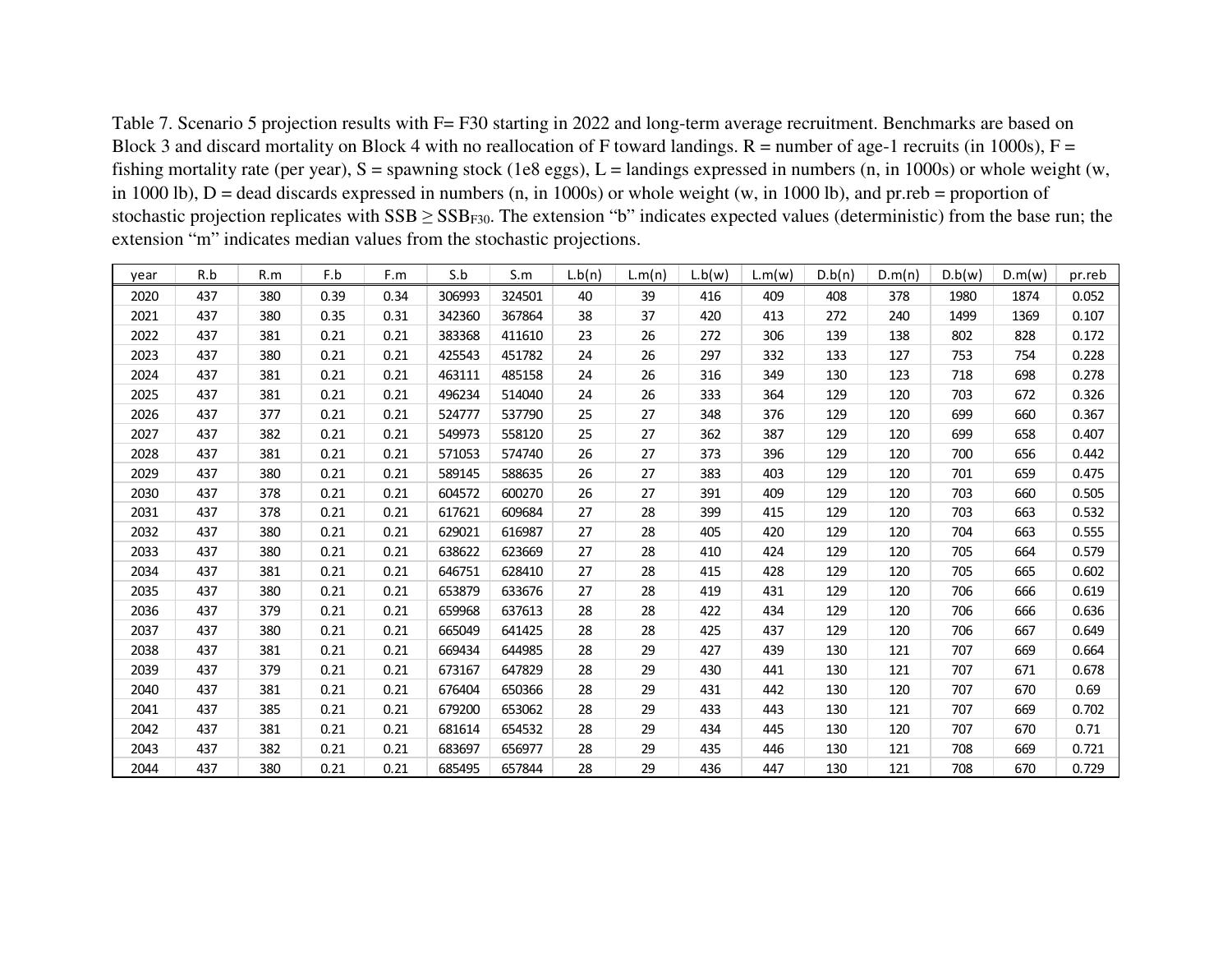Table 8. Scenario 6 projection results with F= F30 starting in 2022 and long-term average recruitment. Benchmarks are based on Block 3 and discard mortality on Block 4 with reallocation of F toward landings.  $R =$  number of age-1 recruits (in 1000s),  $F =$  fishing mortality rate (per year),  $S =$  spawning stock (1e8 eggs),  $L =$  landings expressed in numbers (n, in 1000s) or whole weight (w, in 1000 lb), D = dead discards expressed in numbers (n, in 1000s) or whole weight (w, in 1000 lb), and pr.reb = proportion of stochastic projection replicates with  $SSB \geq SSB_{F30}$ . The extension "b" indicates expected values (deterministic) from the base run; the extension "m" indicates median values from the stochastic projections.

| year | R.b | R.m | F.b  | F.m  | S.b    | S.m    | L.b(n) | L.m(n) | L.b(w) | L.m(w) | D.b(n) | D.m(n) | D.b(w) | D.m(w) | pr.reb |
|------|-----|-----|------|------|--------|--------|--------|--------|--------|--------|--------|--------|--------|--------|--------|
| 2020 | 437 | 380 | 0.39 | 0.34 | 306993 | 324501 | 40     | 39     | 416    | 409    | 408    | 378    | 1980   | 1874   | 0.052  |
| 2021 | 437 | 380 | 0.35 | 0.31 | 342360 | 367864 | 38     | 37     | 420    | 413    | 272    | 240    | 1499   | 1369   | 0.107  |
| 2022 | 437 | 381 | 0.21 | 0.21 | 380267 | 408280 | 31     | 35     | 371    | 417    | 139    | 138    | 799    | 825    | 0.165  |
| 2023 | 437 | 380 | 0.21 | 0.21 | 417240 | 442832 | 32     | 35     | 400    | 447    | 132    | 127    | 745    | 745    | 0.209  |
| 2024 | 437 | 381 | 0.21 | 0.21 | 449221 | 470228 | 32     | 35     | 421    | 465    | 129    | 122    | 709    | 688    | 0.244  |
| 2025 | 437 | 381 | 0.21 | 0.21 | 476657 | 493456 | 33     | 35     | 440    | 480    | 128    | 119    | 693    | 661    | 0.273  |
| 2026 | 437 | 377 | 0.21 | 0.21 | 499627 | 511275 | 33     | 35     | 456    | 492    | 128    | 119    | 688    | 649    | 0.296  |
| 2027 | 437 | 382 | 0.21 | 0.21 | 519448 | 526468 | 33     | 35     | 470    | 502    | 128    | 119    | 687    | 646    | 0.313  |
| 2028 | 437 | 381 | 0.21 | 0.21 | 535520 | 537747 | 34     | 35     | 482    | 510    | 128    | 119    | 688    | 644    | 0.328  |
| 2029 | 437 | 380 | 0.21 | 0.21 | 548978 | 546957 | 34     | 35     | 492    | 516    | 128    | 119    | 690    | 647    | 0.338  |
| 2030 | 437 | 378 | 0.21 | 0.21 | 560176 | 554799 | 34     | 36     | 500    | 522    | 128    | 119    | 690    | 648    | 0.347  |
| 2031 | 437 | 378 | 0.21 | 0.21 | 569411 | 560922 | 35     | 36     | 507    | 526    | 128    | 119    | 691    | 651    | 0.356  |
| 2032 | 437 | 380 | 0.21 | 0.21 | 577353 | 565331 | 35     | 36     | 513    | 530    | 128    | 119    | 692    | 650    | 0.363  |
| 2033 | 437 | 380 | 0.21 | 0.21 | 583880 | 568159 | 35     | 36     | 518    | 534    | 128    | 119    | 692    | 651    | 0.37   |
| 2034 | 437 | 381 | 0.21 | 0.21 | 589286 | 571265 | 35     | 36     | 522    | 537    | 128    | 119    | 692    | 652    | 0.379  |
| 2035 | 437 | 380 | 0.21 | 0.21 | 593971 | 573690 | 35     | 36     | 526    | 540    | 128    | 119    | 693    | 652    | 0.384  |
| 2036 | 437 | 379 | 0.21 | 0.21 | 597900 | 576173 | 35     | 36     | 529    | 542    | 128    | 119    | 693    | 653    | 0.391  |
| 2037 | 437 | 380 | 0.21 | 0.21 | 601098 | 578473 | 36     | 36     | 531    | 545    | 128    | 119    | 693    | 654    | 0.398  |
| 2038 | 437 | 381 | 0.21 | 0.21 | 603820 | 580283 | 36     | 37     | 533    | 547    | 128    | 120    | 693    | 655    | 0.405  |
| 2039 | 437 | 379 | 0.21 | 0.21 | 606097 | 582040 | 36     | 37     | 535    | 549    | 128    | 119    | 693    | 657    | 0.411  |
| 2040 | 437 | 381 | 0.21 | 0.21 | 608048 | 583802 | 36     | 37     | 537    | 549    | 128    | 119    | 693    | 656    | 0.418  |
| 2041 | 437 | 385 | 0.21 | 0.21 | 609712 | 584691 | 36     | 37     | 538    | 550    | 128    | 119    | 694    | 655    | 0.42   |
| 2042 | 437 | 381 | 0.21 | 0.21 | 611129 | 586161 | 36     | 37     | 539    | 551    | 128    | 119    | 694    | 655    | 0.428  |
| 2043 | 437 | 382 | 0.21 | 0.21 | 612336 | 587458 | 36     | 37     | 540    | 552    | 128    | 120    | 694    | 655    | 0.431  |
| 2044 | 437 | 380 | 0.21 | 0.21 | 613364 | 587547 | 36     | 37     | 541    | 554    | 128    | 120    | 694    | 656    | 0.435  |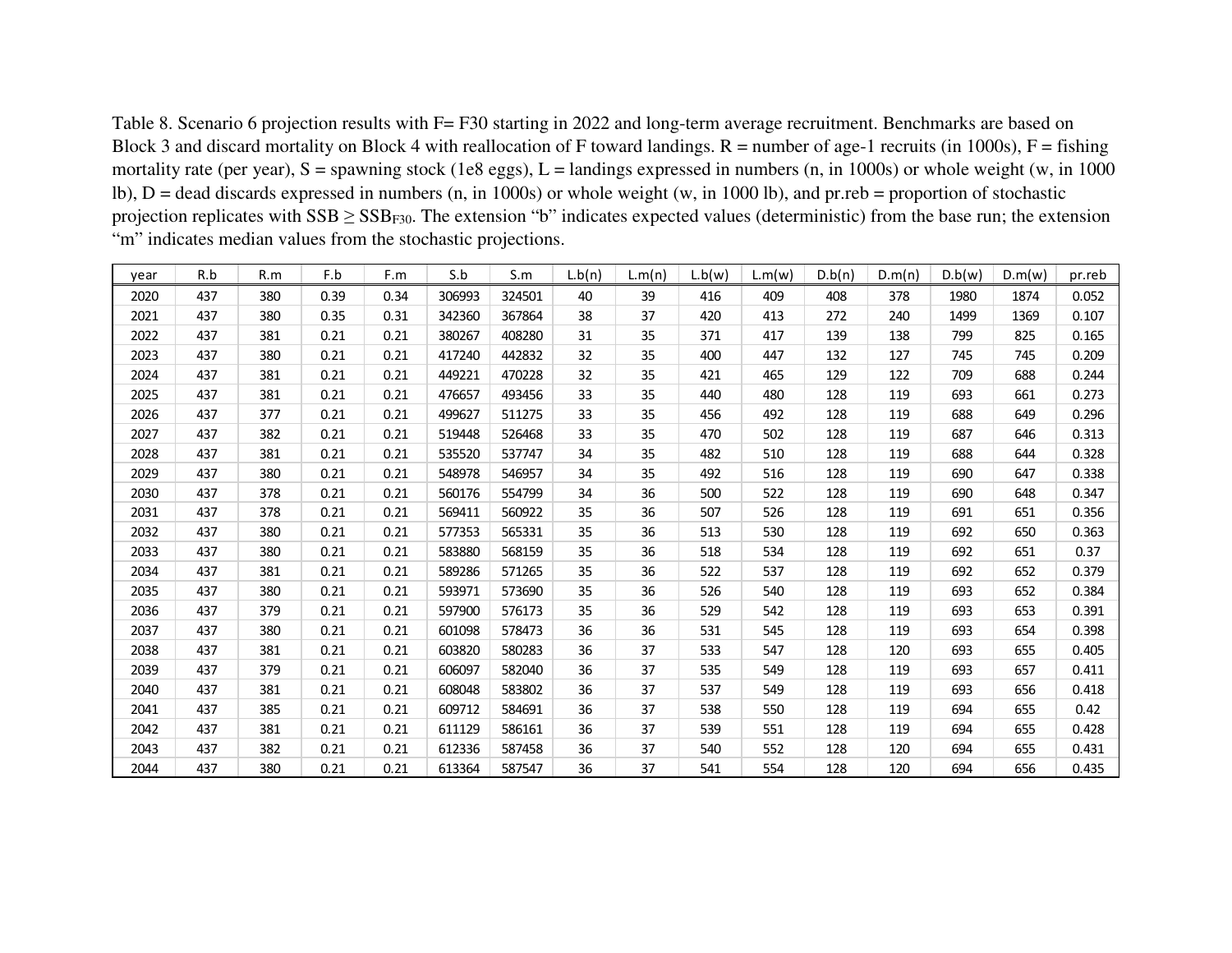Table 9. Scenario 7 projection results with F= FREBUILD starting in 2022 and long-term average recruitment. Benchmarks are based on Block 3 and discard mortality on Block 4 with no reallocation of F toward landings.  $R =$  number of age-1 recruits (in 1000s),  $F =$ fishing mortality rate (per year),  $S =$  spawning stock (1e8 eggs),  $L =$  landings expressed in numbers (n, in 1000s) or whole weight (w, in 1000 lb),  $D =$  dead discards expressed in numbers (n, in 1000s) or whole weight (w, in 1000 lb), and pr.reb = proportion of stochastic projection replicates with  $SSB \geq SSB_{F30}$ . The extension "b" indicates expected values (deterministic) from the base run; the extension "m" indicates median values from the stochastic projections.

| year | R.b | R.m | F.b  | F.m  | S.b    | S.m    | L.b(n) | L.m(n) | L.b(w) | L.m(w) | D.b(n) | D.m(n) | D.b(w) | D.m(w) | pr.reb |
|------|-----|-----|------|------|--------|--------|--------|--------|--------|--------|--------|--------|--------|--------|--------|
| 2020 | 437 | 380 | 0.39 | 0.34 | 306993 | 324501 | 40     | 39     | 416    | 409    | 408    | 378    | 1980   | 1874   | 0.052  |
| 2021 | 437 | 380 | 0.35 | 0.31 | 342360 | 367864 | 38     | 37     | 420    | 413    | 272    | 240    | 1499   | 1369   | 0.107  |
| 2022 | 437 | 381 | 0.2  | 0.2  | 383867 | 412147 | 23     | 25     | 267    | 300    | 137    | 135    | 787    | 813    | 0.173  |
| 2023 | 437 | 380 | 0.2  | 0.2  | 426954 | 453263 | 23     | 26     | 292    | 326    | 131    | 125    | 741    | 742    | 0.231  |
| 2024 | 437 | 381 | 0.2  | 0.2  | 465527 | 487617 | 24     | 26     | 311    | 344    | 128    | 121    | 708    | 688    | 0.284  |
| 2025 | 437 | 381 | 0.2  | 0.2  | 499689 | 517662 | 24     | 26     | 329    | 359    | 127    | 119    | 694    | 663    | 0.334  |
| 2026 | 437 | 377 | 0.2  | 0.2  | 529267 | 542184 | 25     | 26     | 344    | 372    | 127    | 118    | 690    | 652    | 0.378  |
| 2027 | 437 | 382 | 0.2  | 0.2  | 555476 | 563755 | 25     | 26     | 358    | 382    | 127    | 118    | 690    | 650    | 0.422  |
| 2028 | 437 | 381 | 0.2  | 0.2  | 577517 | 581122 | 26     | 27     | 370    | 392    | 127    | 118    | 692    | 648    | 0.462  |
| 2029 | 437 | 380 | 0.2  | 0.2  | 596512 | 595721 | 26     | 27     | 380    | 399    | 127    | 118    | 693    | 651    | 0.497  |
| 2030 | 437 | 378 | 0.2  | 0.2  | 612771 | 608365 | 26     | 27     | 389    | 406    | 127    | 118    | 695    | 653    | 0.531  |
| 2031 | 437 | 378 | 0.2  | 0.2  | 626575 | 618268 | 27     | 27     | 396    | 412    | 128    | 118    | 695    | 656    | 0.561  |
| 2032 | 437 | 380 | 0.2  | 0.2  | 638662 | 626241 | 27     | 28     | 403    | 417    | 128    | 118    | 696    | 655    | 0.586  |
| 2033 | 437 | 380 | 0.2  | 0.2  | 648874 | 633531 | 27     | 28     | 408    | 422    | 128    | 118    | 697    | 657    | 0.614  |
| 2034 | 437 | 381 | 0.2  | 0.2  | 657547 | 638802 | 27     | 28     | 413    | 426    | 128    | 119    | 697    | 658    | 0.639  |
| 2035 | 437 | 380 | 0.2  | 0.2  | 665159 | 644153 | 27     | 28     | 417    | 429    | 128    | 119    | 698    | 658    | 0.658  |
| 2036 | 437 | 379 | 0.2  | 0.2  | 671676 | 648495 | 27     | 28     | 421    | 432    | 128    | 119    | 698    | 659    | 0.677  |
| 2037 | 437 | 380 | 0.2  | 0.2  | 677130 | 652505 | 28     | 28     | 424    | 435    | 128    | 119    | 699    | 660    | 0.69   |
| 2038 | 437 | 381 | 0.2  | 0.2  | 681843 | 656778 | 28     | 28     | 426    | 438    | 128    | 119    | 699    | 662    | 0.706  |
| 2039 | 437 | 379 | 0.2  | 0.2  | 685863 | 659688 | 28     | 28     | 429    | 440    | 128    | 119    | 699    | 663    | 0.72   |
| 2040 | 437 | 381 | 0.2  | 0.2  | 689351 | 662656 | 28     | 28     | 430    | 441    | 128    | 119    | 699    | 662    | 0.73   |
| 2041 | 437 | 385 | 0.2  | 0.2  | 692367 | 665335 | 28     | 29     | 432    | 442    | 128    | 119    | 700    | 662    | 0.745  |
| 2042 | 437 | 381 | 0.2  | 0.2  | 694972 | 666924 | 28     | 29     | 434    | 444    | 128    | 119    | 700    | 662    | 0.754  |
| 2043 | 437 | 382 | 0.2  | 0.2  | 697222 | 669497 | 28     | 29     | 435    | 445    | 128    | 119    | 700    | 662    | 0.763  |
| 2044 | 437 | 380 | 0.2  | 0.2  | 699165 | 670689 | 28     | 29     | 436    | 447    | 128    | 119    | 700    | 663    | 0.77   |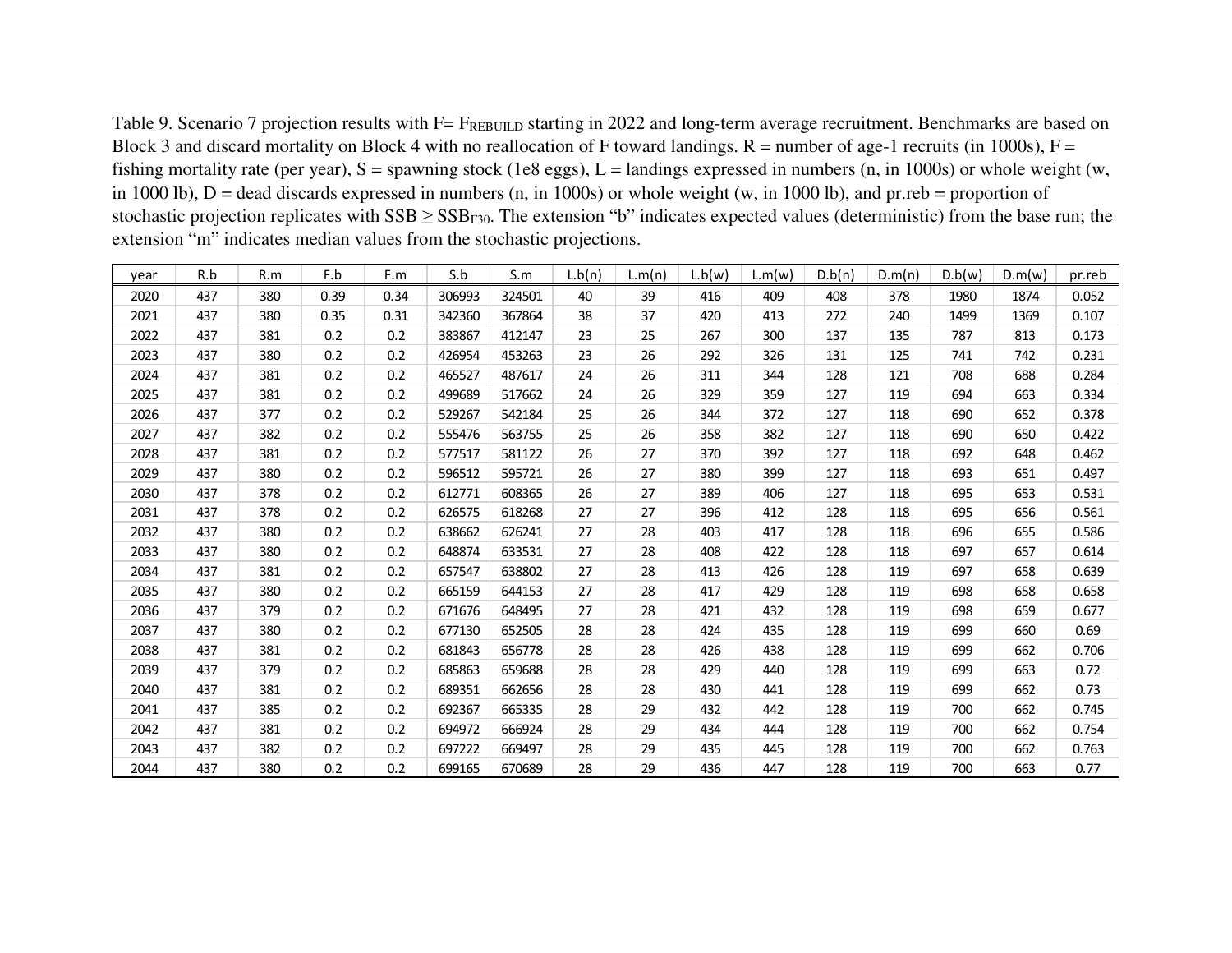Table 10. Scenario 8 projection results with F= FREBUILD starting in 2022 and long-term average recruitment. Benchmarks are based on Block 3 and discard mortality on Block 4 with reallocation of F toward landings.  $R =$  number of age-1 recruits (in 1000s),  $F =$  fishing mortality rate (per year),  $S =$  spawning stock (1e8 eggs),  $L =$  landings expressed in numbers (n, in 1000s) or whole weight (w, in 1000 lb), D = dead discards expressed in numbers (n, in 1000s) or whole weight (w, in 1000 lb), and pr.reb = proportion of stochastic projection replicates with  $SSB \geq SSB_{F30}$ . The extension "b" indicates expected values (deterministic) from the base run; the extension "m" indicates median values from the stochastic projections.

| year | R.b | R.m | F.b  | F.m  | S.b    | S.m    | L.b(n) | L.m(n) | L.b(w) | L.m(w) | D.b(n) | D.m(n) | D.b(w) | D.m(w) | pr.reb |
|------|-----|-----|------|------|--------|--------|--------|--------|--------|--------|--------|--------|--------|--------|--------|
| 2020 | 437 | 380 | 0.39 | 0.34 | 306993 | 324501 | 40     | 39     | 416    | 409    | 408    | 378    | 1980   | 1874   | 0.052  |
| 2021 | 437 | 380 | 0.35 | 0.31 | 342360 | 367864 | 38     | 37     | 420    | 413    | 272    | 240    | 1499   | 1369   | 0.107  |
| 2022 | 437 | 381 | 0.2  | 0.2  | 380989 | 409049 | 30     | 34     | 359    | 403    | 136    | 135    | 784    | 810    | 0.167  |
| 2023 | 437 | 380 | 0.2  | 0.2  | 419228 | 444933 | 31     | 34     | 388    | 433    | 130    | 124    | 734    | 734    | 0.212  |
| 2024 | 437 | 381 | 0.2  | 0.2  | 452573 | 473703 | 31     | 34     | 410    | 453    | 127    | 120    | 700    | 679    | 0.251  |
| 2025 | 437 | 381 | 0.2  | 0.2  | 481393 | 498269 | 32     | 34     | 429    | 468    | 127    | 118    | 685    | 653    | 0.285  |
| 2026 | 437 | 377 | 0.2  | 0.2  | 505717 | 517454 | 32     | 34     | 446    | 481    | 126    | 117    | 680    | 642    | 0.313  |
| 2027 | 437 | 382 | 0.2  | 0.2  | 526842 | 533939 | 33     | 34     | 460    | 491    | 126    | 117    | 680    | 639    | 0.335  |
| 2028 | 437 | 381 | 0.2  | 0.2  | 544126 | 546174 | 33     | 35     | 473    | 500    | 126    | 117    | 681    | 637    | 0.353  |
| 2029 | 437 | 380 | 0.2  | 0.2  | 558704 | 556521 | 34     | 35     | 483    | 507    | 127    | 117    | 683    | 640    | 0.369  |
| 2030 | 437 | 378 | 0.2  | 0.2  | 570918 | 565230 | 34     | 35     | 492    | 513    | 127    | 117    | 683    | 642    | 0.386  |
| 2031 | 437 | 378 | 0.2  | 0.2  | 581063 | 572410 | 34     | 35     | 500    | 518    | 127    | 117    | 684    | 644    | 0.4    |
| 2032 | 437 | 380 | 0.2  | 0.2  | 589820 | 577490 | 34     | 35     | 506    | 523    | 127    | 117    | 685    | 644    | 0.411  |
| 2033 | 437 | 380 | 0.2  | 0.2  | 597064 | 580794 | 34     | 35     | 511    | 527    | 127    | 117    | 685    | 645    | 0.418  |
| 2034 | 437 | 381 | 0.2  | 0.2  | 603097 | 584433 | 35     | 35     | 516    | 531    | 127    | 118    | 685    | 646    | 0.429  |
| 2035 | 437 | 380 | 0.2  | 0.2  | 608336 | 587458 | 35     | 36     | 519    | 533    | 127    | 118    | 686    | 646    | 0.44   |
| 2036 | 437 | 379 | 0.2  | 0.2  | 612747 | 590527 | 35     | 36     | 523    | 536    | 127    | 118    | 686    | 647    | 0.45   |
| 2037 | 437 | 380 | 0.2  | 0.2  | 616361 | 592519 | 35     | 36     | 525    | 539    | 127    | 118    | 686    | 647    | 0.459  |
| 2038 | 437 | 381 | 0.2  | 0.2  | 619445 | 595086 | 35     | 36     | 528    | 541    | 127    | 118    | 686    | 649    | 0.468  |
| 2039 | 437 | 379 | 0.2  | 0.2  | 622034 | 596967 | 35     | 36     | 530    | 543    | 127    | 118    | 687    | 651    | 0.474  |
| 2040 | 437 | 381 | 0.2  | 0.2  | 624255 | 599216 | 35     | 36     | 531    | 543    | 127    | 118    | 687    | 650    | 0.481  |
| 2041 | 437 | 385 | 0.2  | 0.2  | 626153 | 600234 | 35     | 36     | 533    | 544    | 127    | 118    | 687    | 649    | 0.489  |
| 2042 | 437 | 381 | 0.2  | 0.2  | 627772 | 602004 | 35     | 36     | 534    | 546    | 127    | 118    | 687    | 649    | 0.496  |
| 2043 | 437 | 382 | 0.2  | 0.2  | 629153 | 603265 | 35     | 36     | 535    | 547    | 127    | 118    | 687    | 649    | 0.502  |
| 2044 | 437 | 380 | 0.2  | 0.2  | 630331 | 603700 | 35     | 36     | 536    | 549    | 127    | 118    | 687    | 649    | 0.504  |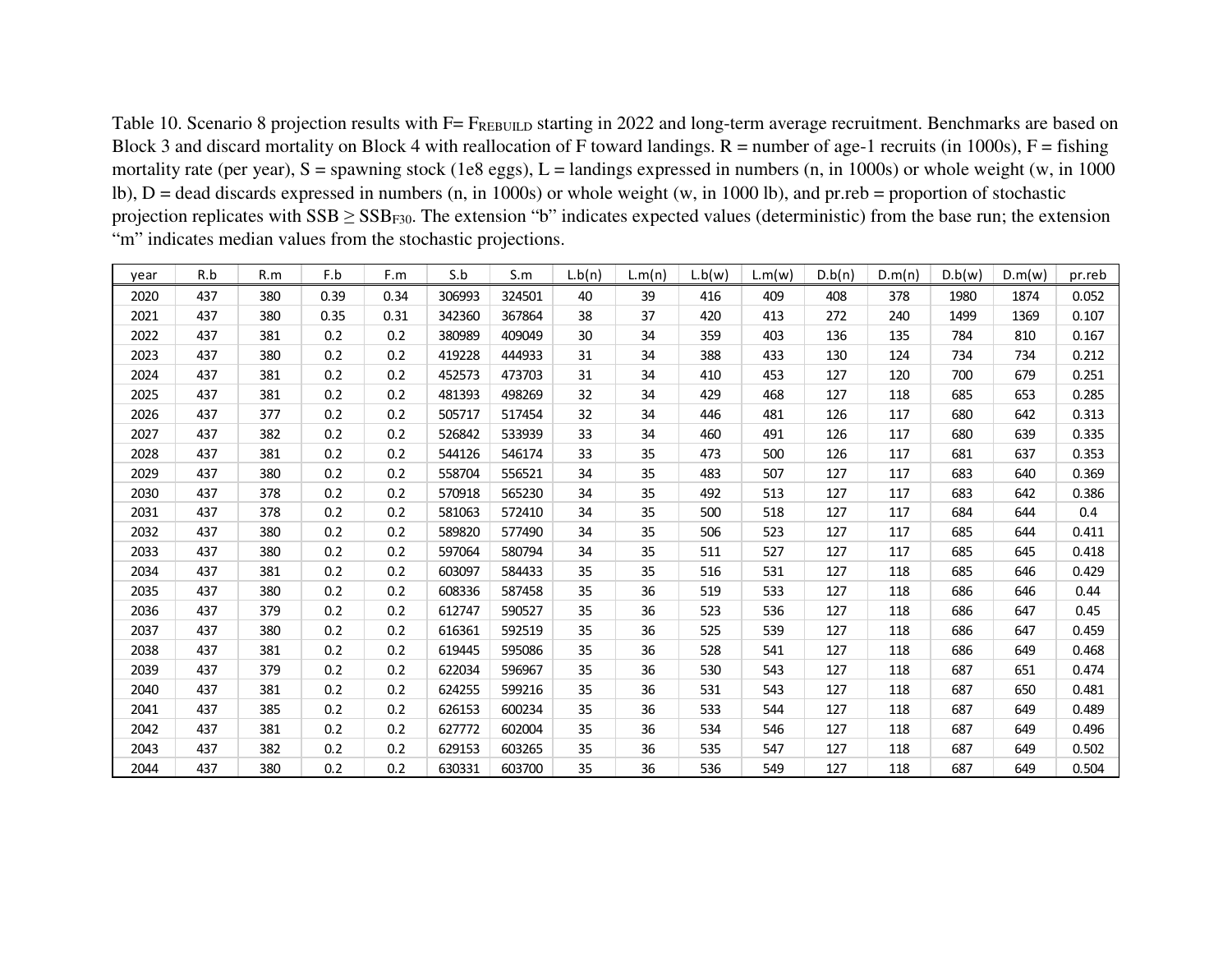Table 11. Scenario 9 projection results with F=F30 starting in 2022 and recent average recruitment. Benchmarks and discard mortality are based on Block 3. R = number of age-1 recruits (in 1000s), F = fishing mortality rate (per year), S = spawning stock (1e8 eggs), L  $=$  landings expressed in numbers (n, in 1000s) or whole weight (w, in 1000 lb),  $D =$  dead discards expressed in numbers (n, in 1000s) or whole weight (w, in 1000 lb), and pr.reb = proportion of stochastic projection replicates with  $SSB \geq SSB_{F30}$ . The extension "b" indicates expected values (deterministic) from the base run; the extension "m" indicates median values from the stochastic projections.

| year | R.b | R.m | F.b  | F.m  | S.b     | S.m    | L.b(n) | L.m(n) | L.b(w) | L.m(w) | D.b(n) | D.m(n) | D.b(w) | D.m(w) | pr.reb |
|------|-----|-----|------|------|---------|--------|--------|--------|--------|--------|--------|--------|--------|--------|--------|
| 2020 | 718 | 628 | 0.39 | 0.34 | 307585  | 325212 | 40     | 39     | 416    | 409    | 443    | 407    | 2019   | 1910   | 0.053  |
| 2021 | 718 | 629 | 0.35 | 0.31 | 343365  | 367787 | 39     | 38     | 416    | 409    | 370    | 334    | 1813   | 1702   | 0.111  |
| 2022 | 718 | 629 | 0.21 | 0.21 | 391577  | 417670 | 25     | 27     | 277    | 309    | 214    | 215    | 1073   | 1124   | 0.185  |
| 2023 | 718 | 629 | 0.21 | 0.21 | 448929  | 471102 | 27     | 29     | 315    | 348    | 221    | 217    | 1120   | 1131   | 0.268  |
| 2024 | 718 | 629 | 0.21 | 0.21 | 506685  | 523075 | 29     | 31     | 351    | 381    | 226    | 219    | 1159   | 1144   | 0.355  |
| 2025 | 718 | 630 | 0.21 | 0.21 | 562985  | 572372 | 31     | 33     | 387    | 413    | 229    | 220    | 1187   | 1159   | 0.452  |
| 2026 | 718 | 623 | 0.21 | 0.21 | 616074  | 618089 | 33     | 34     | 420    | 442    | 231    | 220    | 1206   | 1170   | 0.551  |
| 2027 | 718 | 630 | 0.21 | 0.21 | 665981  | 660147 | 34     | 35     | 450    | 468    | 231    | 221    | 1217   | 1176   | 0.645  |
| 2028 | 718 | 629 | 0.21 | 0.21 | 711427  | 697062 | 35     | 36     | 476    | 491    | 232    | 222    | 1223   | 1182   | 0.728  |
| 2029 | 718 | 630 | 0.21 | 0.21 | 752683  | 730745 | 37     | 37     | 500    | 512    | 232    | 223    | 1227   | 1187   | 0.796  |
| 2030 | 718 | 624 | 0.21 | 0.21 | 789801  | 760895 | 37     | 38     | 522    | 530    | 232    | 222    | 1230   | 1190   | 0.856  |
| 2031 | 718 | 625 | 0.21 | 0.21 | 822738  | 788941 | 38     | 39     | 541    | 547    | 232    | 222    | 1233   | 1193   | 0.901  |
| 2032 | 718 | 628 | 0.21 | 0.21 | 852016  | 812188 | 39     | 39     | 557    | 563    | 232    | 223    | 1235   | 1196   | 0.933  |
| 2033 | 718 | 627 | 0.21 | 0.21 | 877703  | 833529 | 39     | 40     | 572    | 575    | 232    | 223    | 1237   | 1199   | 0.955  |
| 2034 | 718 | 631 | 0.21 | 0.21 | 900120  | 850354 | 40     | 40     | 584    | 588    | 232    | 223    | 1238   | 1203   | 0.971  |
| 2035 | 718 | 629 | 0.21 | 0.21 | 919768  | 867450 | 40     | 41     | 595    | 597    | 232    | 224    | 1240   | 1206   | 0.981  |
| 2036 | 718 | 626 | 0.21 | 0.21 | 936868  | 881982 | 41     | 41     | 605    | 606    | 232    | 224    | 1241   | 1209   | 0.988  |
| 2037 | 718 | 630 | 0.21 | 0.21 | 951626  | 893285 | 41     | 41     | 613    | 613    | 232    | 224    | 1242   | 1212   | 0.992  |
| 2038 | 718 | 629 | 0.21 | 0.21 | 964437  | 903603 | 41     | 42     | 620    | 621    | 233    | 224    | 1243   | 1212   | 0.995  |
| 2039 | 718 | 629 | 0.21 | 0.21 | 975493  | 912935 | 42     | 42     | 627    | 627    | 233    | 224    | 1244   | 1214   | 0.997  |
| 2040 | 718 | 630 | 0.21 | 0.21 | 985050  | 922621 | 42     | 42     | 632    | 631    | 233    | 224    | 1244   | 1214   | 0.998  |
| 2041 | 718 | 634 | 0.21 | 0.21 | 993300  | 929405 | 42     | 42     | 637    | 635    | 233    | 224    | 1245   | 1213   | 0.998  |
| 2042 | 718 | 627 | 0.21 | 0.21 | 1000416 | 934866 | 42     | 42     | 641    | 639    | 233    | 224    | 1246   | 1213   | 0.999  |
| 2043 | 718 | 631 | 0.21 | 0.21 | 1006553 | 940902 | 42     | 43     | 644    | 643    | 233    | 224    | 1246   | 1214   | 0.999  |
| 2044 | 718 | 627 | 0.21 | 0.21 | 1011847 | 945990 | 42     | 43     | 647    | 646    | 233    | 224    | 1246   | 1213   | 0.999  |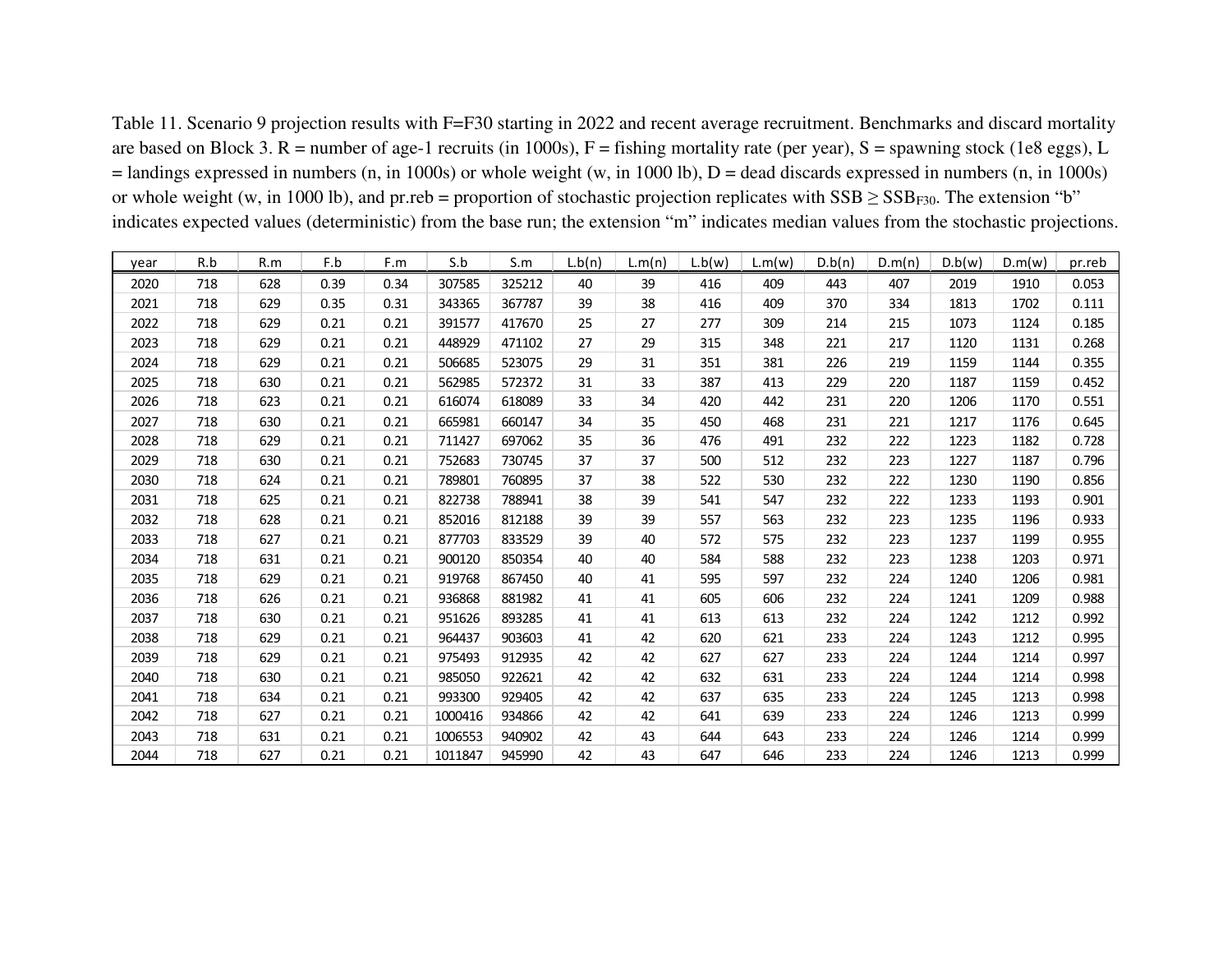Table 12. Scenario 10 projection results with F= FREBUILD starting in 2022 and recent average recruitment. Benchmarks and discard mortality are based on Block 3.  $R =$  number of age-1 recruits (in 1000s),  $F =$  fishing mortality rate (per year),  $S =$  spawning stock (1e8 eggs),  $L =$  landings expressed in numbers (n, in 1000s) or whole weight (w, in 1000 lb),  $D =$  dead discards expressed in numbers (n, in 1000s) or whole weight (w, in 1000 lb), and pr.reb = proportion of stochastic projection replicates with  $SSB \geq SSB_{F30}$ . The extension "b" indicates expected values (deterministic) from the base run; the extension "m" indicates median values from the stochastic projections.

> SEE TABLE 11. FOR SCENARIO 10, F<sub>rebuild</sub> EXCEEDED F30 AND WOULD THUS BE CAPPED AT F30, THE RATE APPLIED IN SCENARIO 9.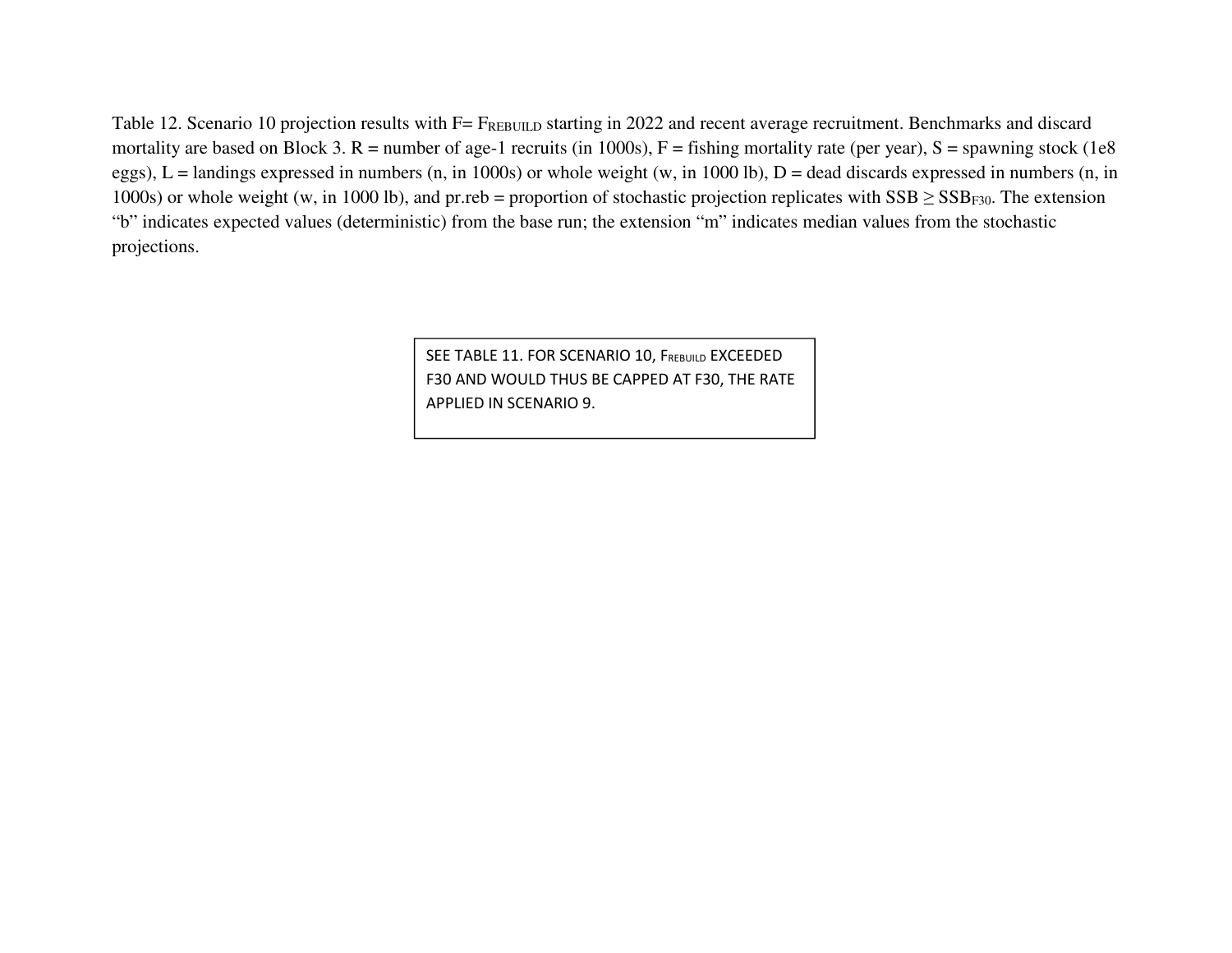Table 13. Scenario 11 projection results with F=F30 starting in 2022 and recent average recruitment. Benchmarks and discard mortality are based on Block 4.  $R =$  number of age-1 recruits (in 1000s),  $F =$  fishing mortality rate (per year),  $S =$  spawning stock (1e8 eggs),  $L =$  landings expressed in numbers (n, in 1000s) or whole weight (w, in 1000 lb),  $D =$  dead discards expressed in numbers (n, in 1000s) or whole weight (w, in 1000 lb), and pr.reb = proportion of stochastic projection replicates with  $SSB \geq SSB_{F30}$ . The extension "b" indicates expected values (deterministic) from the base run; the extension "m" indicates median values from the stochastic projections.

| year | R.b | R.m | F.b  | F.m  | S.b     | S.m    | L.b(n) | L.m(n) | L.b(w) | L.m(w) | D.b(n) | D.m(n) | D.b(w) | D.m(w) | pr.reb |
|------|-----|-----|------|------|---------|--------|--------|--------|--------|--------|--------|--------|--------|--------|--------|
| 2020 | 718 | 628 | 0.39 | 0.34 | 307585  | 325212 | 40     | 39     | 416    | 409    | 443    | 407    | 2019   | 1910   | 0.053  |
| 2021 | 718 | 629 | 0.35 | 0.31 | 343365  | 367787 | 39     | 38     | 416    | 409    | 370    | 334    | 1813   | 1702   | 0.111  |
| 2022 | 718 | 629 | 0.21 | 0.21 | 391577  | 417670 | 25     | 27     | 277    | 309    | 214    | 215    | 1073   | 1124   | 0.185  |
| 2023 | 718 | 629 | 0.21 | 0.21 | 448929  | 471102 | 27     | 29     | 315    | 348    | 221    | 217    | 1120   | 1131   | 0.268  |
| 2024 | 718 | 629 | 0.21 | 0.21 | 506685  | 523075 | 29     | 31     | 351    | 381    | 226    | 219    | 1159   | 1144   | 0.355  |
| 2025 | 718 | 630 | 0.21 | 0.21 | 562985  | 572372 | 31     | 33     | 387    | 413    | 229    | 220    | 1187   | 1159   | 0.452  |
| 2026 | 718 | 623 | 0.21 | 0.21 | 616074  | 618089 | 33     | 34     | 420    | 442    | 231    | 220    | 1206   | 1170   | 0.551  |
| 2027 | 718 | 630 | 0.21 | 0.21 | 665981  | 660147 | 34     | 35     | 450    | 468    | 231    | 221    | 1217   | 1176   | 0.645  |
| 2028 | 718 | 629 | 0.21 | 0.21 | 711427  | 697062 | 35     | 36     | 476    | 491    | 232    | 222    | 1223   | 1182   | 0.728  |
| 2029 | 718 | 630 | 0.21 | 0.21 | 752683  | 730745 | 37     | 37     | 500    | 512    | 232    | 223    | 1227   | 1187   | 0.796  |
| 2030 | 718 | 624 | 0.21 | 0.21 | 789801  | 760895 | 37     | 38     | 522    | 530    | 232    | 222    | 1230   | 1190   | 0.856  |
| 2031 | 718 | 625 | 0.21 | 0.21 | 822738  | 788941 | 38     | 39     | 541    | 547    | 232    | 222    | 1233   | 1193   | 0.901  |
| 2032 | 718 | 628 | 0.21 | 0.21 | 852016  | 812188 | 39     | 39     | 557    | 563    | 232    | 223    | 1235   | 1196   | 0.933  |
| 2033 | 718 | 627 | 0.21 | 0.21 | 877703  | 833529 | 39     | 40     | 572    | 575    | 232    | 223    | 1237   | 1199   | 0.955  |
| 2034 | 718 | 631 | 0.21 | 0.21 | 900120  | 850354 | 40     | 40     | 584    | 588    | 232    | 223    | 1238   | 1203   | 0.971  |
| 2035 | 718 | 629 | 0.21 | 0.21 | 919768  | 867450 | 40     | 41     | 595    | 597    | 232    | 224    | 1240   | 1206   | 0.981  |
| 2036 | 718 | 626 | 0.21 | 0.21 | 936868  | 881982 | 41     | 41     | 605    | 606    | 232    | 224    | 1241   | 1209   | 0.988  |
| 2037 | 718 | 630 | 0.21 | 0.21 | 951626  | 893285 | 41     | 41     | 613    | 613    | 232    | 224    | 1242   | 1212   | 0.992  |
| 2038 | 718 | 629 | 0.21 | 0.21 | 964437  | 903603 | 41     | 42     | 620    | 621    | 233    | 224    | 1243   | 1212   | 0.995  |
| 2039 | 718 | 629 | 0.21 | 0.21 | 975493  | 912935 | 42     | 42     | 627    | 627    | 233    | 224    | 1244   | 1214   | 0.997  |
| 2040 | 718 | 630 | 0.21 | 0.21 | 985050  | 922621 | 42     | 42     | 632    | 631    | 233    | 224    | 1244   | 1214   | 0.998  |
| 2041 | 718 | 634 | 0.21 | 0.21 | 993300  | 929405 | 42     | 42     | 637    | 635    | 233    | 224    | 1245   | 1213   | 0.998  |
| 2042 | 718 | 627 | 0.21 | 0.21 | 1000416 | 934866 | 42     | 42     | 641    | 639    | 233    | 224    | 1246   | 1213   | 0.999  |
| 2043 | 718 | 631 | 0.21 | 0.21 | 1006553 | 940902 | 42     | 43     | 644    | 643    | 233    | 224    | 1246   | 1214   | 0.999  |
| 2044 | 718 | 627 | 0.21 | 0.21 | 1011847 | 945990 | 42     | 43     | 647    | 646    | 233    | 224    | 1246   | 1213   | 0.999  |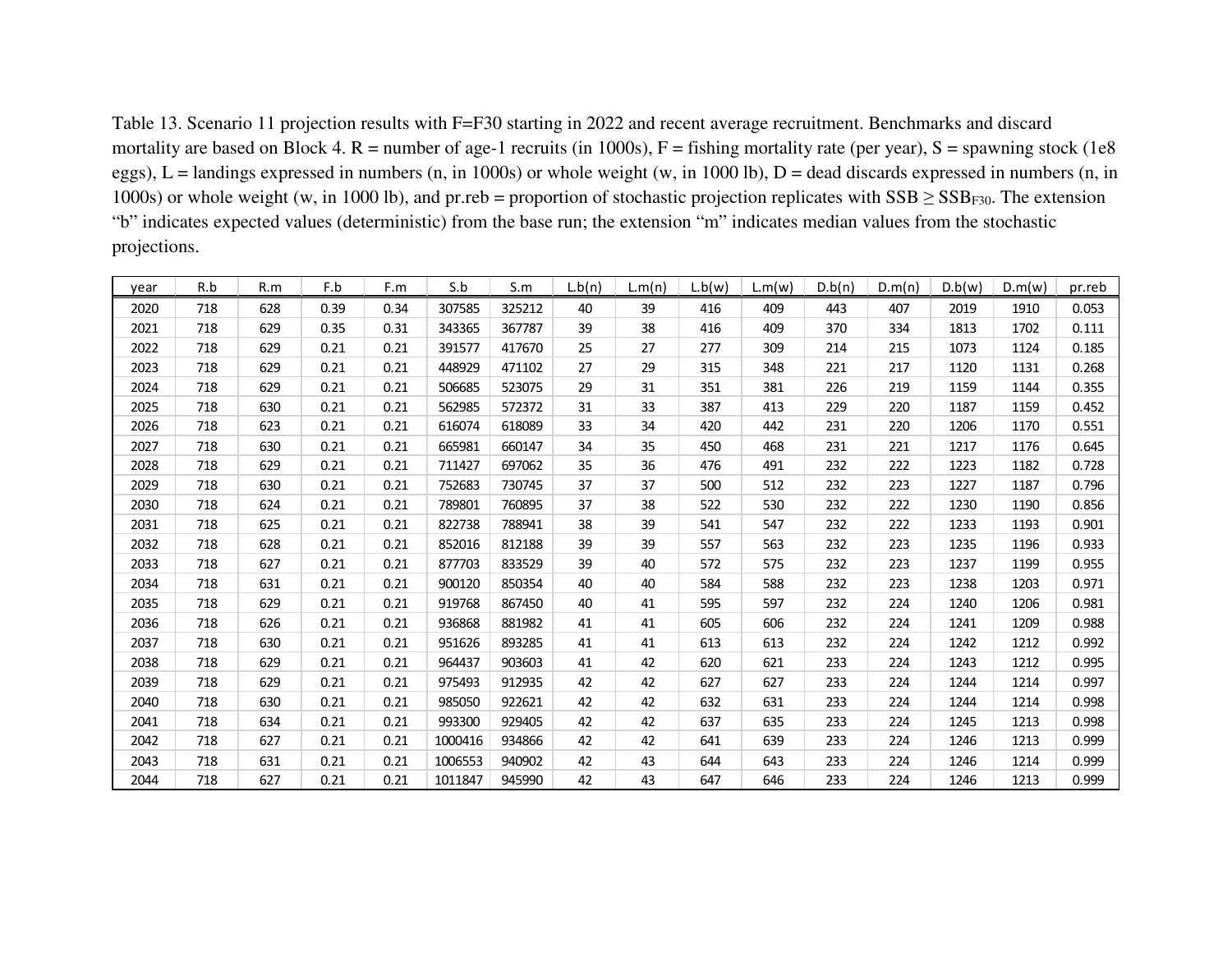Table 14. Scenario 12 projection results with F= FREBUILD starting in 2022 and recent average recruitment. Benchmarks and discard mortality are based on Block 4.  $R =$  number of age-1 recruits (in 1000s),  $F =$  fishing mortality rate (per year),  $S =$  spawning stock (1e8 eggs),  $L =$  landings expressed in numbers (n, in 1000s) or whole weight (w, in 1000 lb),  $D =$  dead discards expressed in numbers (n, in 1000s) or whole weight (w, in 1000 lb), and pr.reb = proportion of stochastic projection replicates with  $SSB \geq SSB_{F30}$ . The extension "b" indicates expected values (deterministic) from the base run; the extension "m" indicates median values from the stochastic projections.

> SEE TABLE 13. FOR SCENARIO 12, F<sub>rebuild</sub> EXCEEDED F30 AND WOULD THUS BE CAPPED AT F30, THE RATE APPLIED IN SCENARIO 11.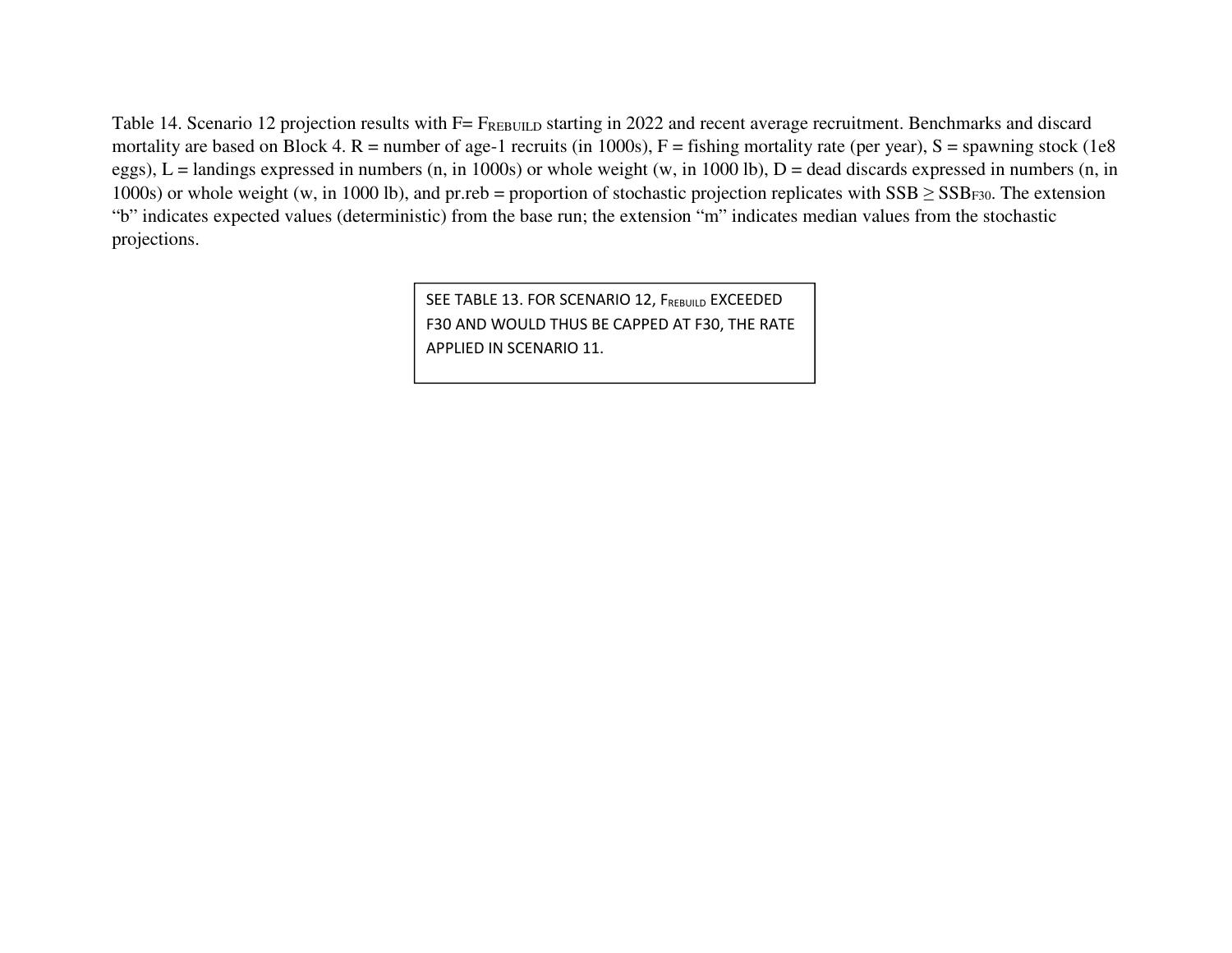Table 15. Scenario 13 projection results with F= F30 starting in 2022 and recent average recruitment. Benchmarks are based on Block 3 and discard mortality on Block 4 with no reallocation of F toward landings.  $R =$  number of age-1 recruits (in 1000s),  $F =$  fishing mortality rate (per year),  $S =$  spawning stock (1e8 eggs),  $L =$  landings expressed in numbers (n, in 1000s) or whole weight (w, in 1000 lb), D = dead discards expressed in numbers (n, in 1000s) or whole weight (w, in 1000 lb), and pr.reb = proportion of stochastic projection replicates with  $SSB \geq SSB_{F30}$ . The extension "b" indicates expected values (deterministic) from the base run; the extension "m" indicates median values from the stochastic projections.

| year | R.b | R.m | F.b  | F.m  | S.b     | S.m     | L.b(n) | L.m(n) | L.b(w) | L.m(w) | D.b(n) | D.m(n) | D.b(w) | D.m(w) | pr.reb       |
|------|-----|-----|------|------|---------|---------|--------|--------|--------|--------|--------|--------|--------|--------|--------------|
| 2020 | 718 | 628 | 0.39 | 0.34 | 307585  | 325212  | 40     | 39     | 416    | 409    | 443    | 407    | 2019   | 1910   | 0.053        |
| 2021 | 718 | 629 | 0.35 | 0.31 | 347034  | 372325  | 39     | 38     | 420    | 413    | 332    | 288    | 1626   | 1473   | 0.117        |
| 2022 | 718 | 629 | 0.21 | 0.21 | 401322  | 430186  | 25     | 28     | 284    | 319    | 195    | 189    | 983    | 996    | 0.206        |
| 2023 | 718 | 629 | 0.21 | 0.21 | 465178  | 491225  | 28     | 31     | 327    | 363    | 202    | 191    | 1036   | 1016   | 0.307        |
| 2024 | 718 | 629 | 0.21 | 0.21 | 529917  | 551037  | 31     | 33     | 368    | 403    | 207    | 194    | 1076   | 1034   | 0.415        |
| 2025 | 718 | 630 | 0.21 | 0.21 | 593360  | 608291  | 33     | 35     | 408    | 441    | 210    | 196    | 1104   | 1050   | 0.526        |
| 2026 | 718 | 623 | 0.21 | 0.21 | 653509  | 662653  | 35     | 36     | 446    | 475    | 211    | 196    | 1122   | 1062   | 0.637        |
| 2027 | 718 | 630 | 0.21 | 0.21 | 710246  | 712268  | 36     | 38     | 480    | 506    | 212    | 197    | 1133   | 1067   | 0.733        |
| 2028 | 718 | 629 | 0.21 | 0.21 | 762093  | 757711  | 38     | 39     | 511    | 533    | 212    | 197    | 1138   | 1072   | 0.81         |
| 2029 | 718 | 630 | 0.21 | 0.21 | 809274  | 799286  | 39     | 40     | 538    | 559    | 212    | 197    | 1143   | 1076   | 0.871        |
| 2030 | 718 | 624 | 0.21 | 0.21 | 851779  | 835646  | 40     | 41     | 562    | 581    | 212    | 198    | 1146   | 1080   | 0.915        |
| 2031 | 718 | 625 | 0.21 | 0.21 | 889553  | 868429  | 41     | 42     | 584    | 602    | 212    | 198    | 1148   | 1083   | 0.946        |
| 2032 | 718 | 628 | 0.21 | 0.21 | 923163  | 896936  | 42     | 43     | 603    | 619    | 213    | 198    | 1151   | 1086   | 0.968        |
| 2033 | 718 | 627 | 0.21 | 0.21 | 952682  | 921751  | 42     | 44     | 620    | 635    | 213    | 198    | 1153   | 1092   | 0.98         |
| 2034 | 718 | 631 | 0.21 | 0.21 | 978473  | 944097  | 43     | 44     | 634    | 649    | 213    | 199    | 1154   | 1093   | 0.988        |
| 2035 | 718 | 629 | 0.21 | 0.21 | 1001094 | 963960  | 44     | 45     | 647    | 662    | 213    | 199    | 1156   | 1096   | 0.993        |
| 2036 | 718 | 626 | 0.21 | 0.21 | 1020799 | 981064  | 44     | 45     | 658    | 673    | 213    | 199    | 1157   | 1097   | 0.996        |
| 2037 | 718 | 630 | 0.21 | 0.21 | 1037826 | 995602  | 44     | 45     | 668    | 683    | 213    | 199    | 1158   | 1099   | 0.998        |
| 2038 | 718 | 629 | 0.21 | 0.21 | 1052612 | 1008953 | 45     | 46     | 676    | 692    | 213    | 199    | 1159   | 1103   | 0.999        |
| 2039 | 718 | 629 | 0.21 | 0.21 | 1065380 | 1019871 | 45     | 46     | 683    | 698    | 213    | 199    | 1160   | 1103   | 0.999        |
| 2040 | 718 | 630 | 0.21 | 0.21 | 1076422 | 1030010 | 45     | 46     | 689    | 704    | 213    | 198    | 1161   | 1102   | $\mathbf{1}$ |
| 2041 | 718 | 634 | 0.21 | 0.21 | 1085957 | 1038653 | 45     | 47     | 695    | 710    | 213    | 199    | 1161   | 1105   | 1            |
| 2042 | 718 | 627 | 0.21 | 0.21 | 1094186 | 1046759 | 46     | 47     | 699    | 715    | 213    | 199    | 1162   | 1102   | 1            |
| 2043 | 718 | 631 | 0.21 | 0.21 | 1101288 | 1053572 | 46     | 47     | 703    | 719    | 213    | 199    | 1162   | 1103   | 1            |
| 2044 | 718 | 627 | 0.21 | 0.21 | 1107417 | 1059173 | 46     | 47     | 707    | 722    | 213    | 199    | 1163   | 1104   | $\mathbf{1}$ |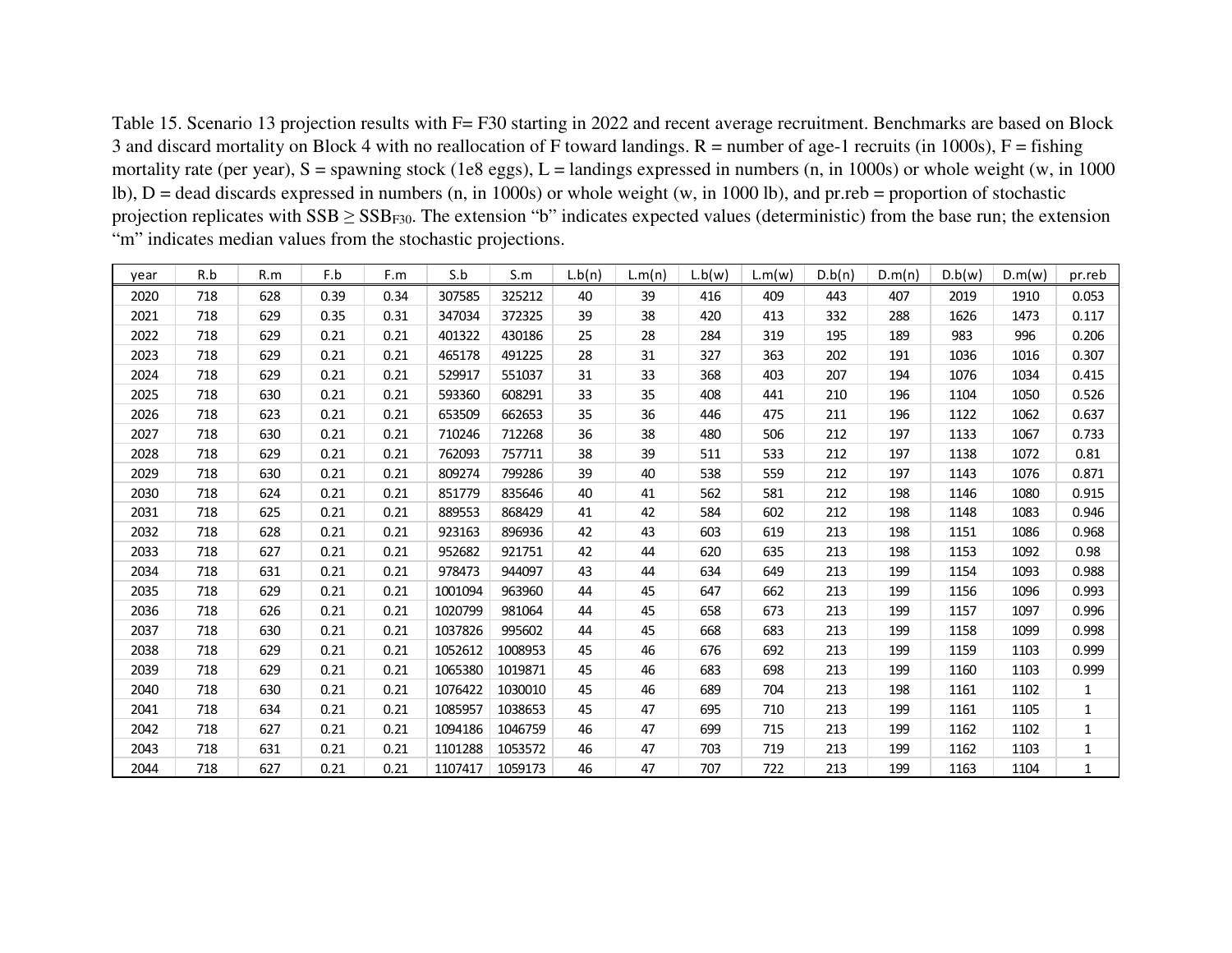Table 16. Scenario 14 projection results with F= F30 starting in 2022 and recent average recruitment. Benchmarks are based on Block 3 and discard mortality on Block 4 with reallocation of F toward landings.  $R =$  number of age-1 recruits (in 1000s),  $F =$  fishing mortality rate (per year),  $S =$  spawning stock (1e8 eggs),  $L =$  landings expressed in numbers (n, in 1000s) or whole weight (w, in 1000 lb), D = dead discards expressed in numbers (n, in 1000s) or whole weight (w, in 1000 lb), and pr.reb = proportion of stochastic projection replicates with  $SSB \geq SSB_{F30}$ . The extension "b" indicates expected values (deterministic) from the base run; the extension "m" indicates median values from the stochastic projections.

| year | R.b | R.m | F.b  | F.m  | S.b     | S.m    | L.b(n) | L.m(n) | L.b(w) | L.m(w) | D.b(n) | D.m(n) | D.b(w) | D.m(w) | pr.reb |
|------|-----|-----|------|------|---------|--------|--------|--------|--------|--------|--------|--------|--------|--------|--------|
| 2020 | 718 | 628 | 0.39 | 0.34 | 307585  | 325212 | 40     | 39     | 416    | 409    | 443    | 407    | 2019   | 1910   | 0.053  |
| 2021 | 718 | 629 | 0.35 | 0.31 | 347034  | 372325 | 39     | 38     | 420    | 413    | 332    | 288    | 1626   | 1473   | 0.117  |
| 2022 | 718 | 629 | 0.21 | 0.21 | 399101  | 427696 | 32     | 35     | 356    | 400    | 195    | 189    | 981    | 994    | 0.201  |
| 2023 | 718 | 629 | 0.21 | 0.21 | 459085  | 484471 | 35     | 38     | 407    | 452    | 201    | 191    | 1030   | 1010   | 0.293  |
| 2024 | 718 | 629 | 0.21 | 0.21 | 519400  | 539678 | 38     | 41     | 456    | 498    | 206    | 194    | 1067   | 1024   | 0.391  |
| 2025 | 718 | 630 | 0.21 | 0.21 | 578012  | 591785 | 41     | 43     | 502    | 542    | 209    | 195    | 1094   | 1039   | 0.494  |
| 2026 | 718 | 623 | 0.21 | 0.21 | 633080  | 641587 | 43     | 45     | 546    | 581    | 210    | 195    | 1111   | 1051   | 0.598  |
| 2027 | 718 | 630 | 0.21 | 0.21 | 684583  | 685289 | 45     | 47     | 585    | 616    | 211    | 195    | 1120   | 1055   | 0.688  |
| 2028 | 718 | 629 | 0.21 | 0.21 | 731206  | 725769 | 46     | 48     | 620    | 647    | 211    | 196    | 1126   | 1059   | 0.768  |
| 2029 | 718 | 630 | 0.21 | 0.21 | 773256  | 761720 | 48     | 49     | 651    | 674    | 211    | 196    | 1130   | 1063   | 0.832  |
| 2030 | 718 | 624 | 0.21 | 0.21 | 810800  | 794397 | 49     | 50     | 678    | 699    | 211    | 196    | 1133   | 1066   | 0.878  |
| 2031 | 718 | 625 | 0.21 | 0.21 | 843858  | 823226 | 50     | 51     | 702    | 721    | 211    | 197    | 1135   | 1069   | 0.917  |
| 2032 | 718 | 628 | 0.21 | 0.21 | 873010  | 846969 | 51     | 52     | 722    | 741    | 211    | 197    | 1137   | 1072   | 0.943  |
| 2033 | 718 | 627 | 0.21 | 0.21 | 898377  | 868201 | 52     | 53     | 741    | 757    | 211    | 197    | 1138   | 1078   | 0.964  |
| 2034 | 718 | 631 | 0.21 | 0.21 | 920333  | 886782 | 52     | 53     | 756    | 773    | 211    | 198    | 1140   | 1078   | 0.974  |
| 2035 | 718 | 629 | 0.21 | 0.21 | 939417  | 903830 | 53     | 54     | 770    | 786    | 212    | 197    | 1141   | 1081   | 0.983  |
| 2036 | 718 | 626 | 0.21 | 0.21 | 955888  | 916764 | 53     | 54     | 781    | 798    | 212    | 198    | 1142   | 1082   | 0.989  |
| 2037 | 718 | 630 | 0.21 | 0.21 | 969984  | 929308 | 53     | 55     | 791    | 808    | 212    | 198    | 1143   | 1084   | 0.992  |
| 2038 | 718 | 629 | 0.21 | 0.21 | 982115  | 939095 | 54     | 55     | 800    | 817    | 212    | 198    | 1144   | 1087   | 0.994  |
| 2039 | 718 | 629 | 0.21 | 0.21 | 992492  | 949281 | 54     | 55     | 807    | 824    | 212    | 198    | 1144   | 1087   | 0.996  |
| 2040 | 718 | 630 | 0.21 | 0.21 | 1001384 | 956512 | 54     | 56     | 814    | 830    | 212    | 197    | 1145   | 1085   | 0.997  |
| 2041 | 718 | 634 | 0.21 | 0.21 | 1008991 | 964064 | 55     | 56     | 819    | 836    | 212    | 198    | 1146   | 1089   | 0.998  |
| 2042 | 718 | 627 | 0.21 | 0.21 | 1015495 | 969475 | 55     | 56     | 824    | 842    | 212    | 198    | 1146   | 1086   | 0.998  |
| 2043 | 718 | 631 | 0.21 | 0.21 | 1021056 | 976039 | 55     | 56     | 827    | 845    | 212    | 198    | 1146   | 1086   | 0.999  |
| 2044 | 718 | 627 | 0.21 | 0.21 | 1025810 | 978469 | 55     | 56     | 831    | 848    | 212    | 198    | 1147   | 1088   | 0.999  |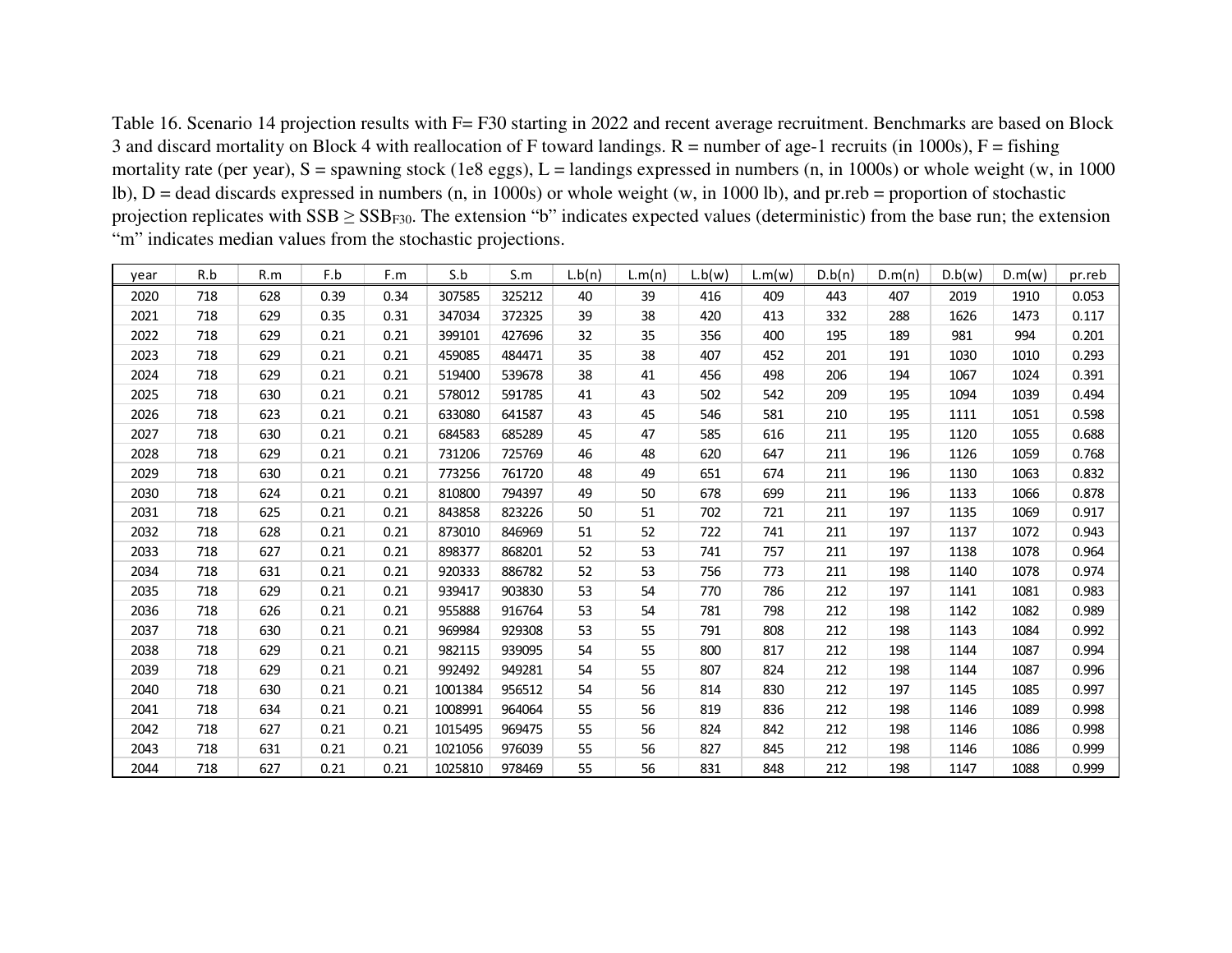Table 17. Scenario 15 projection results with F= FREBUILD starting in 2022 and recent average recruitment. Benchmarks are based on Block 3 and discard mortality on Block 4 with no reallocation of F toward landings.  $R =$  number of age-1 recruits (in 1000s),  $F =$ fishing mortality rate (per year),  $S =$  spawning stock (1e8 eggs),  $L =$  landings expressed in numbers (n, in 1000s) or whole weight (w, in 1000 lb),  $D =$  dead discards expressed in numbers (n, in 1000s) or whole weight (w, in 1000 lb), and pr.reb = proportion of stochastic projection replicates with  $SSB \geq SSB_{F30}$ . The extension "b" indicates expected values (deterministic) from the base run; the extension "m" indicates median values from the stochastic projections.

> SEE TABLE 15. FOR SCENARIO 15, F<sub>rebuild</sub> EXCEEDED F30 AND WOULD THUS BE CAPPED AT F30, THE RATE APPLIED IN SCENARIO 13.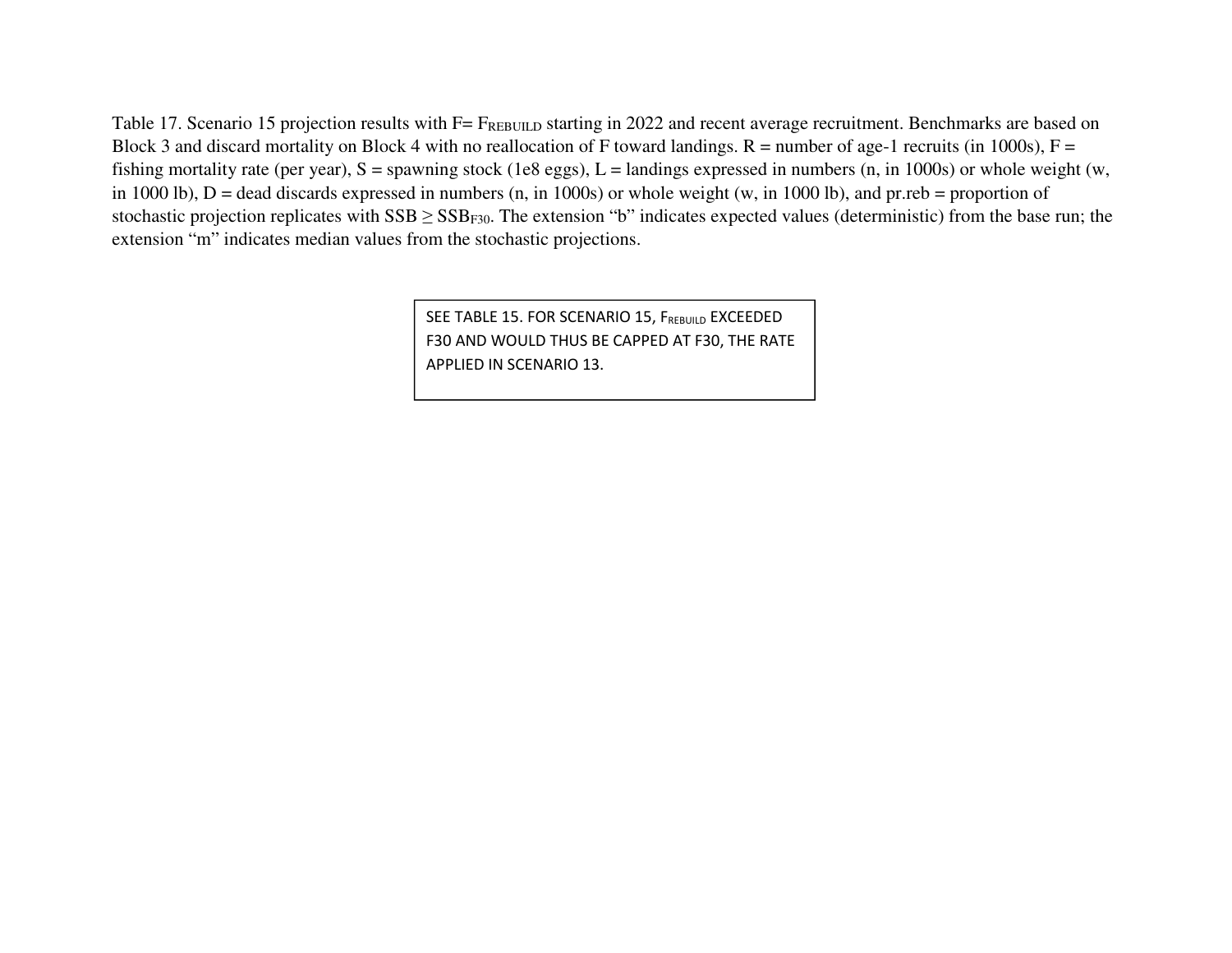Table 18. Scenario 16 projection results with F= FREBUILD starting in 2022 and recent average recruitment. Benchmarks are based on Block 3 and discard mortality on Block 4 with reallocation of F toward landings.  $R =$  number of age-1 recruits (in 1000s),  $F =$  fishing mortality rate (per year),  $S =$  spawning stock (1e8 eggs),  $L =$  landings expressed in numbers (n, in 1000s) or whole weight (w, in 1000 lb),  $D =$  dead discards expressed in numbers (n, in 1000s) or whole weight (w, in 1000 lb), and pr.reb = proportion of stochastic projection replicates with  $SSB \geq SSB_{F30}$ . The extension "b" indicates expected values (deterministic) from the base run; the extension "m" indicates median values from the stochastic projections.

> SEE TABLE 16. FOR SCENARIO 16, F<sub>rebuild</sub> EXCEEDED F30 AND WOULD THUS BE CAPPED AT F30, THE RATE APPLIED IN SCENARIO 14.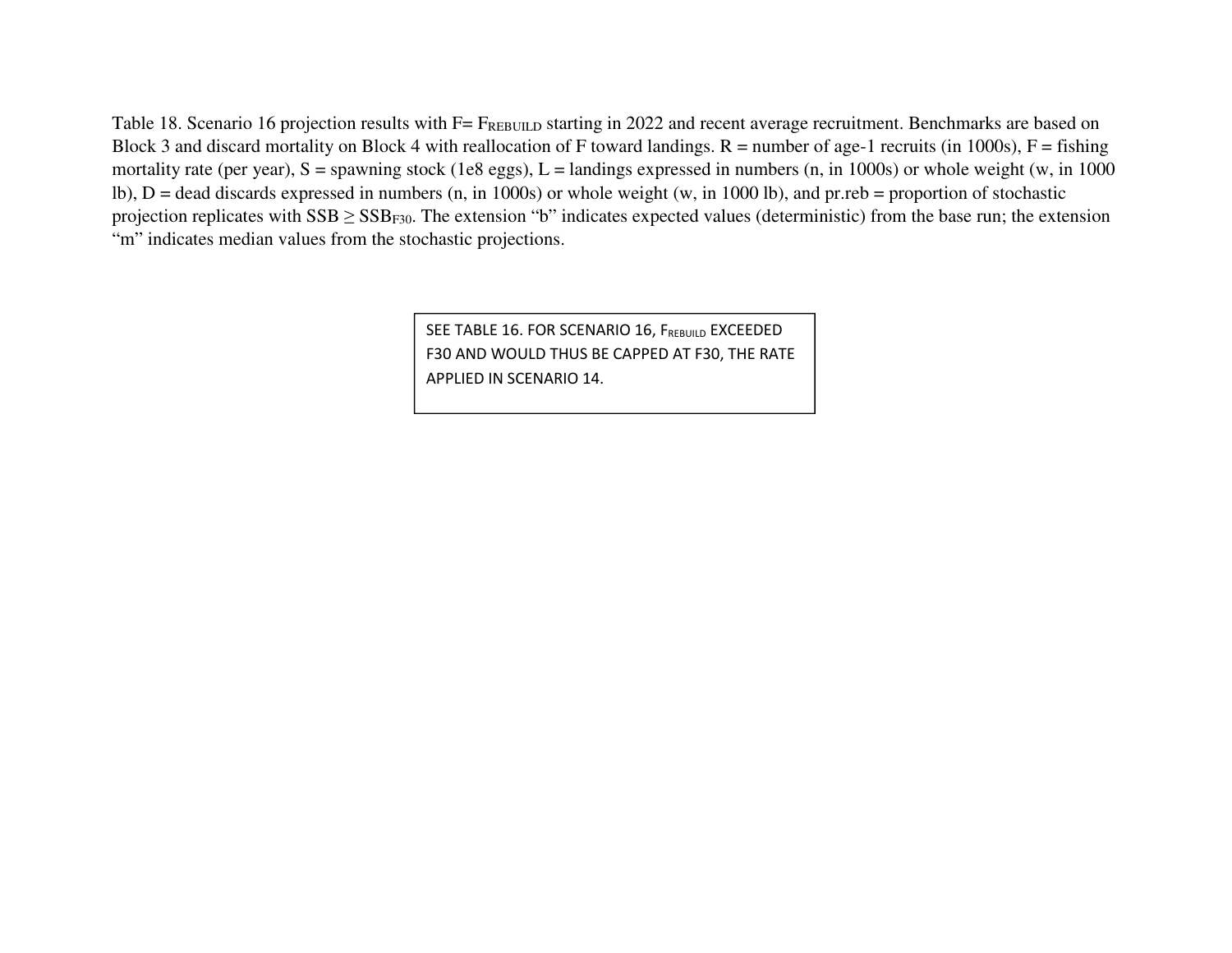Figure 1A. Scenario 1 projection results with F=F30 starting in 2022 and long-term average recruitment. Benchmarks and discard mortality are based on Block 3.

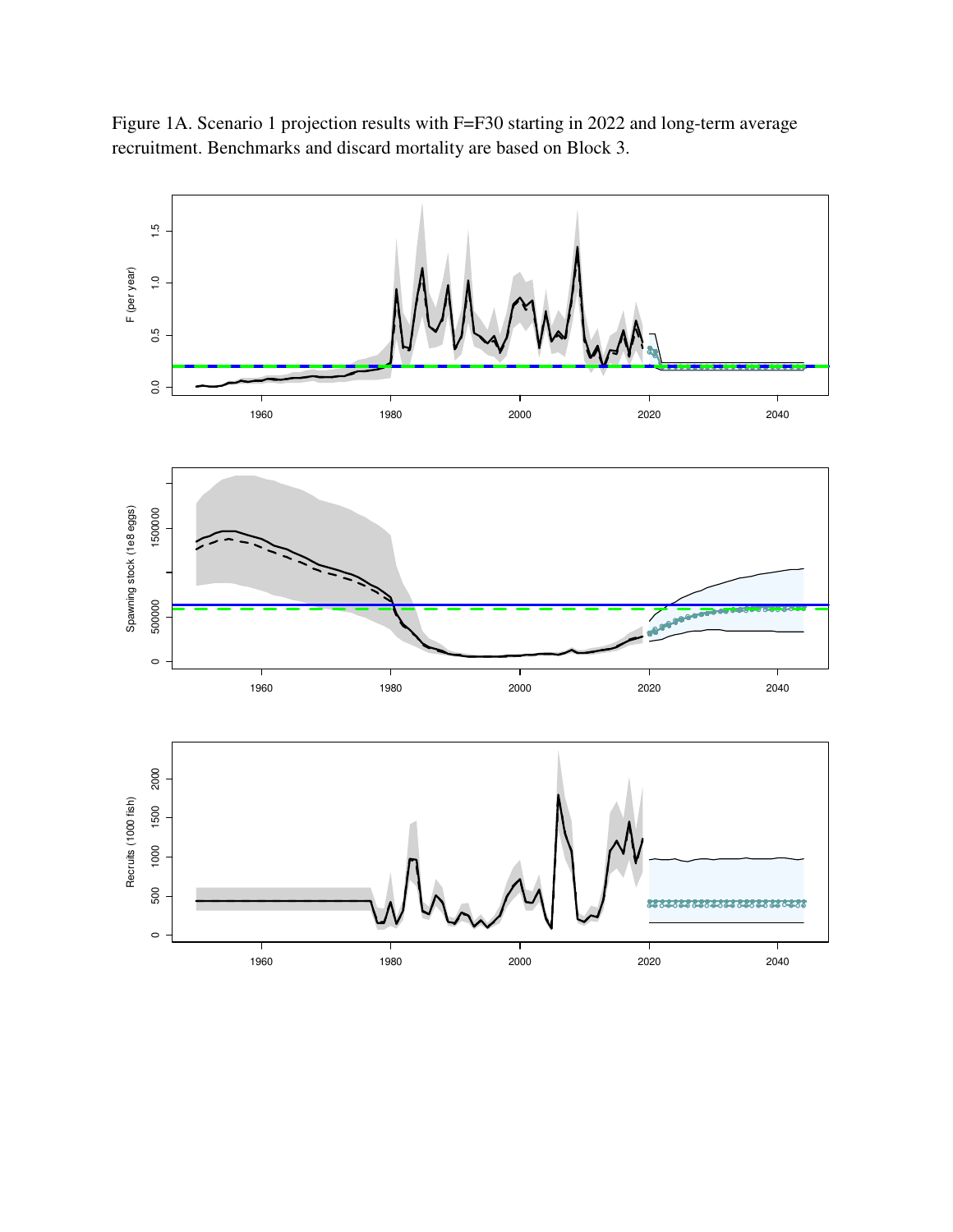

Figure 1B. Scenario 1 probability density and cumulative probability of stock recovery  $(SSB>SSB<sub>F30</sub>)$ .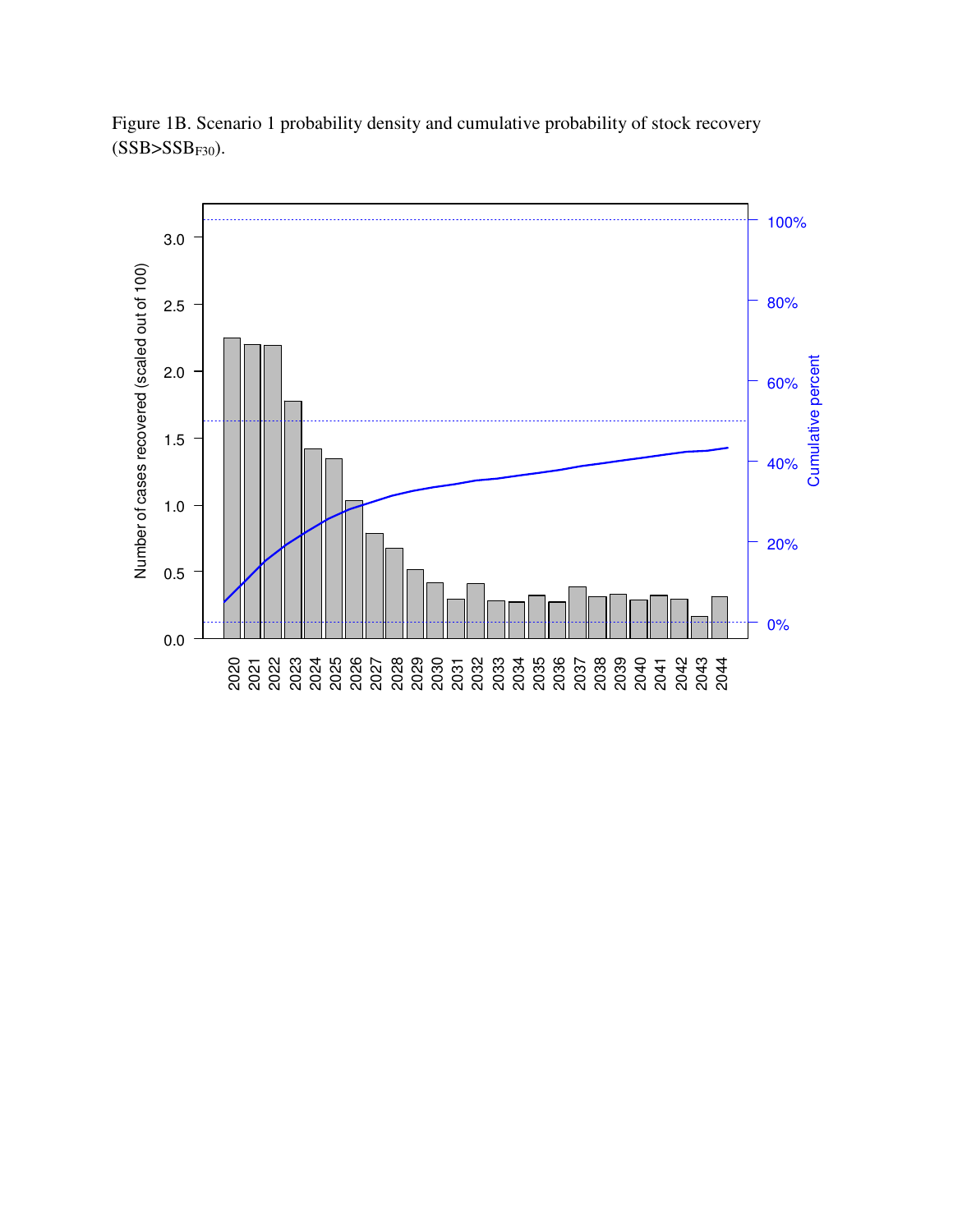Figure 2A. Scenario 2 projection results with F=FREBUILD starting in 2022 and long-term average recruitment. Benchmarks and discard mortality are based on Block 3.

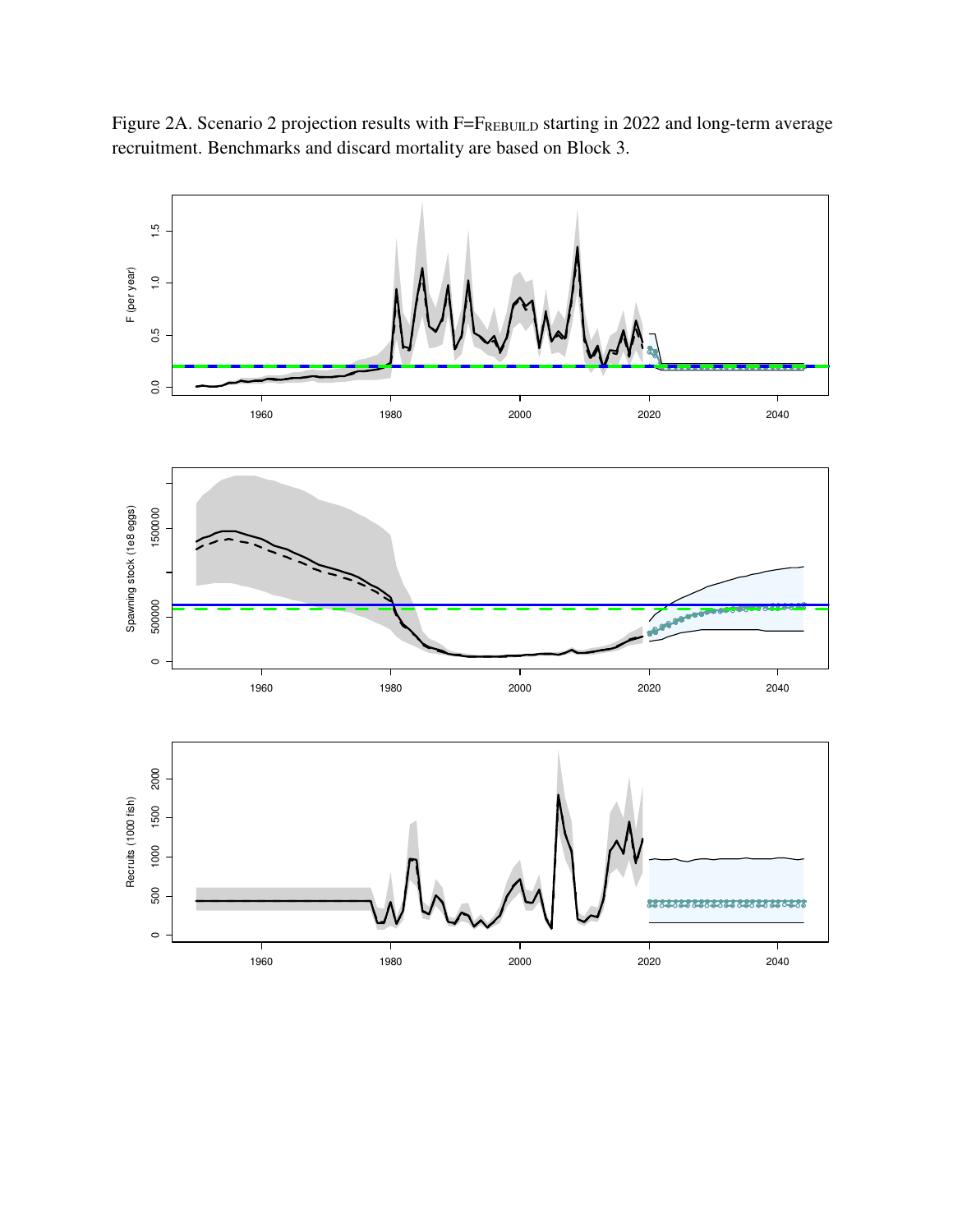

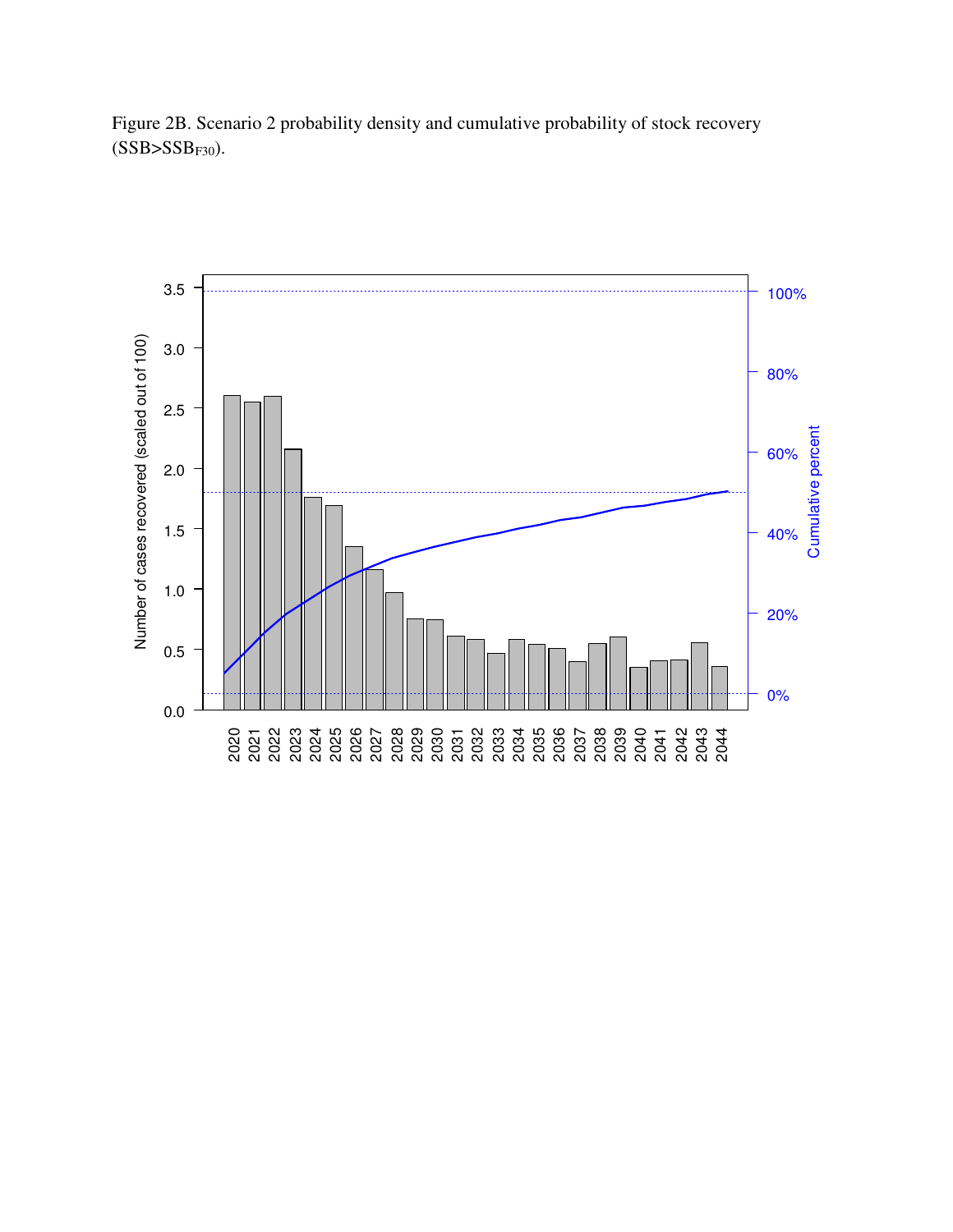Figure 3A. Scenario 3 projection results with F=F30 starting in 2022 and long-term average recruitment. Benchmarks and discard mortality are based on Block 4.

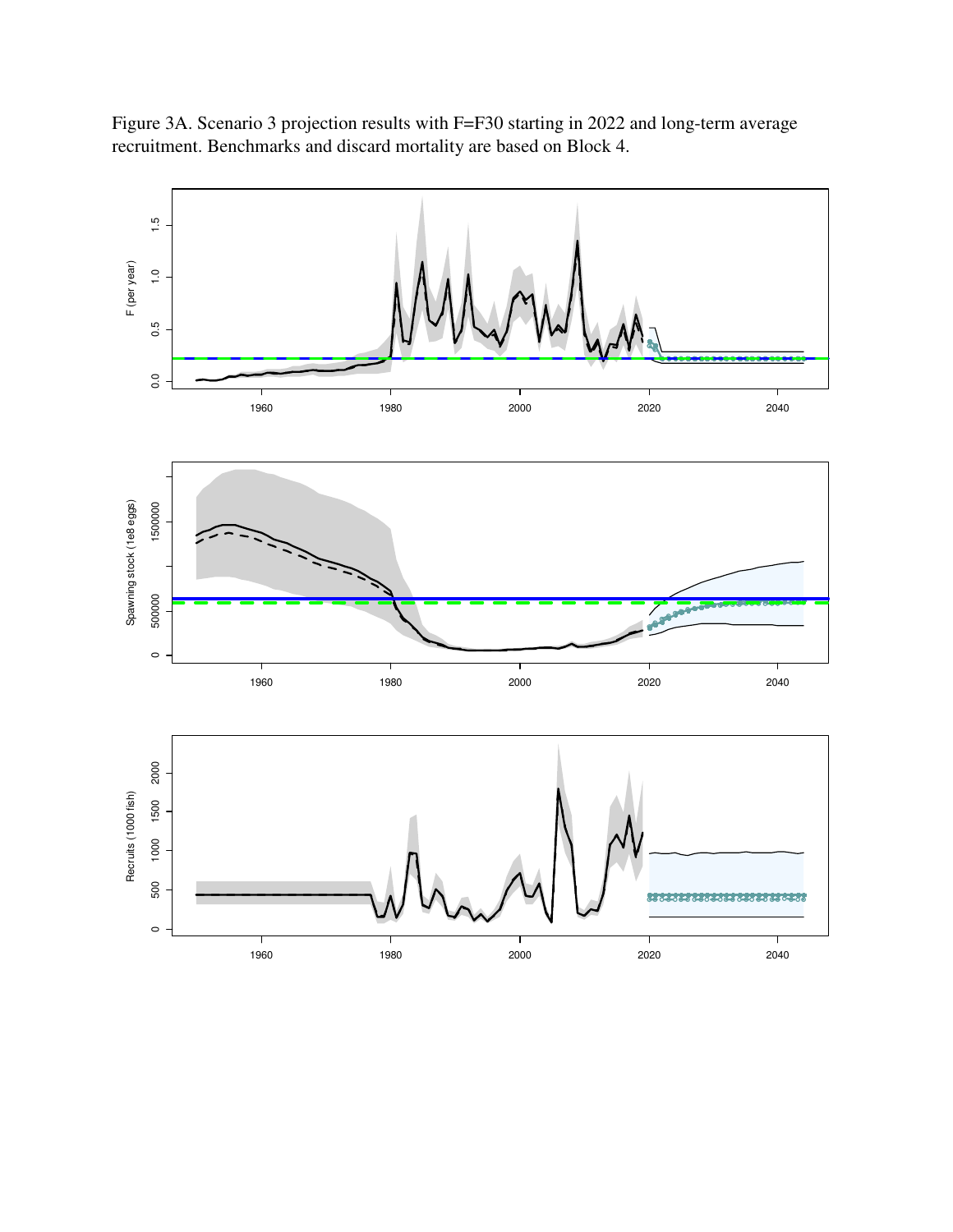

Figure 3B. Scenario 3 probability density and cumulative probability of stock recovery  $(SSB>SSB<sub>F30</sub>)$ .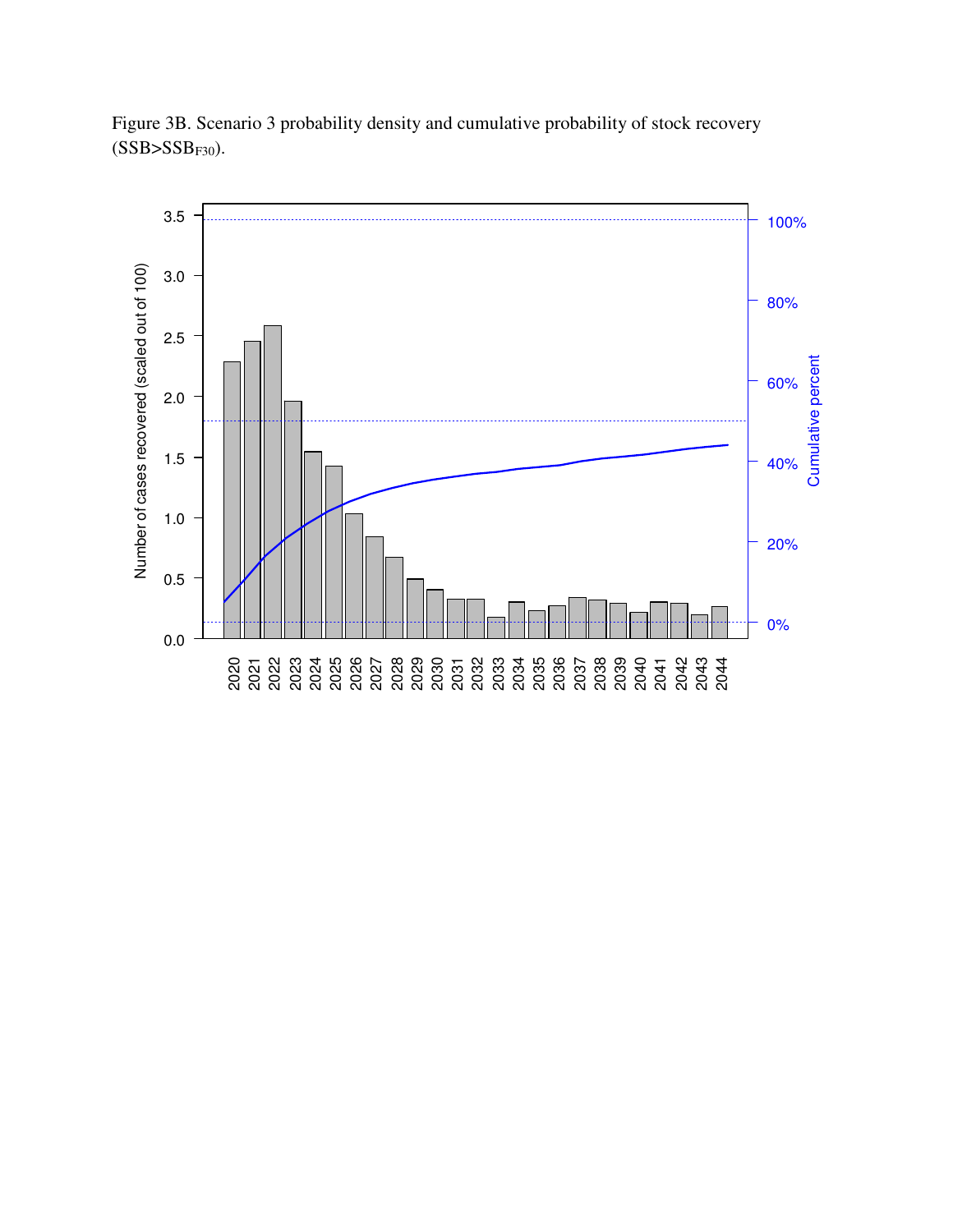Figure 4A. Scenario 4 projection results with F=FREBUILD starting in 2022 and long-term average recruitment. Benchmarks and discard mortality are based on Block 4.

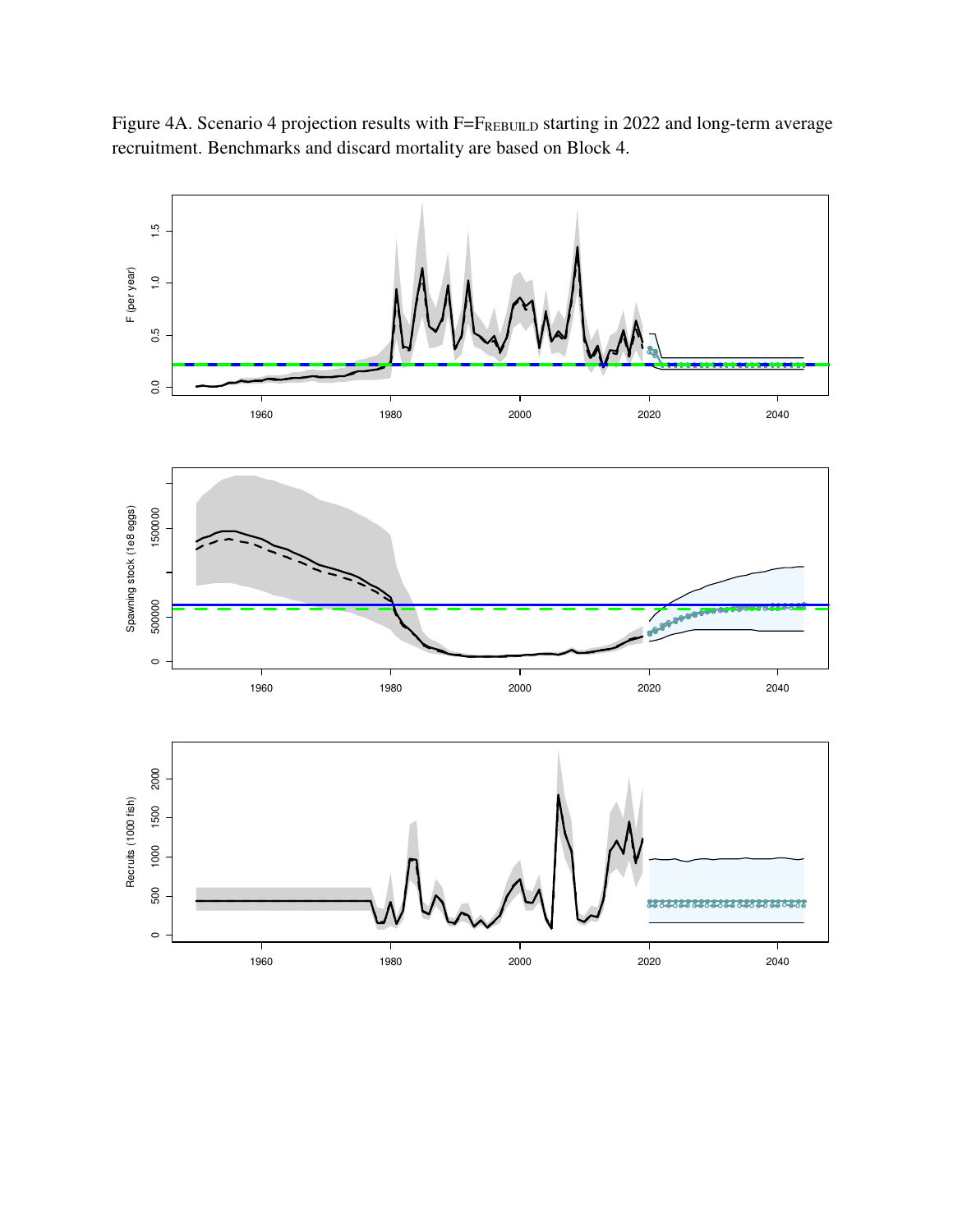

Figure 4B. Scenario 4 probability density and cumulative probability of stock recovery  $(SSB>SSB<sub>F30</sub>)$ .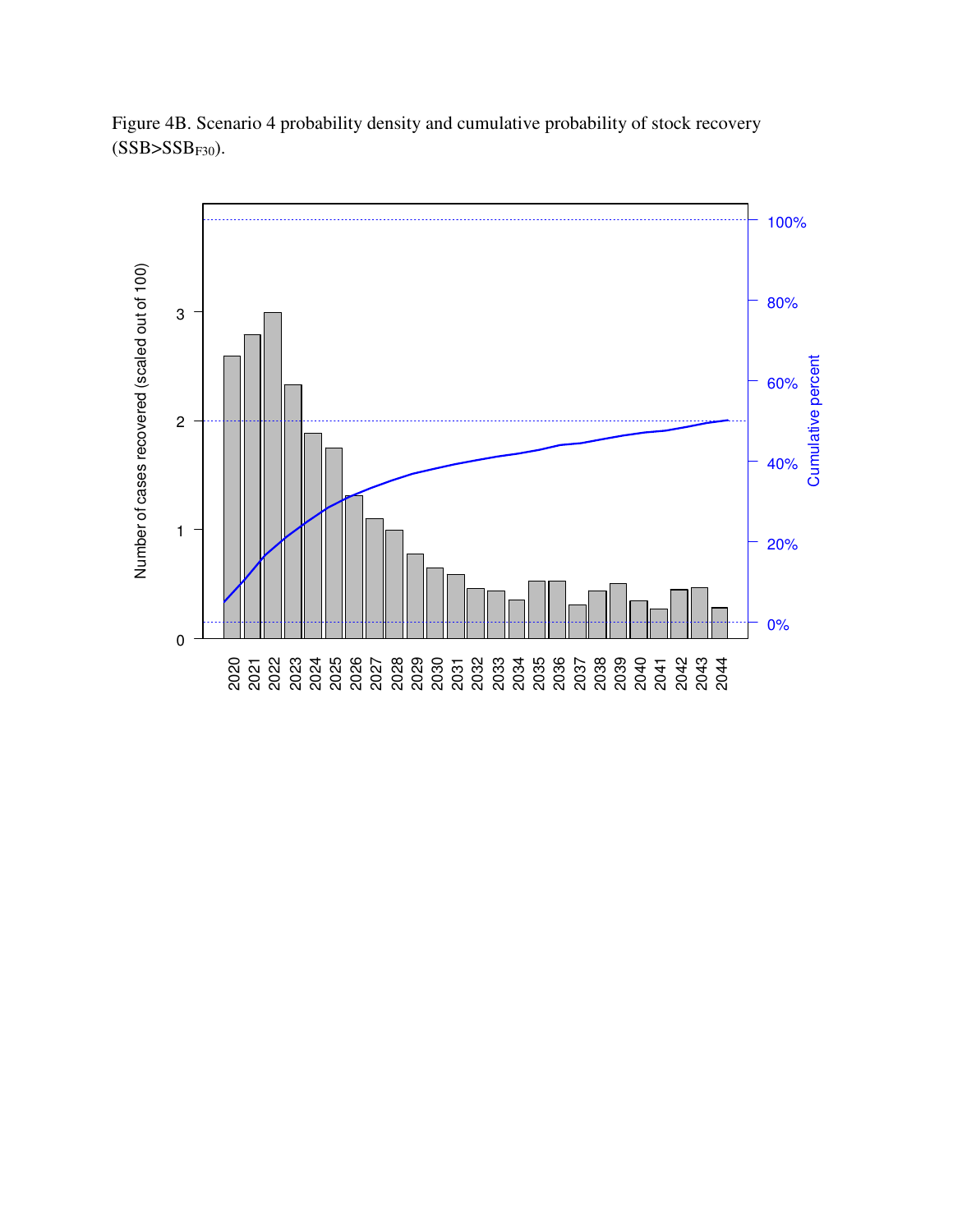Figure 5A. Scenario 5 projection results with F=F30 starting in 2022 and long-term average recruitment. Benchmarks are based on Block 3, and discard mortality on Block 4 with no reallocation of F toward landings.

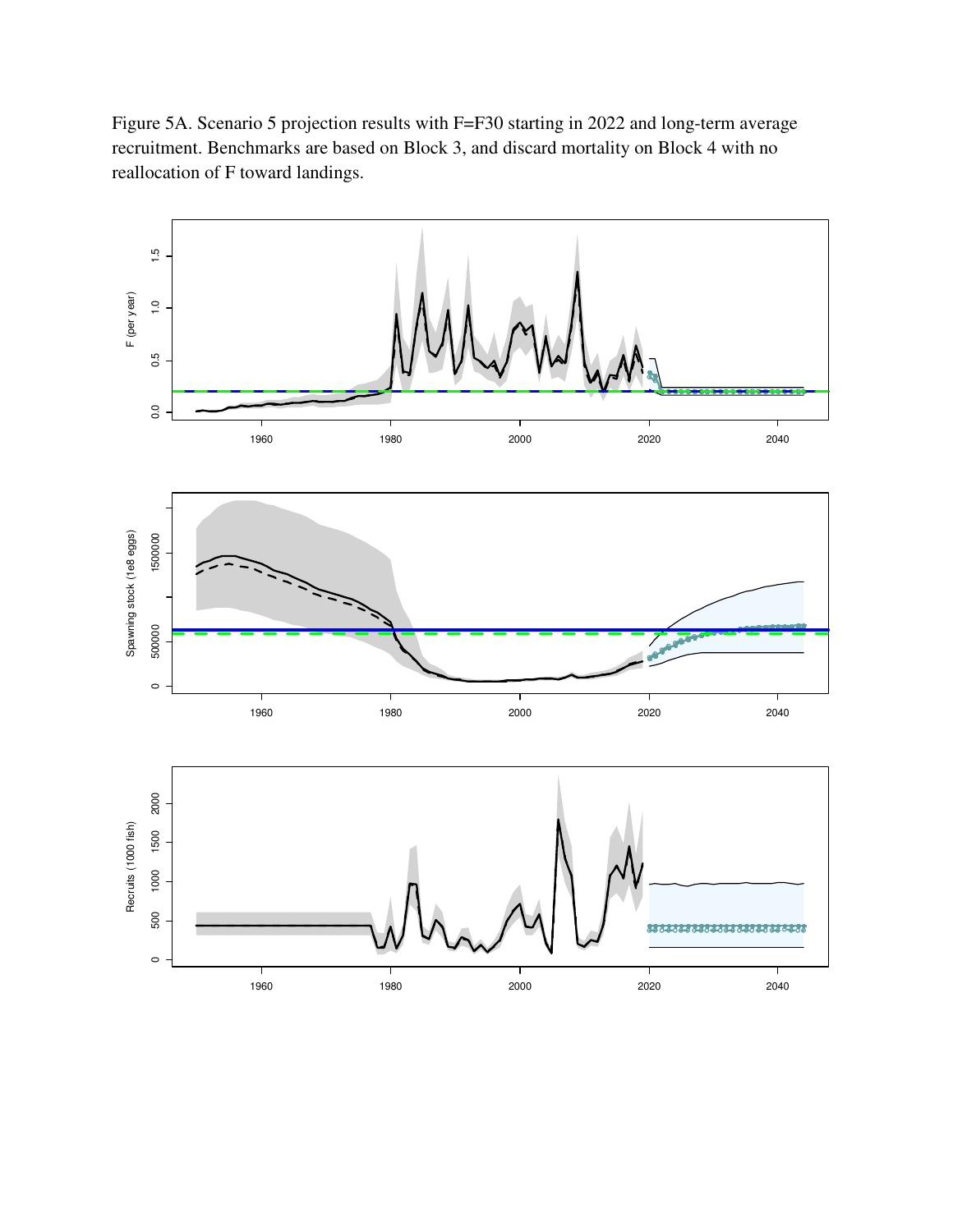

Figure 5B. Scenario 5 probability density and cumulative probability of stock recovery  $(SSB>SSB<sub>F30</sub>)$ .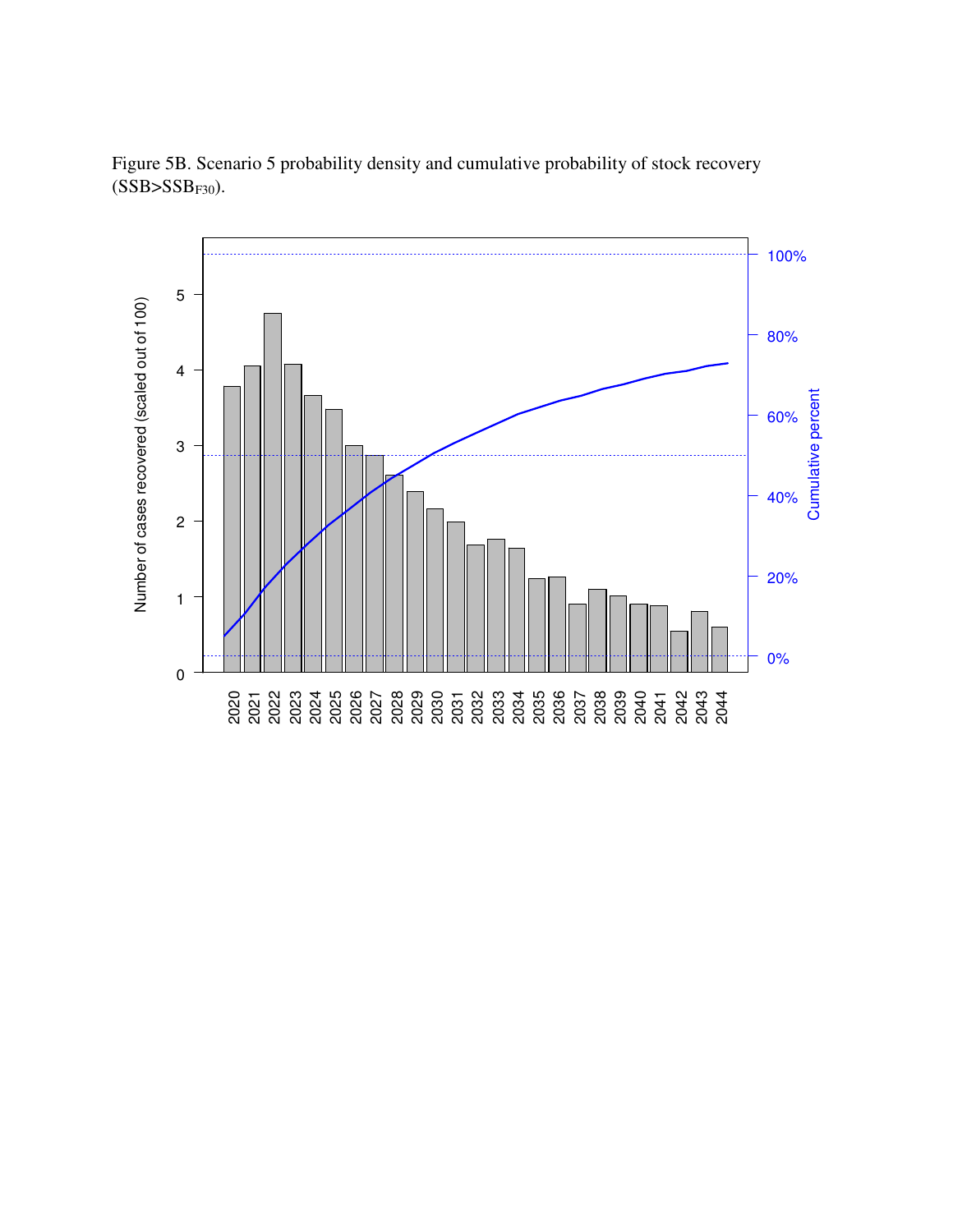Figure 6A. Scenario 6 projection results with F=F30 starting in 2022 and long-term average recruitment. Benchmarks are based on Block 3, and discard mortality on Block 4 with reallocation of F toward landings.

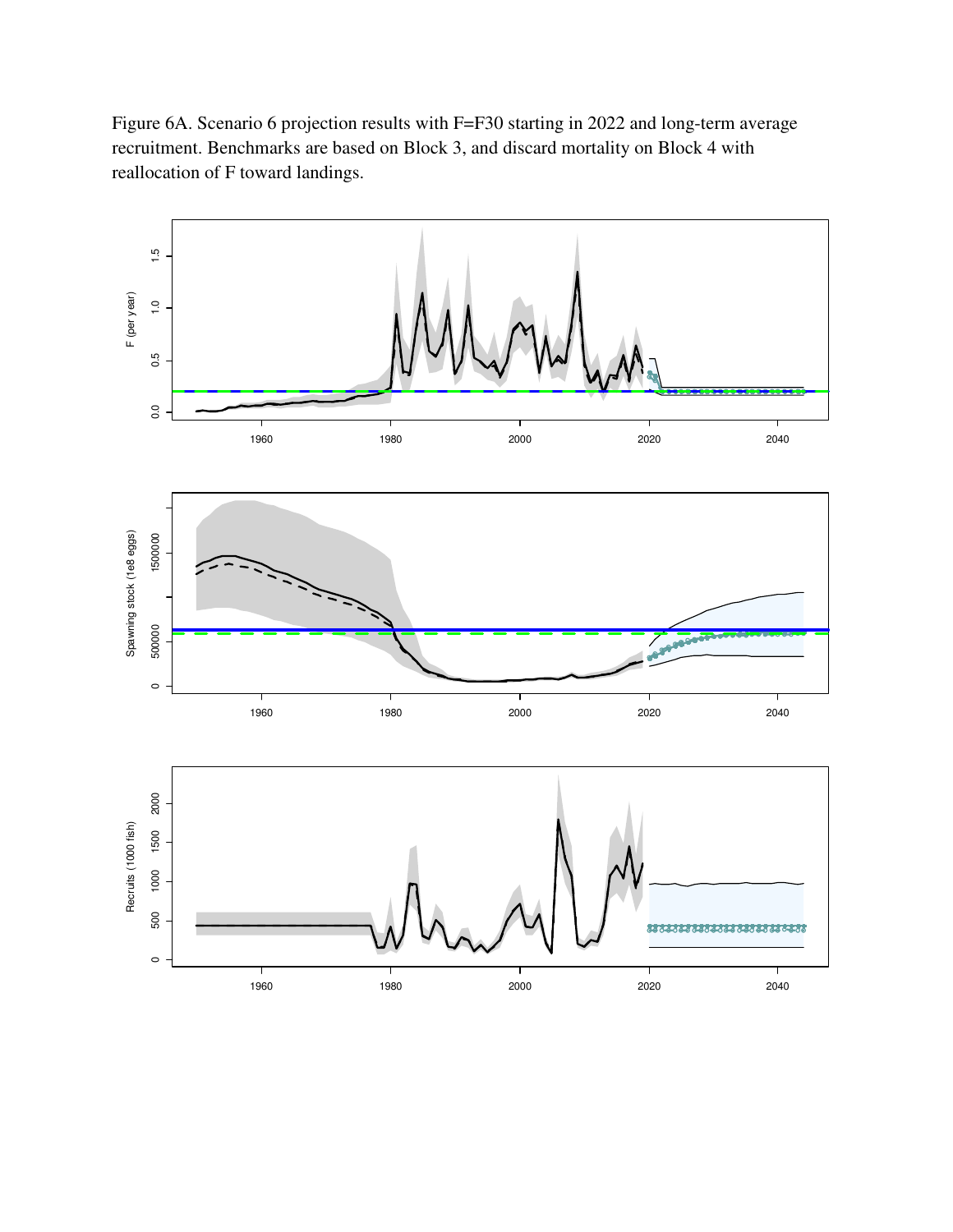

Figure 6B. Scenario 6 probability density and cumulative probability of stock recovery  $(SSB>SSB<sub>F30</sub>)$ .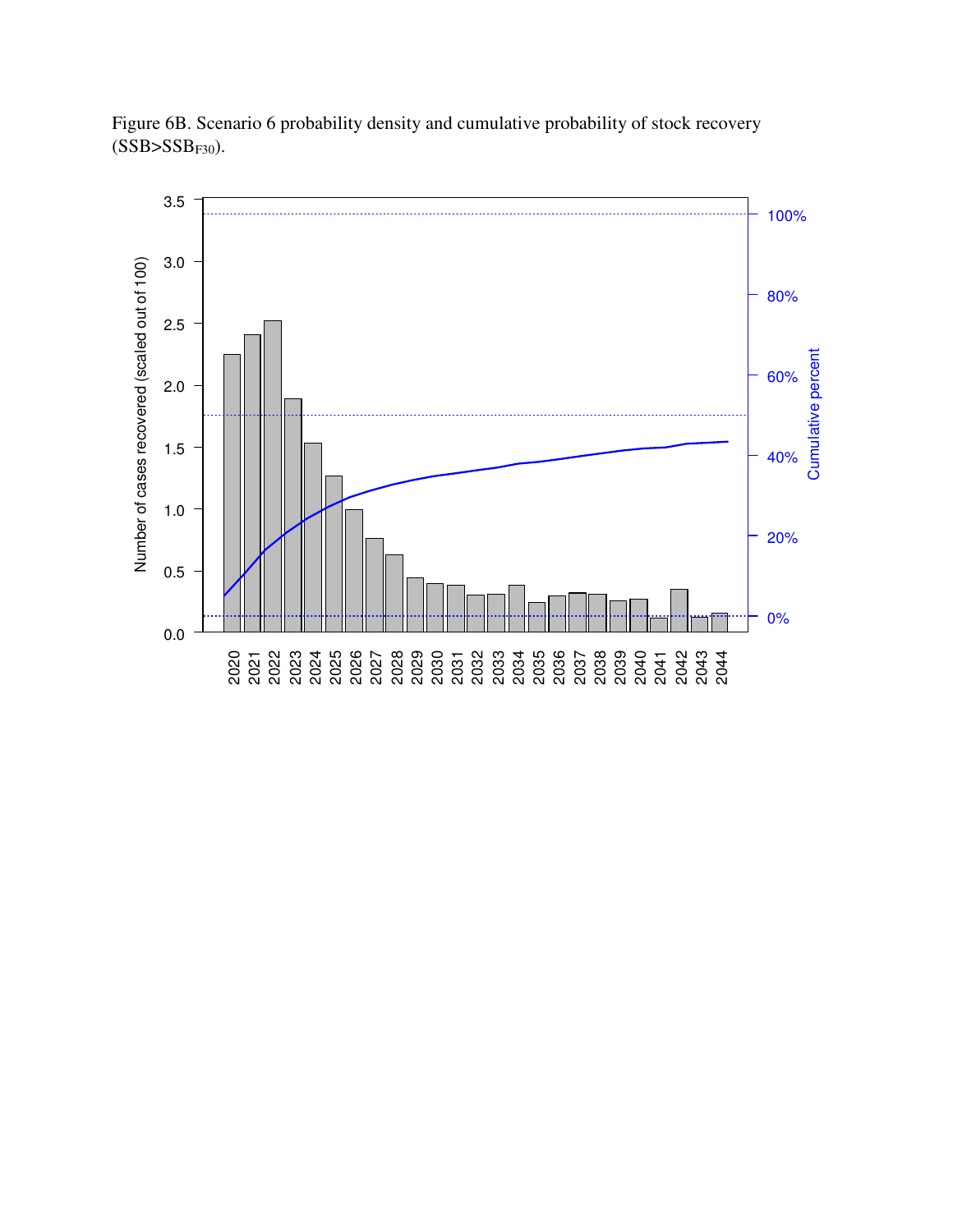Figure 7A. Scenario 7 projection results with F=FREBUILD starting in 2022 and long-term average recruitment. Benchmarks are based on Block 3, and discard mortality on Block 4 with no reallocation of F toward landings.

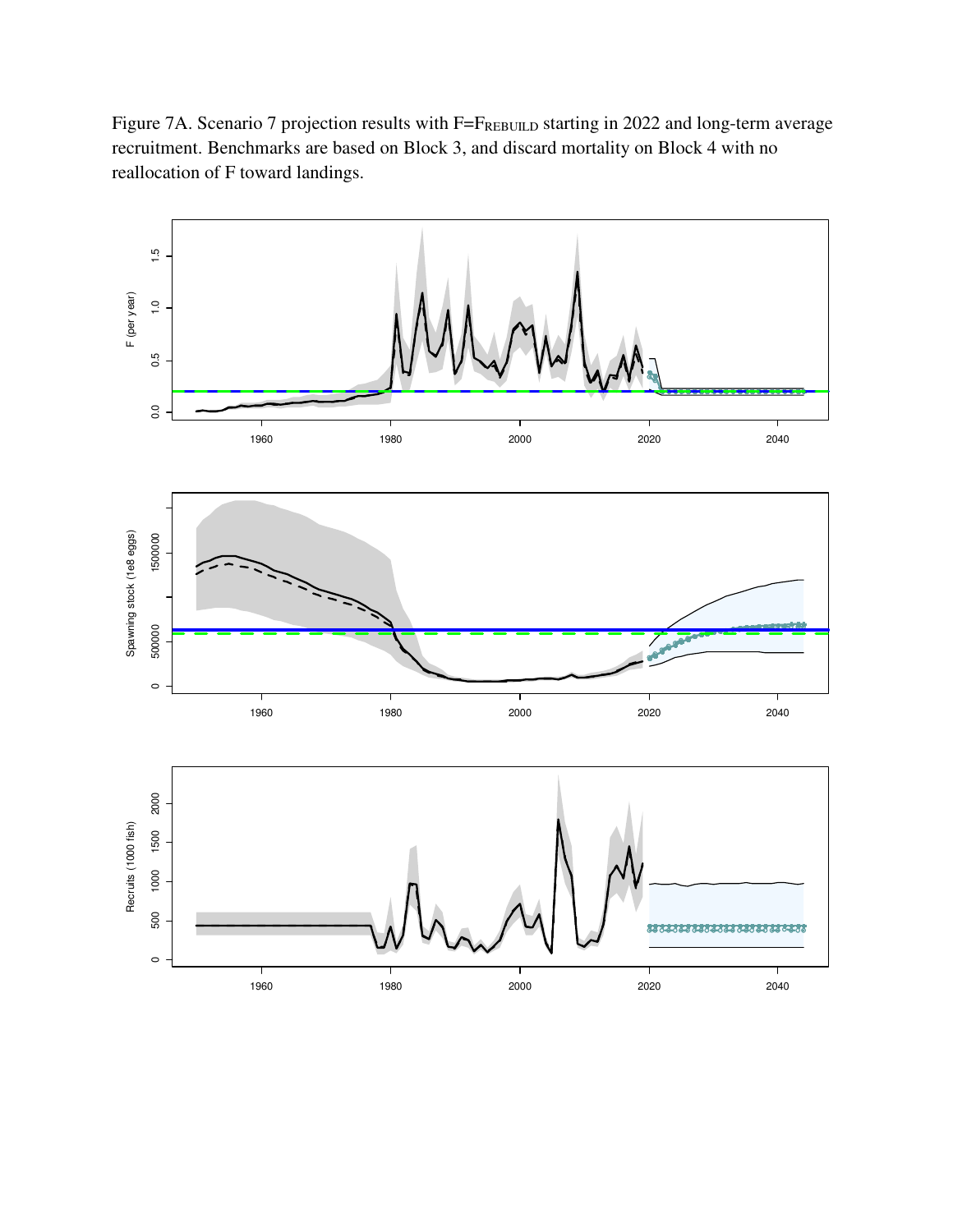

Figure 7B. Scenario 7 probability density and cumulative probability of stock recovery  $(SSB>SSB<sub>F30</sub>)$ .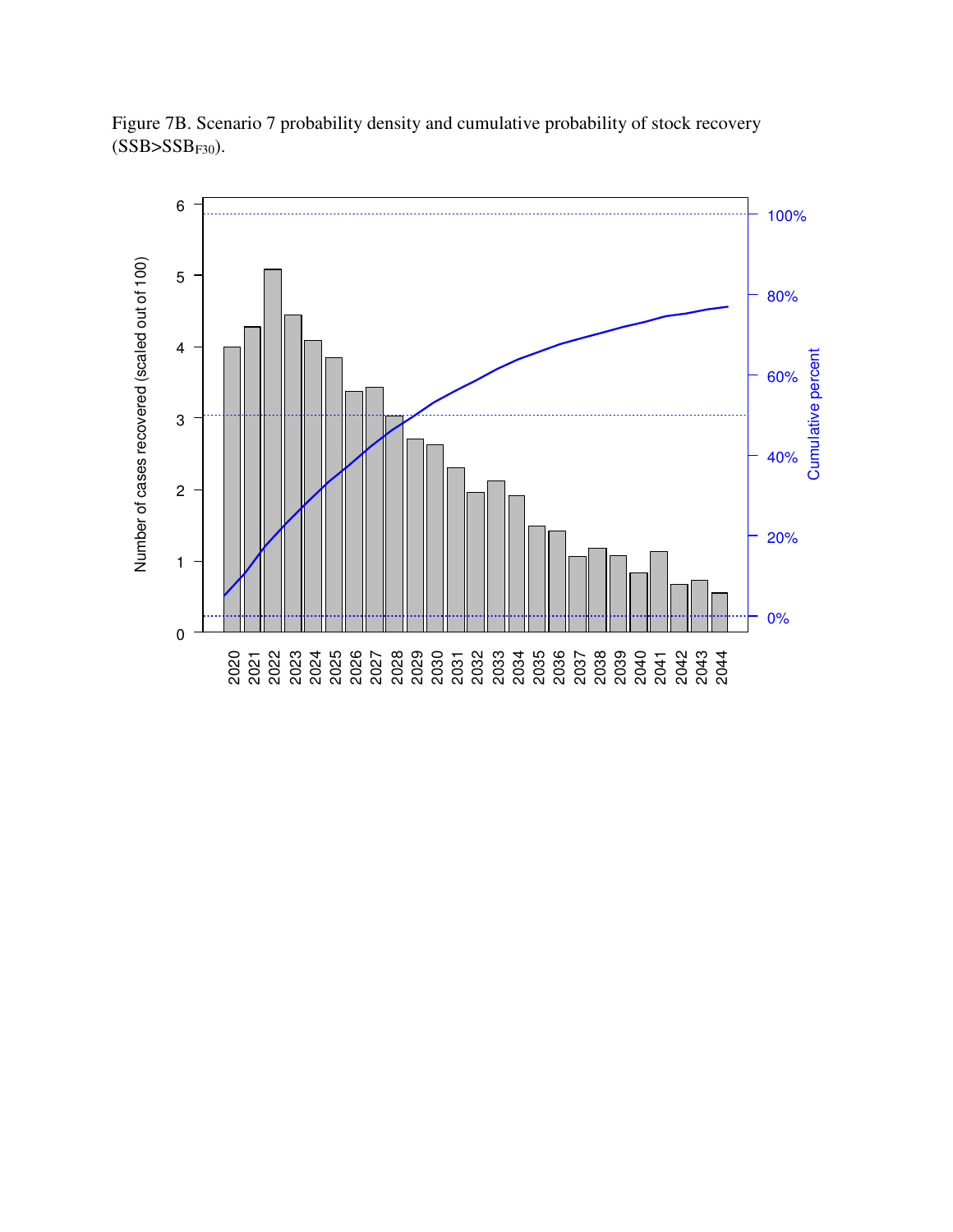Figure 8A. Scenario 8 projection results with F=FREBUILD starting in 2022 and long-term average recruitment. Benchmarks are based on Block 3, and discard mortality on Block 4 with reallocation of F toward landings.

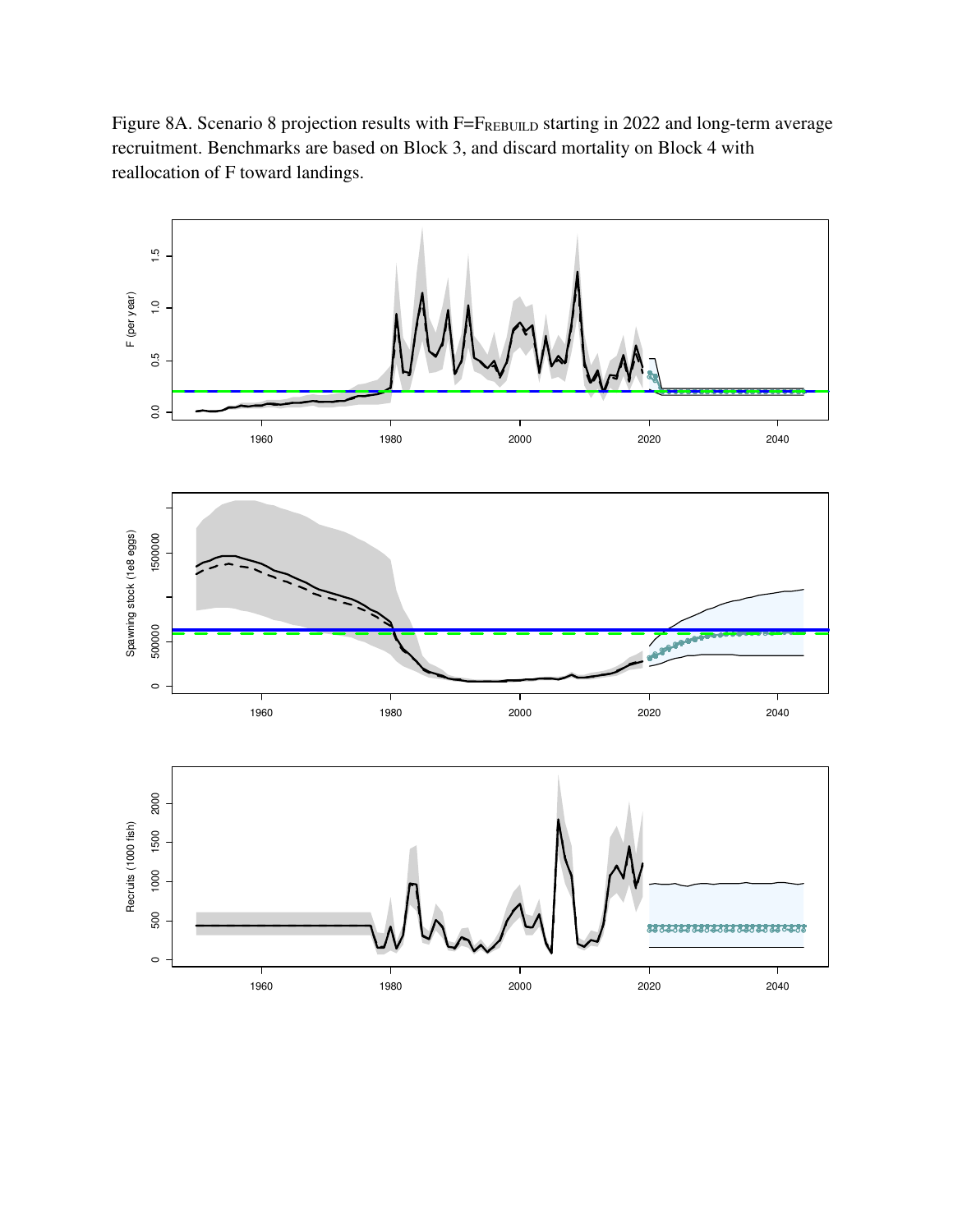

Figure 8B. Scenario 8 probability density and cumulative probability of stock recovery  $(SSB>SSB<sub>F30</sub>)$ .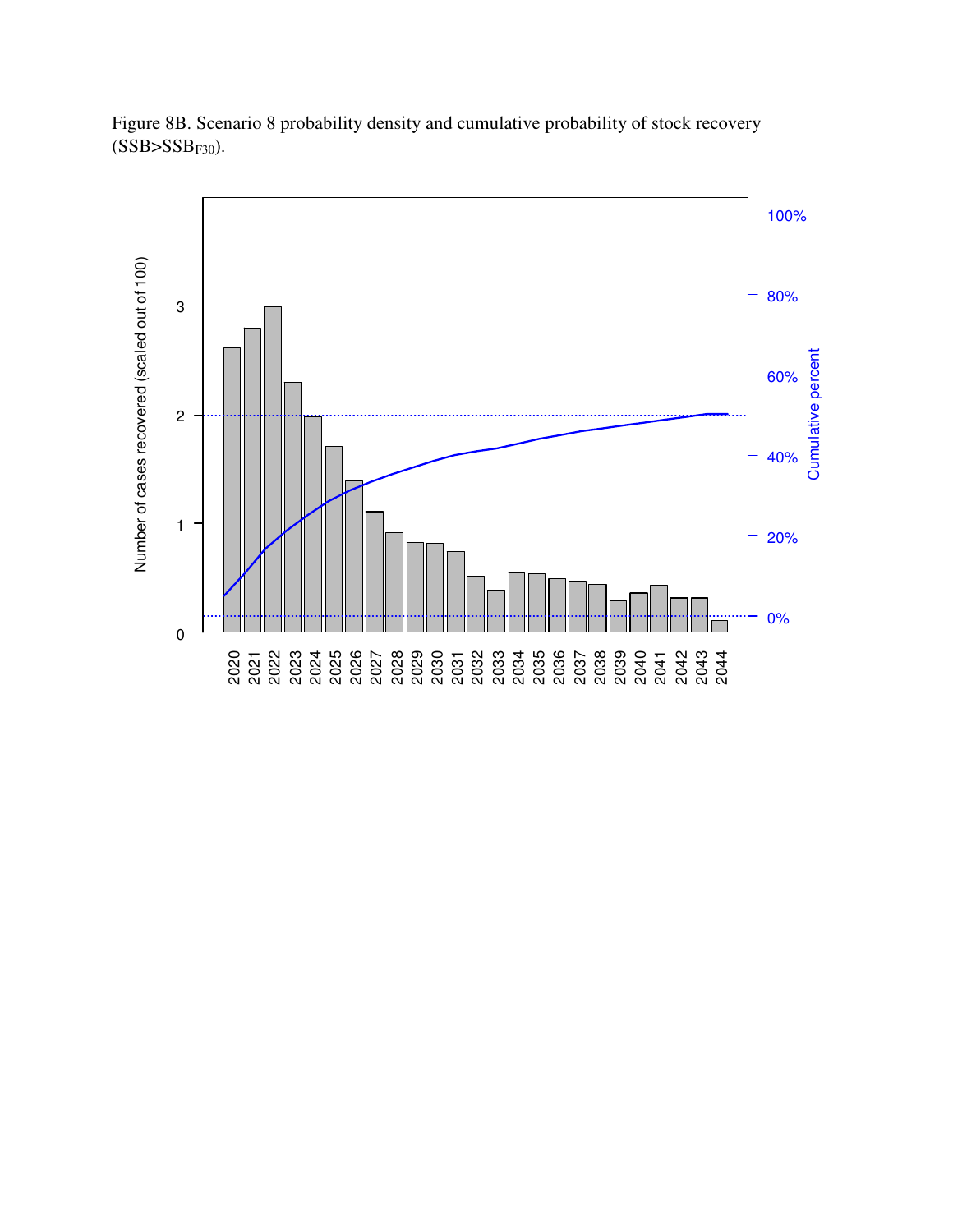

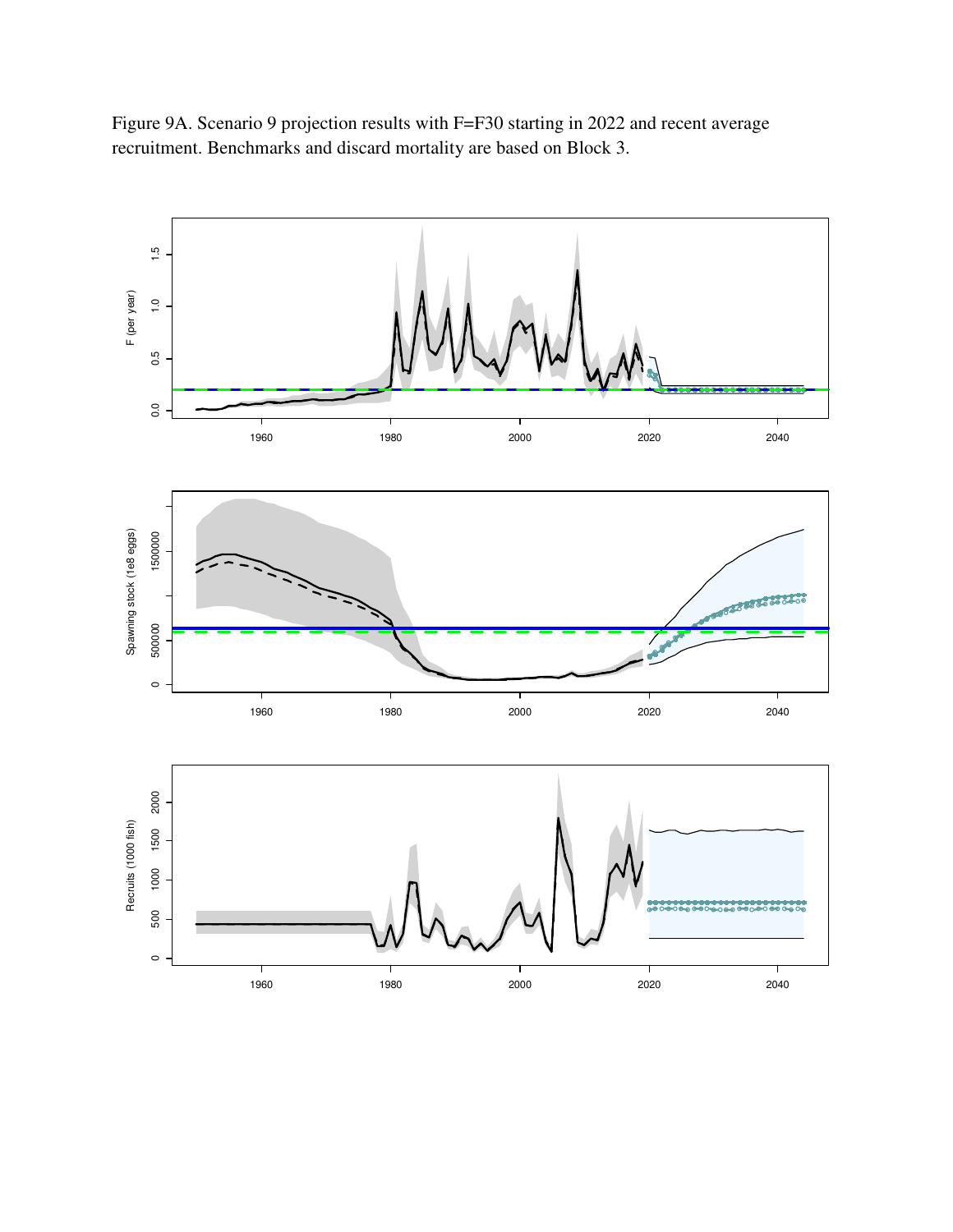

Figure 9B. Scenario 9 probability density and cumulative probability of stock recovery  $(SSB>SSB<sub>F30</sub>)$ .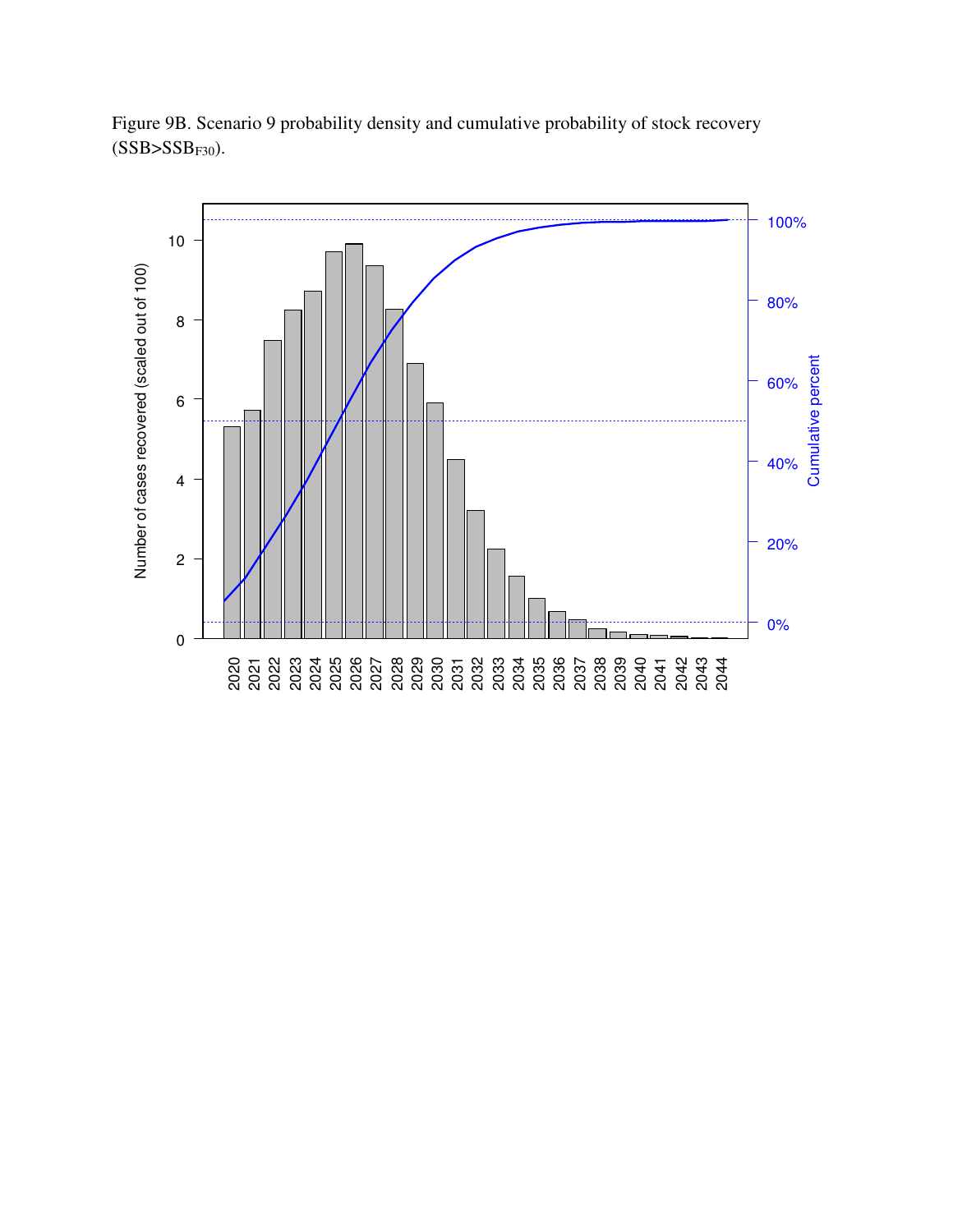Figure 10A. Scenario 10 projection results with F=FREBUILD starting in 2022 and recent average recruitment. Benchmarks and discard mortality are based on Block 3.

> SEE FIGURE 9A. FOR SCENARIO 10, FREBUILD EXCEEDED F30 AND WOULD THUS BE CAPPED AT F30, THE RATE APPLIED IN SCENARIO 9.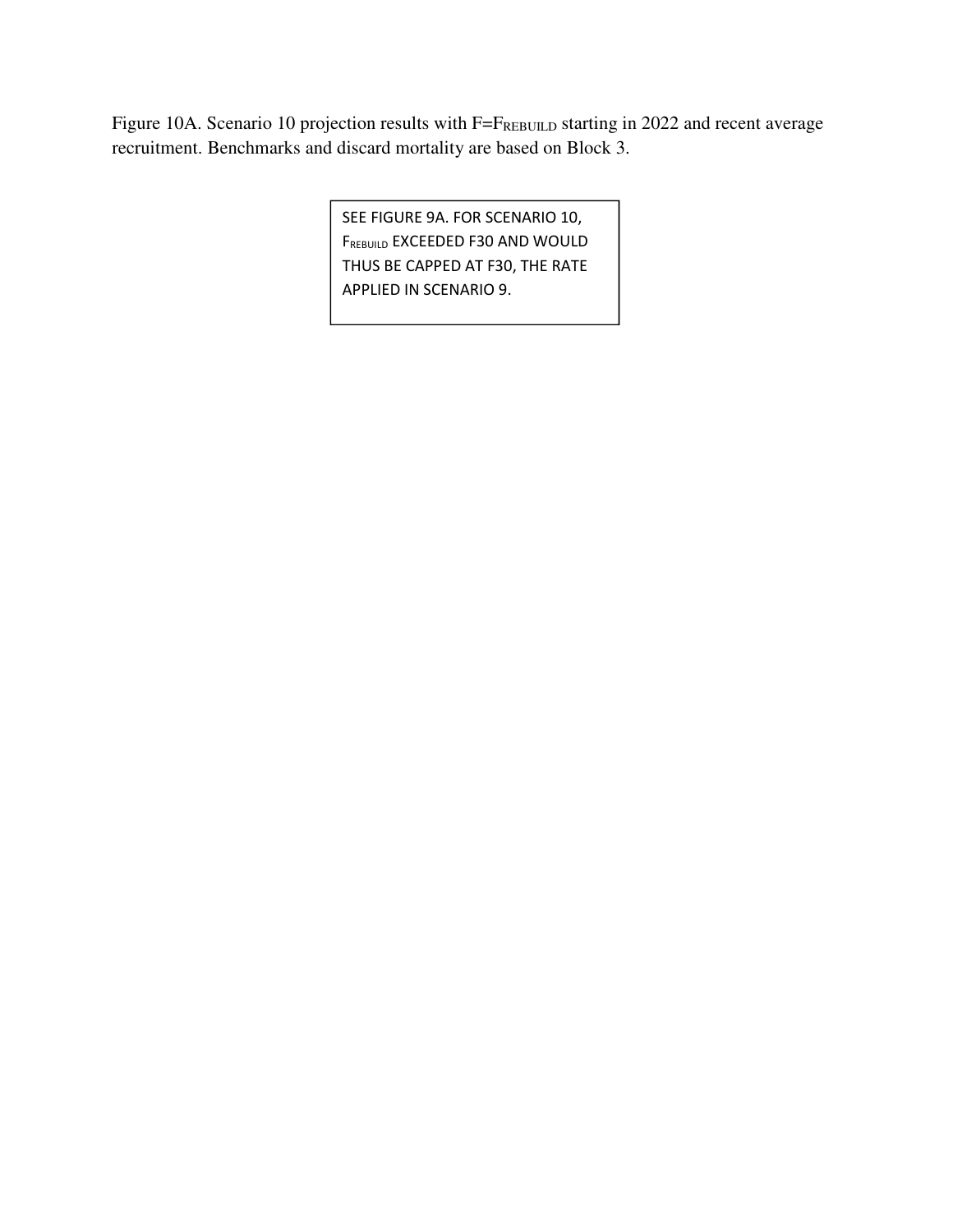Figure 10B. Scenario 10 probability density and cumulative probability of stock recovery  $(SSB>SSB<sub>F30</sub>)$ .

> SEE FIGURE 9B. FOR SCENARIO 10, FREBUILD EXCEEDED F30 AND WOULD THUS BE CAPPED AT F30, THE RATE APPLIED IN SCENARIO 9.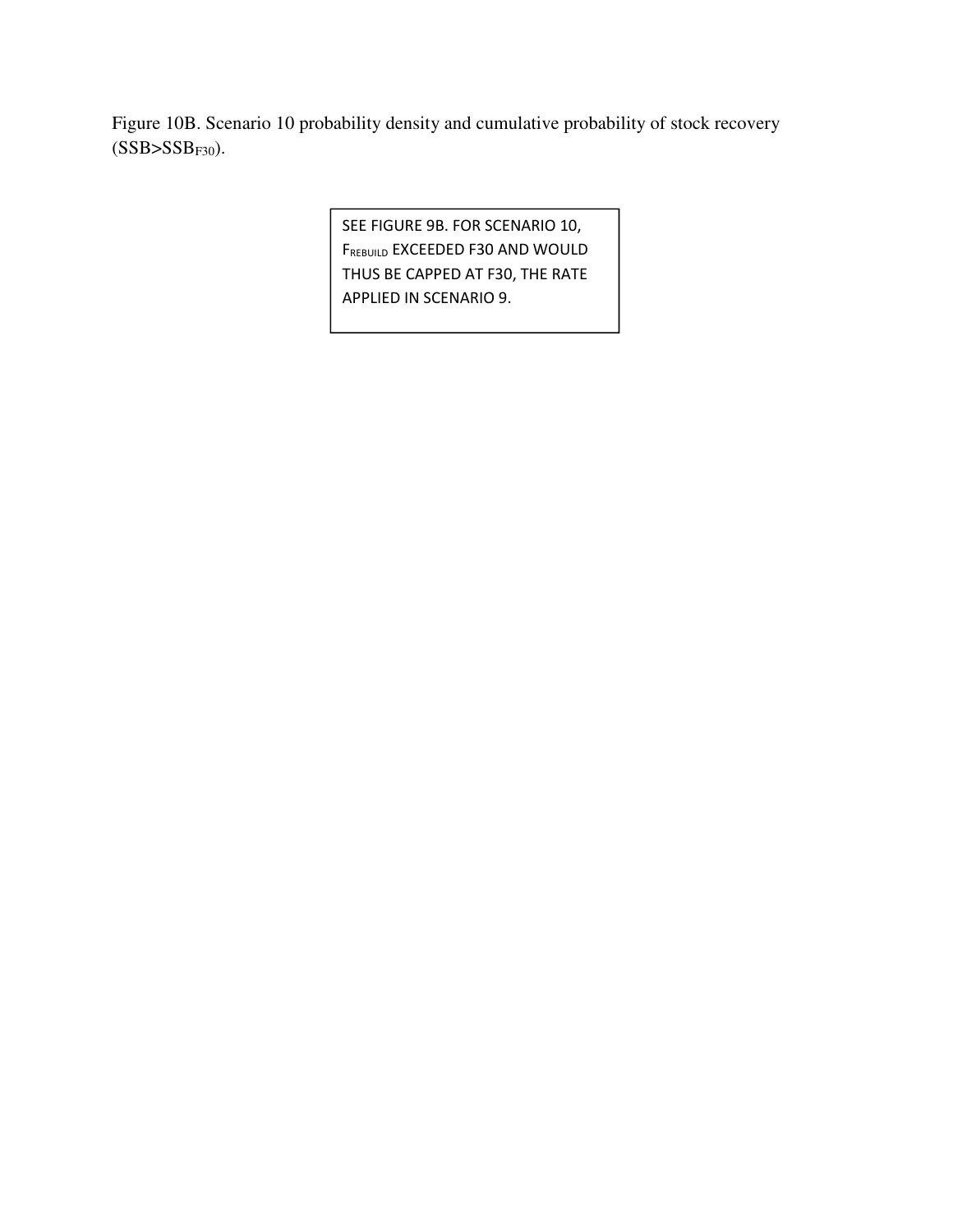Figure 11A. Scenario 11 projection results with F=F30 starting in 2022 and recent average recruitment. Benchmarks and discard mortality are based on Block 4.

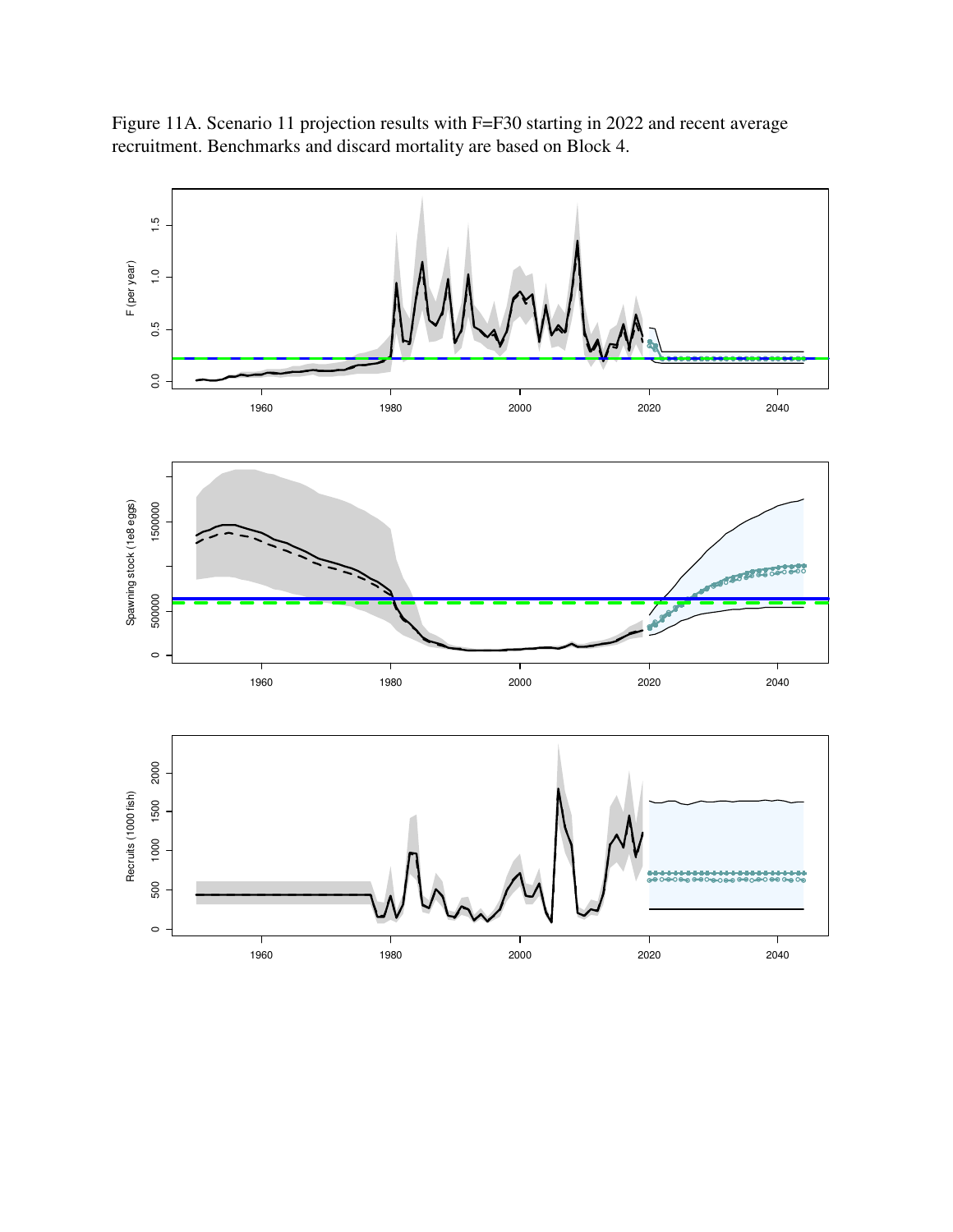

Figure 11B. Scenario 11 probability density and cumulative probability of stock recovery  $(SSB>SSB<sub>F30</sub>)$ .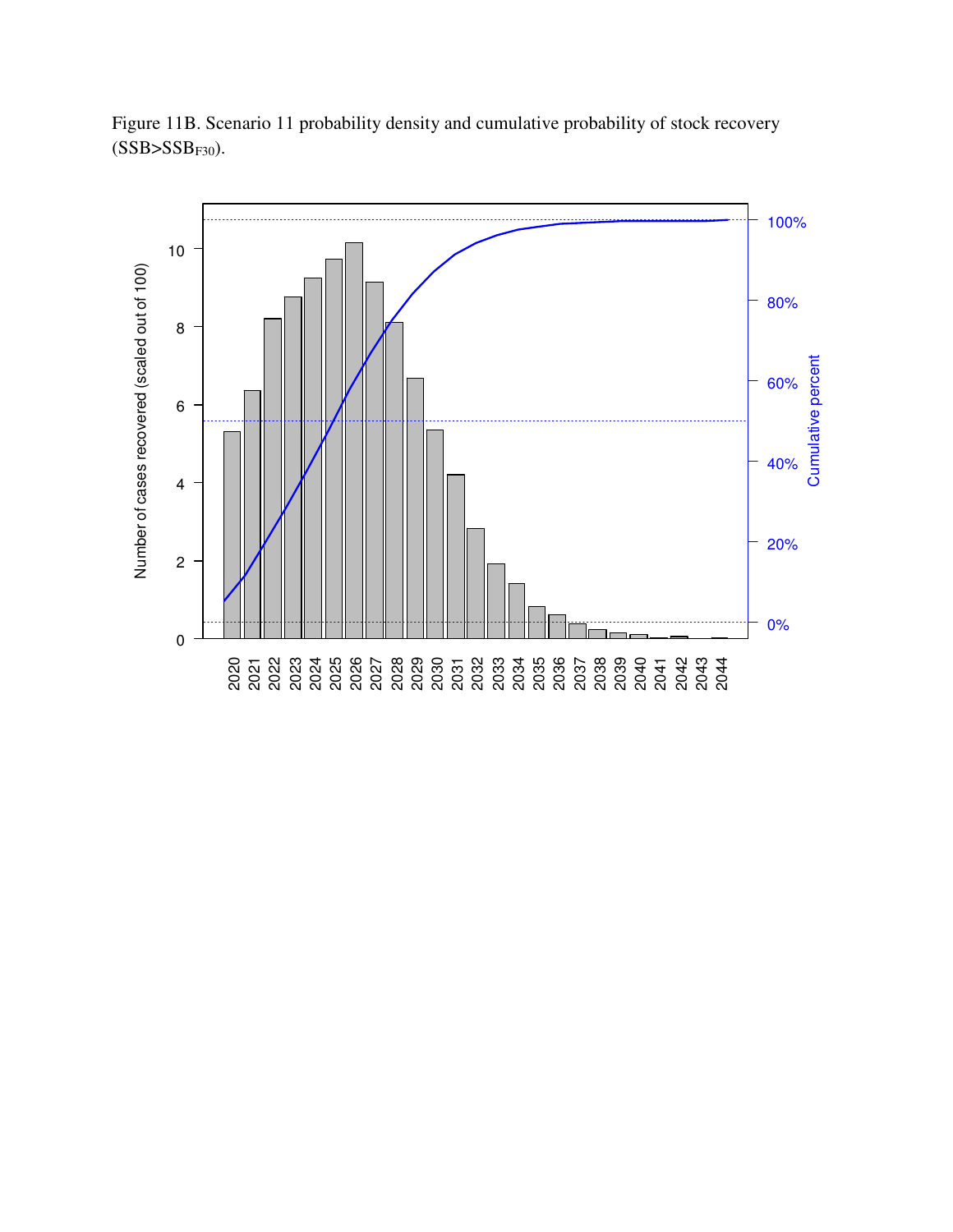Figure 12A. Scenario 12 projection results with F=FREBUILD starting in 2022 and recent average recruitment. Benchmarks and discard mortality are based on Block 4.

> SEE FIGURE 11A. FOR SCENARIO 12, FREBUILD EXCEEDED F30 AND WOULD THUS BE CAPPED AT F30, THE RATE APPLIED IN SCENARIO 11.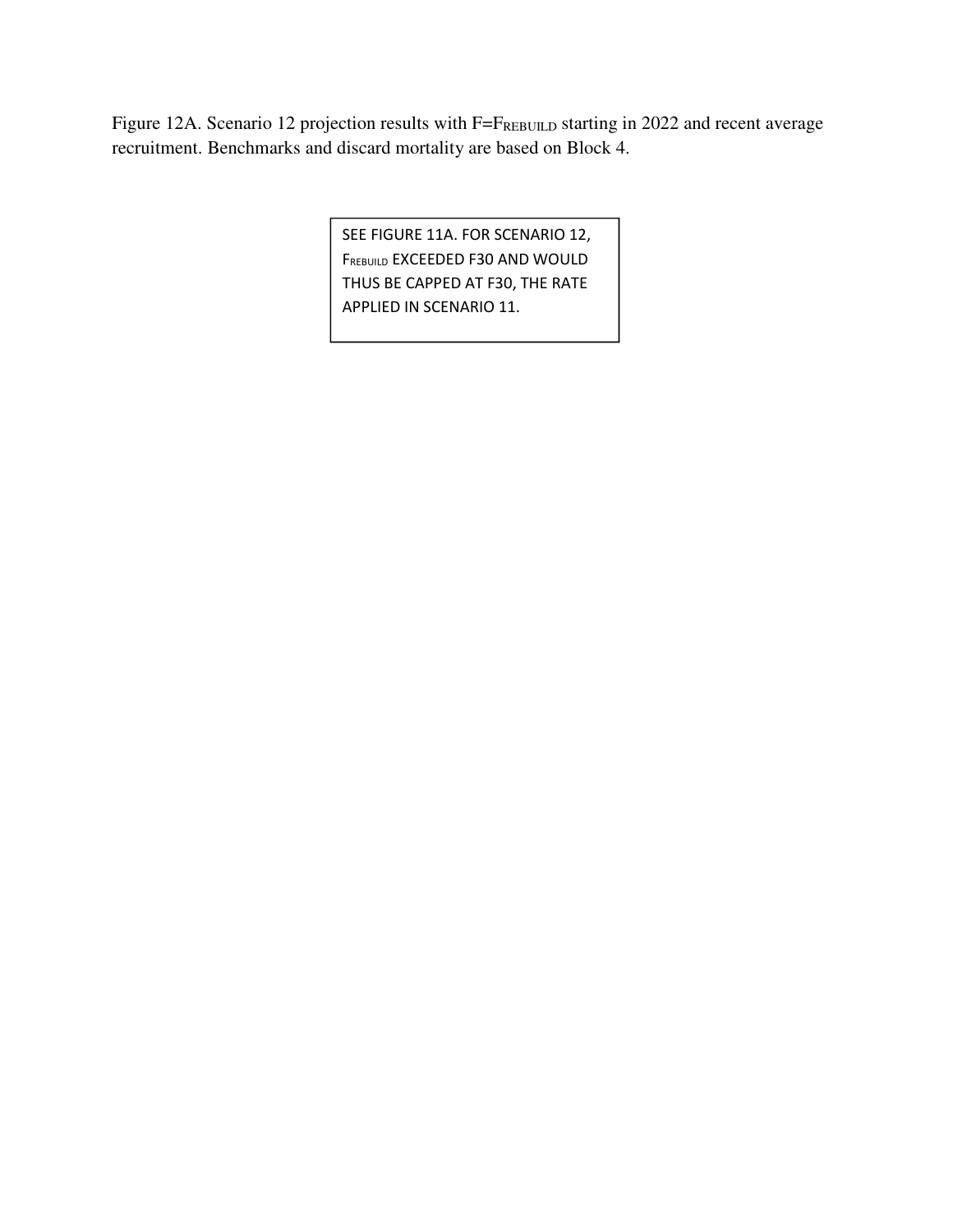Figure 12B. Scenario 12 probability density and cumulative probability of stock recovery  $(SSB>SSB<sub>F30</sub>)$ .

> SEE FIGURE 11B. FOR SCENARIO 12, FREBUILD EXCEEDED F30 AND WOULD THUS BE CAPPED AT F30, THE RATE APPLIED IN SCENARIO 11.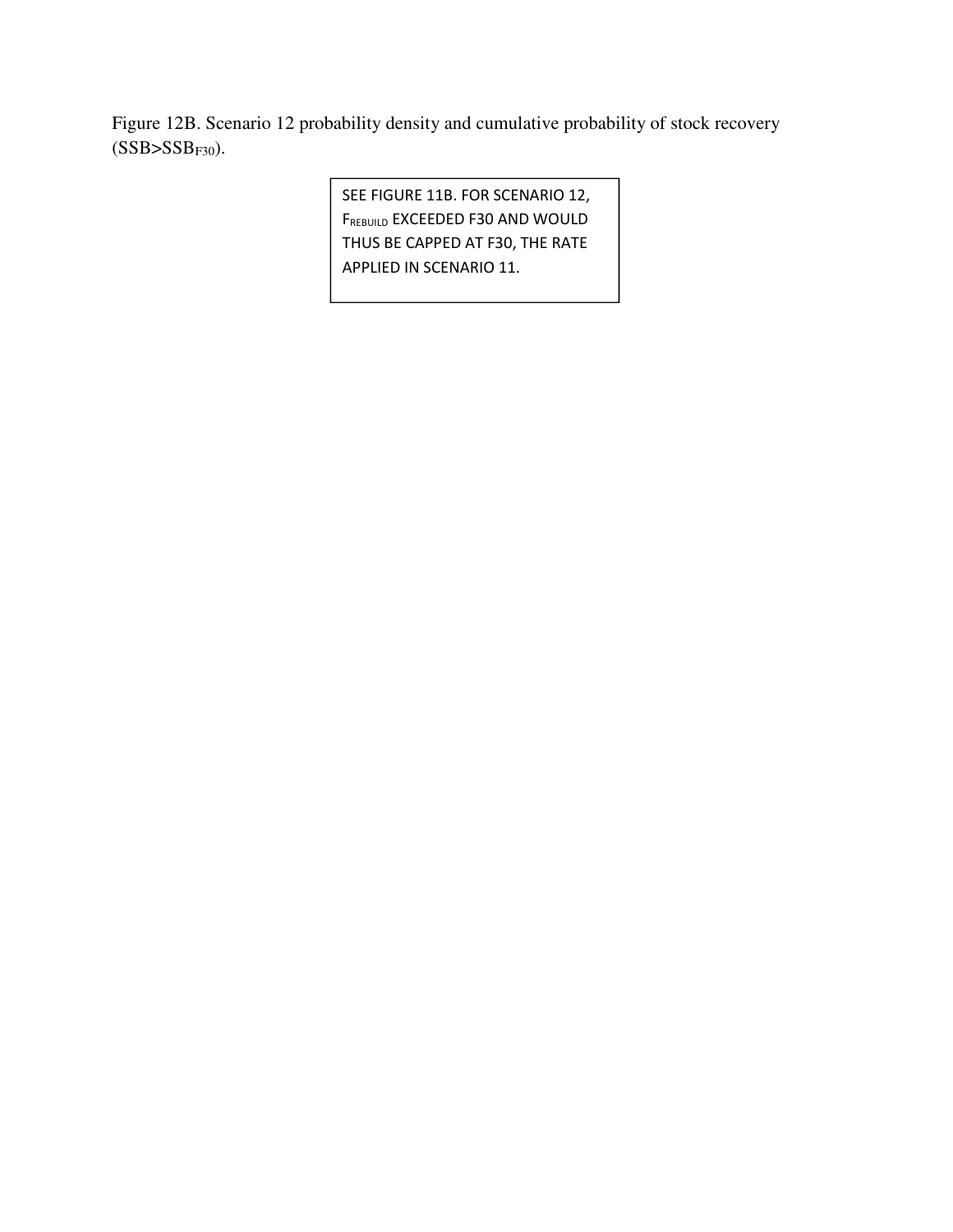Figure 13A. Scenario 13 projection results with F=F30 starting in 2022 and recent average recruitment. Benchmarks are based on Block 3, and discard mortality on Block 4 with no reallocation of F toward landings.

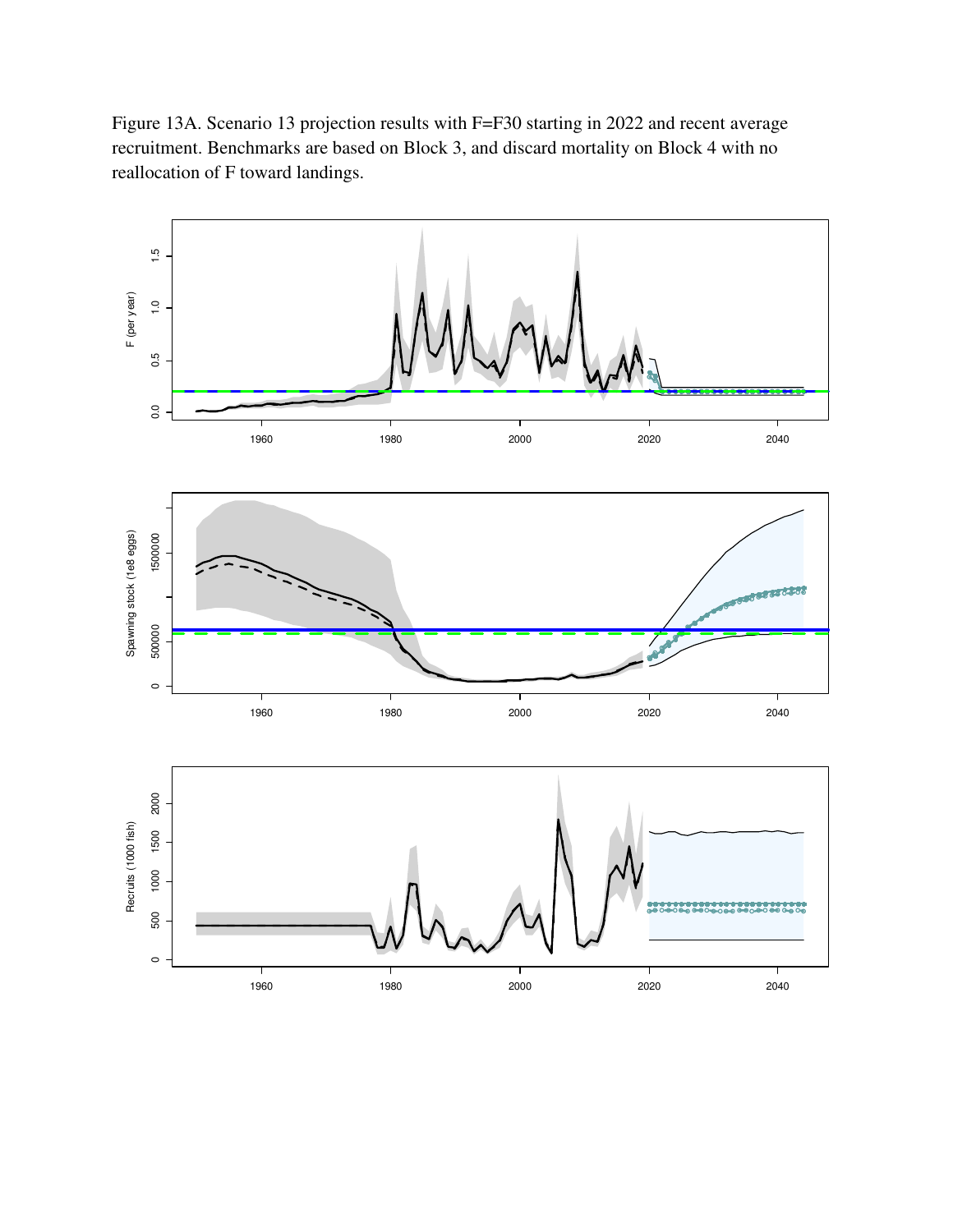

Figure 13B. Scenario 13 probability density and cumulative probability of stock recovery  $(SSB>SSB<sub>F30</sub>)$ .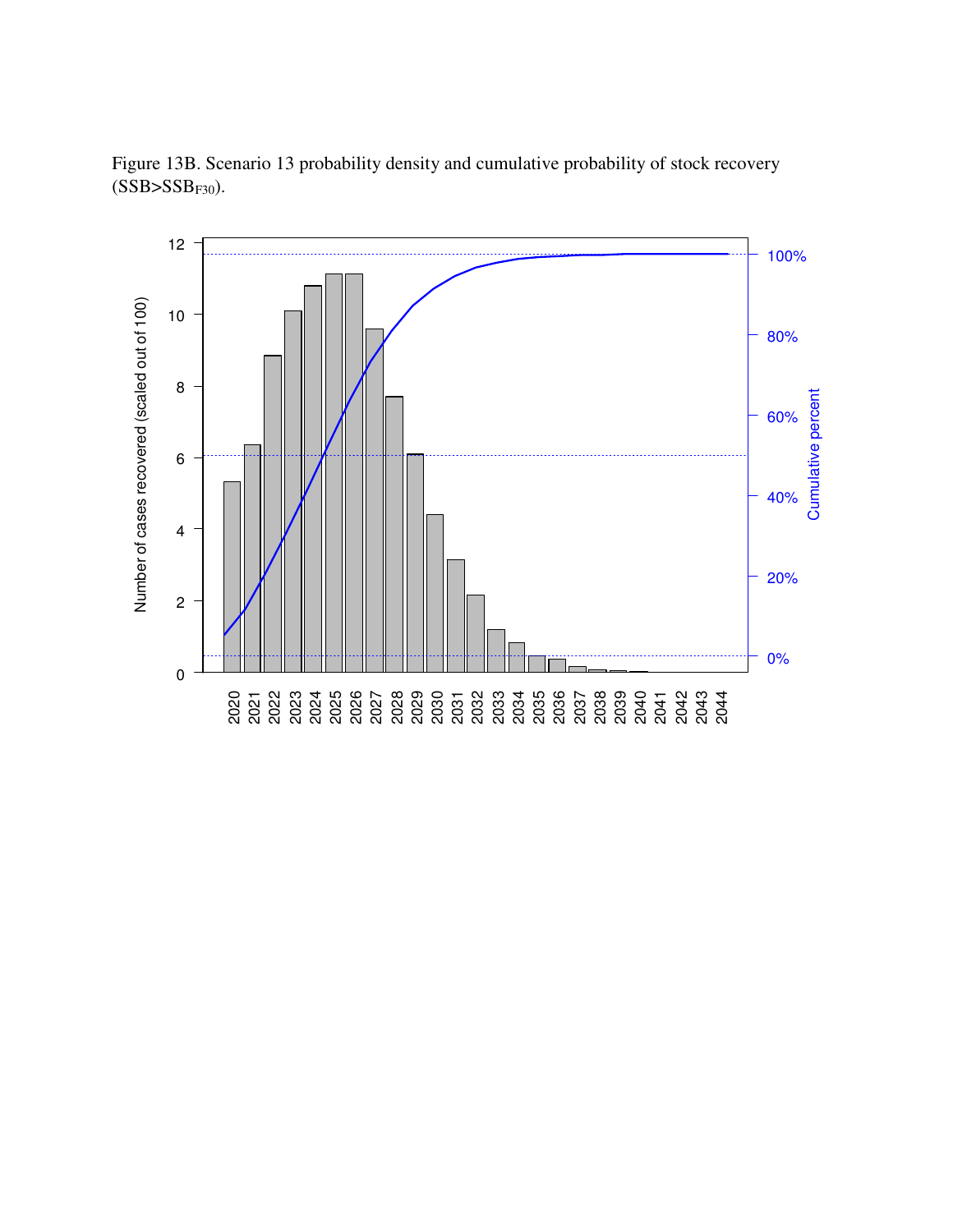Figure 14A. Scenario 14 projection results with F=F30 starting in 2022 and recent average recruitment. Benchmarks are based on Block 3, and discard mortality on Block 4 with reallocation of F toward landings.

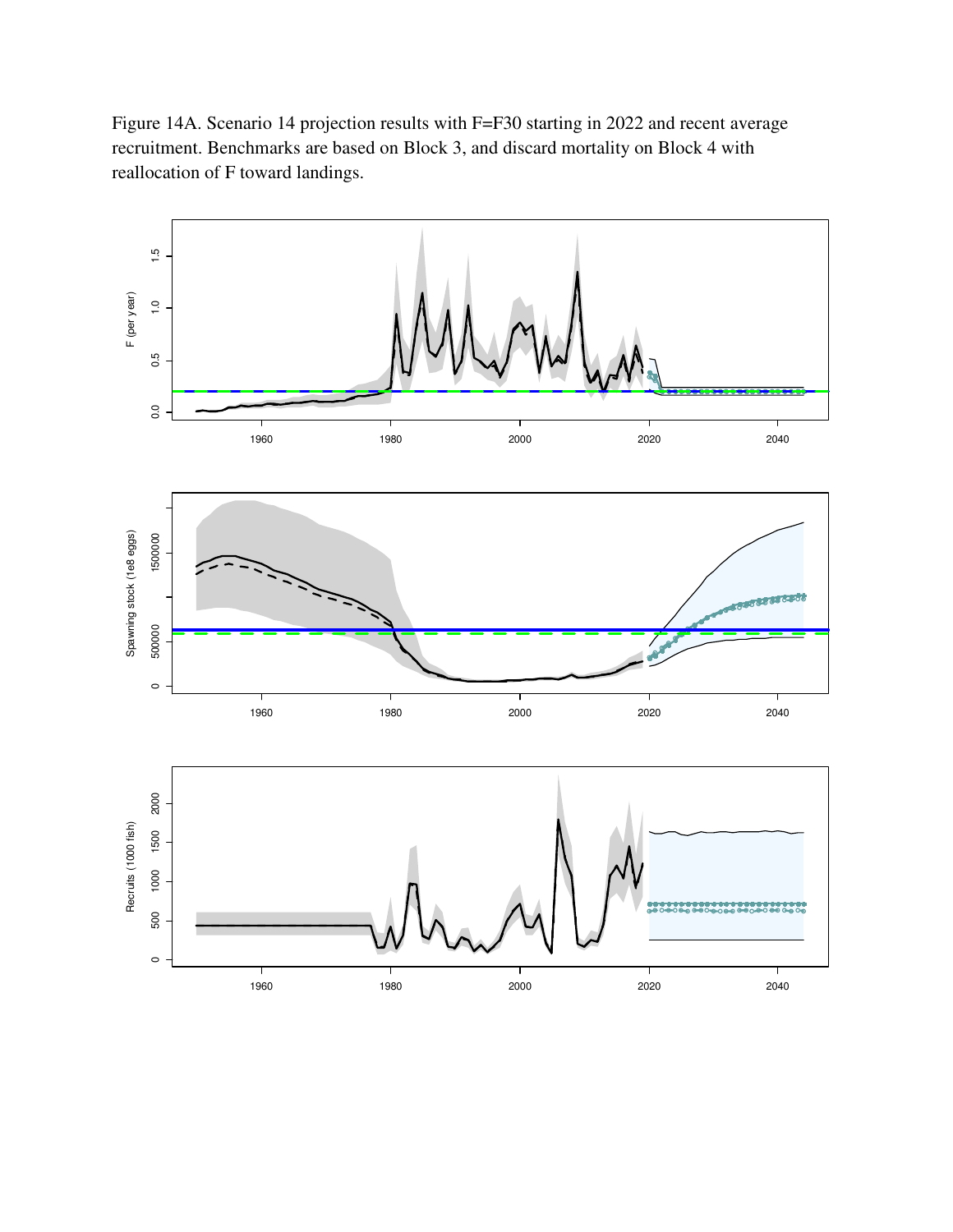

Figure 14B. Scenario 14 probability density and cumulative probability of stock recovery  $(SSB>SSB<sub>F30</sub>)$ .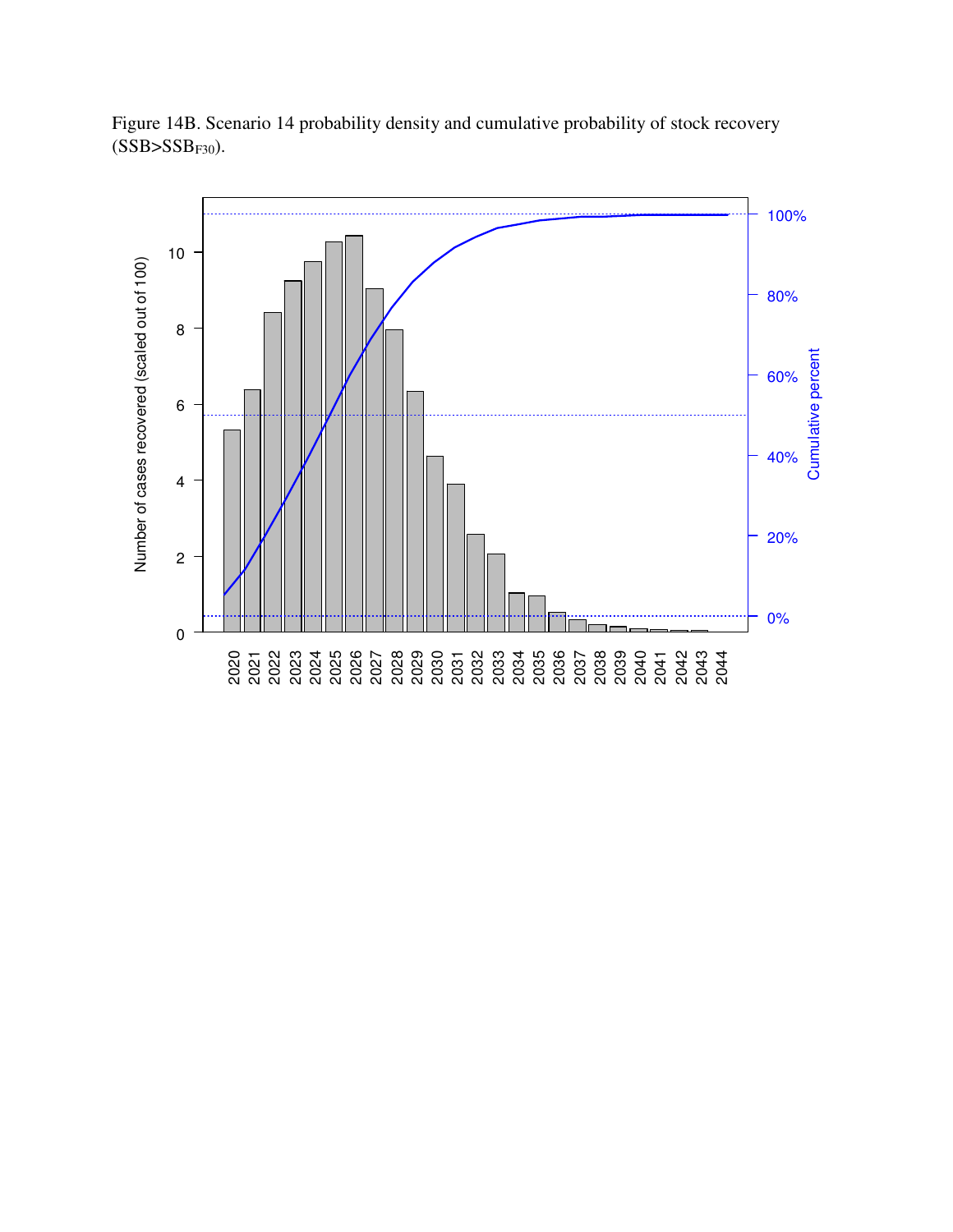Figure 15A. Scenario 15 projection results with F=FREBUILD starting in 2022 and recent average recruitment. Benchmarks are based on Block 3, and discard mortality on Block 4 with no reallocation of F toward landings.

> SEE FIGURE 13A. FOR SCENARIO 15, FREBUILD EXCEEDED F30 AND WOULD THUS BE CAPPED AT F30, THE RATE APPLIED IN SCENARIO 13.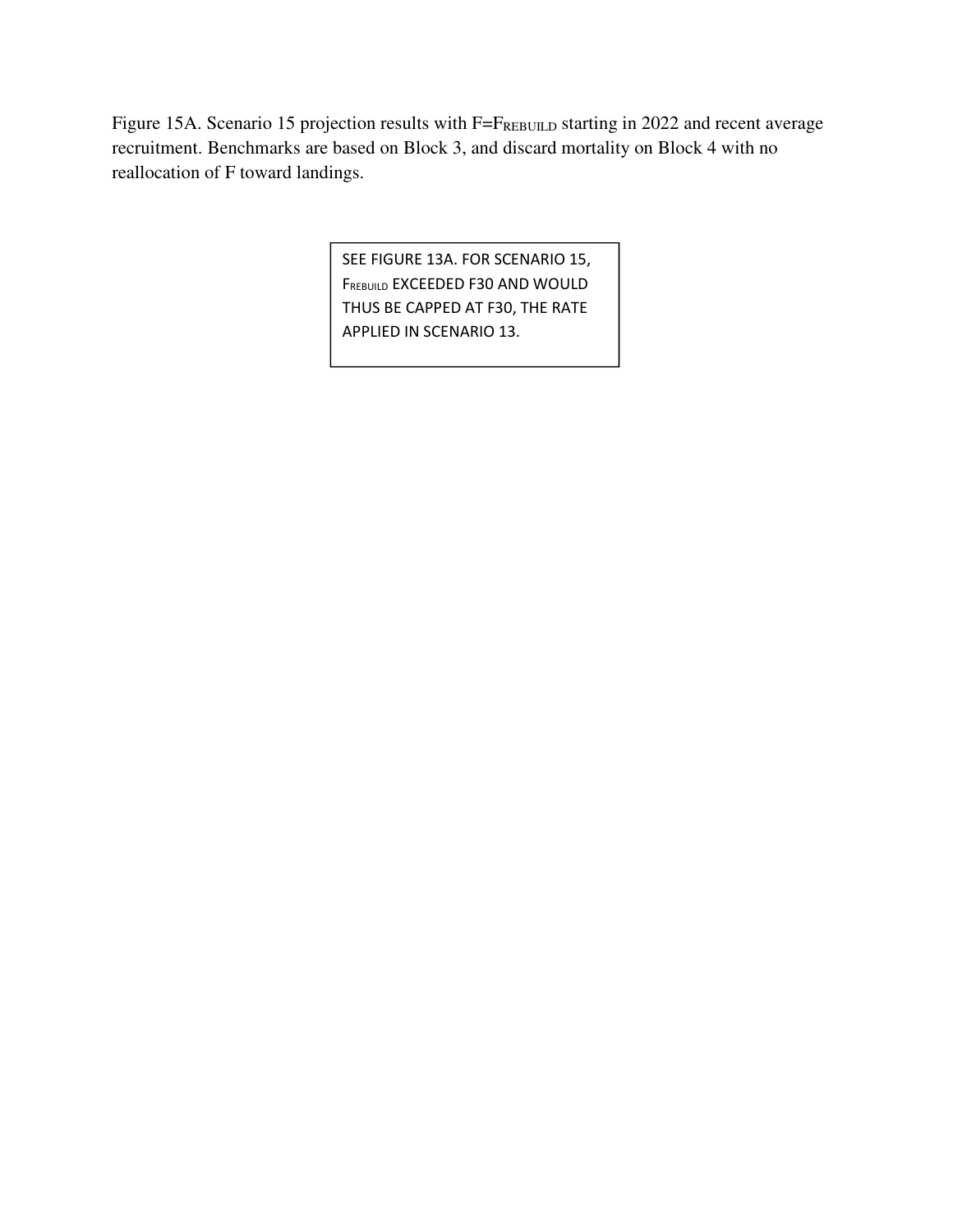Figure 15B. Scenario 15 probability density and cumulative probability of stock recovery  $(SSB>SSB<sub>F30</sub>)$ .

> SEE FIGURE 13B. FOR SCENARIO 15, FREBUILD EXCEEDED F30 AND WOULD THUS BE CAPPED AT F30, THE RATE APPLIED IN SCENARIO 13.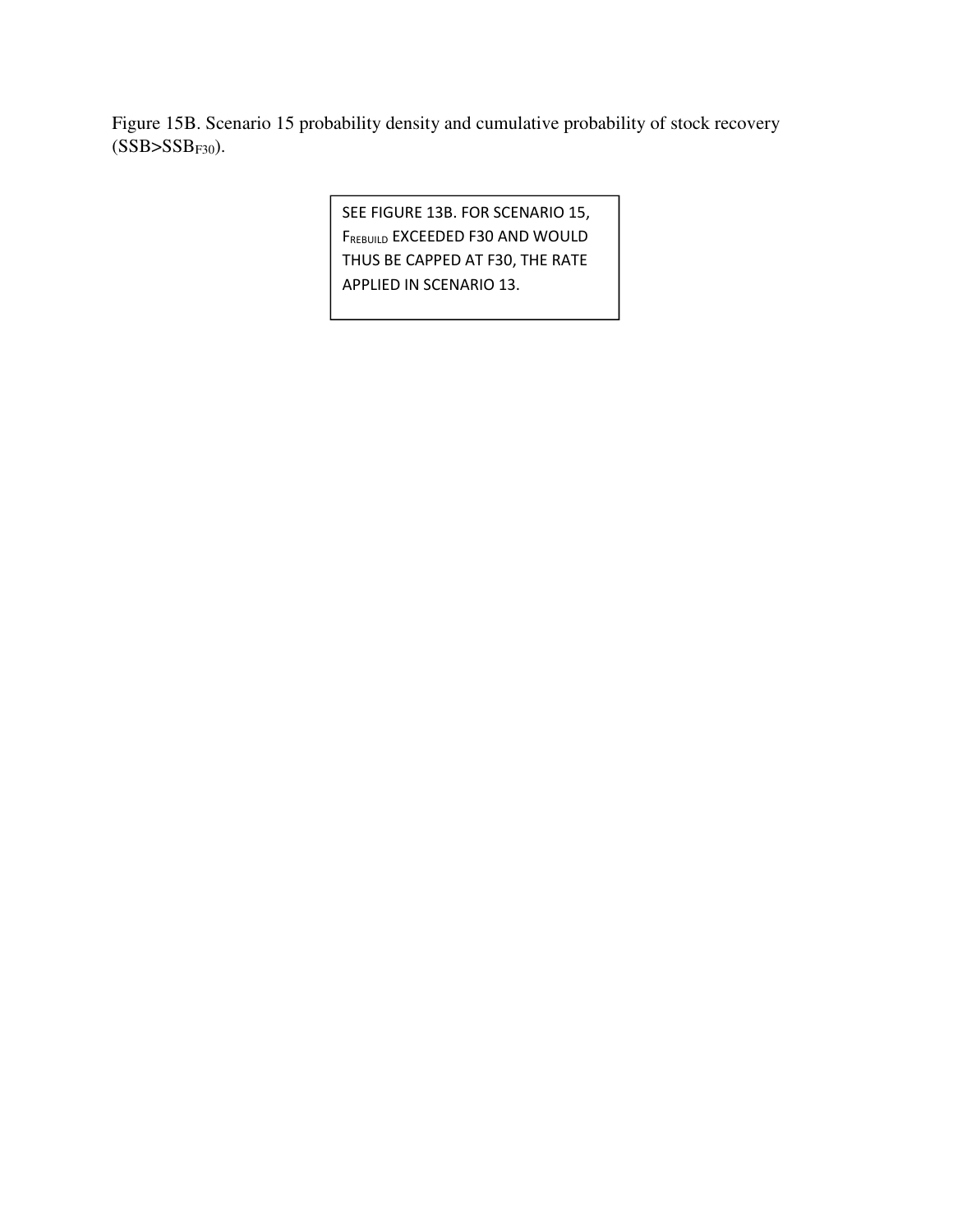Figure 16A. Scenario 16 projection results with F=FREBUILD starting in 2022 and recent average recruitment. Benchmarks are based on Block 3, and discard mortality on Block 4 with reallocation of F toward landings.

> SEE FIGURE 14A. FOR SCENARIO 16, FREBUILD EXCEEDED F30 AND WOULD THUS BE CAPPED AT F30, THE RATE APPLIED IN SCENARIO 14.